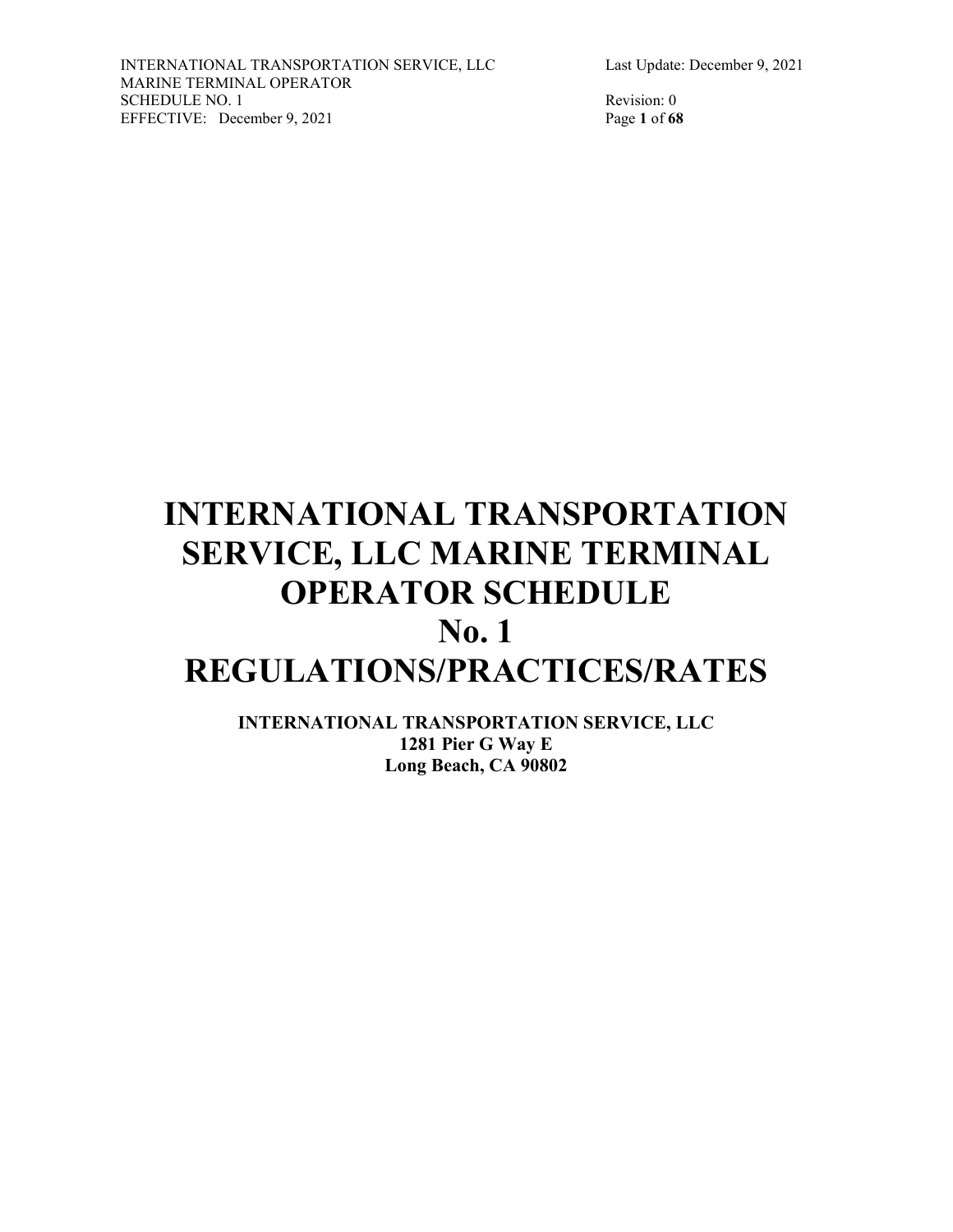# **Table of Contents**

# Page

| 1.  |  |
|-----|--|
| 2.  |  |
| 3.  |  |
| 4.  |  |
| 5.  |  |
| 6.  |  |
| 7.  |  |
| 8.  |  |
| 9.  |  |
| 10. |  |
| 11. |  |
| 12. |  |
| 13. |  |
| 14. |  |
| 15. |  |
| 16. |  |
| 17. |  |
| 18. |  |
| 19. |  |
| 20. |  |
| 21. |  |
| 22. |  |
| 23. |  |
| 24. |  |
| 25. |  |
| 26. |  |
| 27. |  |
| 28. |  |
| 29. |  |
| 30. |  |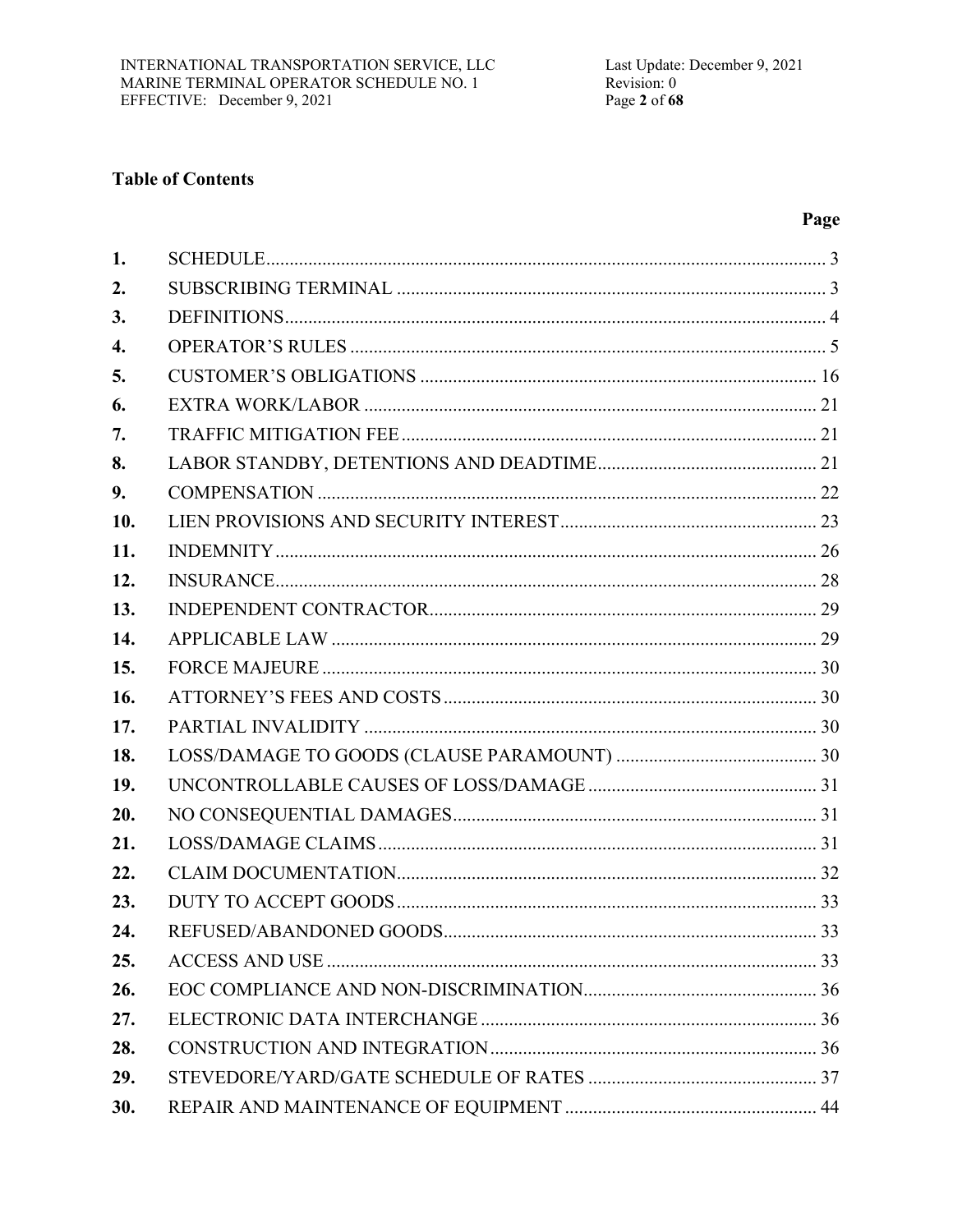# **1. SCHEDULE**

Other than as provided in this Schedule, all rules and regulations set forth in the Port of Long Beach Tariff No. 4, or its successor, shall apply (referred to herein as the "Port of Long Beach Tariff").

In the event that an executed agreement with Rates does not exist between a CUSTOMER and OPERATOR, or for agreements that do not address specific rules, regulations, Rates, charges, and/or fees contained herein, the provisions of this Schedule shall apply.

Use of the Terminal, wharves, other facilities, or property or the receipt of Services under the jurisdiction of or provided by OPERATOR shall constitute a consent to and acceptance of the terms and conditions of this Schedule and evidences an agreement on the part of all vessels, their owners, charterers and agents, or other users or recipients of Services (including cargo and equipment) to pay all applicable charges and abide by all rules and regulations of OPERATOR and abide by the rules and regulations of this Schedule.

Except as otherwise provided in this Schedule, the applicable Rates, charges and fees shall be those in effect at the time Services are rendered, plus any interest or additional charges or fees.

Except as otherwise provided in this Schedule, the applicable rules and regulations shall be those in effect at the time the rule or regulation is applied and enforced.

OPERATOR reserves to itself the right to interpret and determine the applicability of any of the Rates, charges, or fees provided for in this Schedule and to assess charges or fees in accordance with any such interpretation and determination. OPERATOR reserves to itself the right to determine the applicability of any rule or regulation of this Schedule and to enforce any such rule or regulation in accordance with any such interpretation or determination.

This Schedule does not include an expiration date.

This Schedule is published and made available to the public pursuant to the United States Shipping Act of 1984, as amended, and shall at all times be legally enforceable as between CUSTOMER and OPERATOR. All references to a tariff, schedule, Service, etc. of OPERATOR shall be deemed to refer to this Schedule and the Rates, regulations and practices, and terms and conditions, set forth herein.

This Schedule may be changed by OPERATOR from time to time without notice.

# **2. SUBSCRIBING TERMINAL**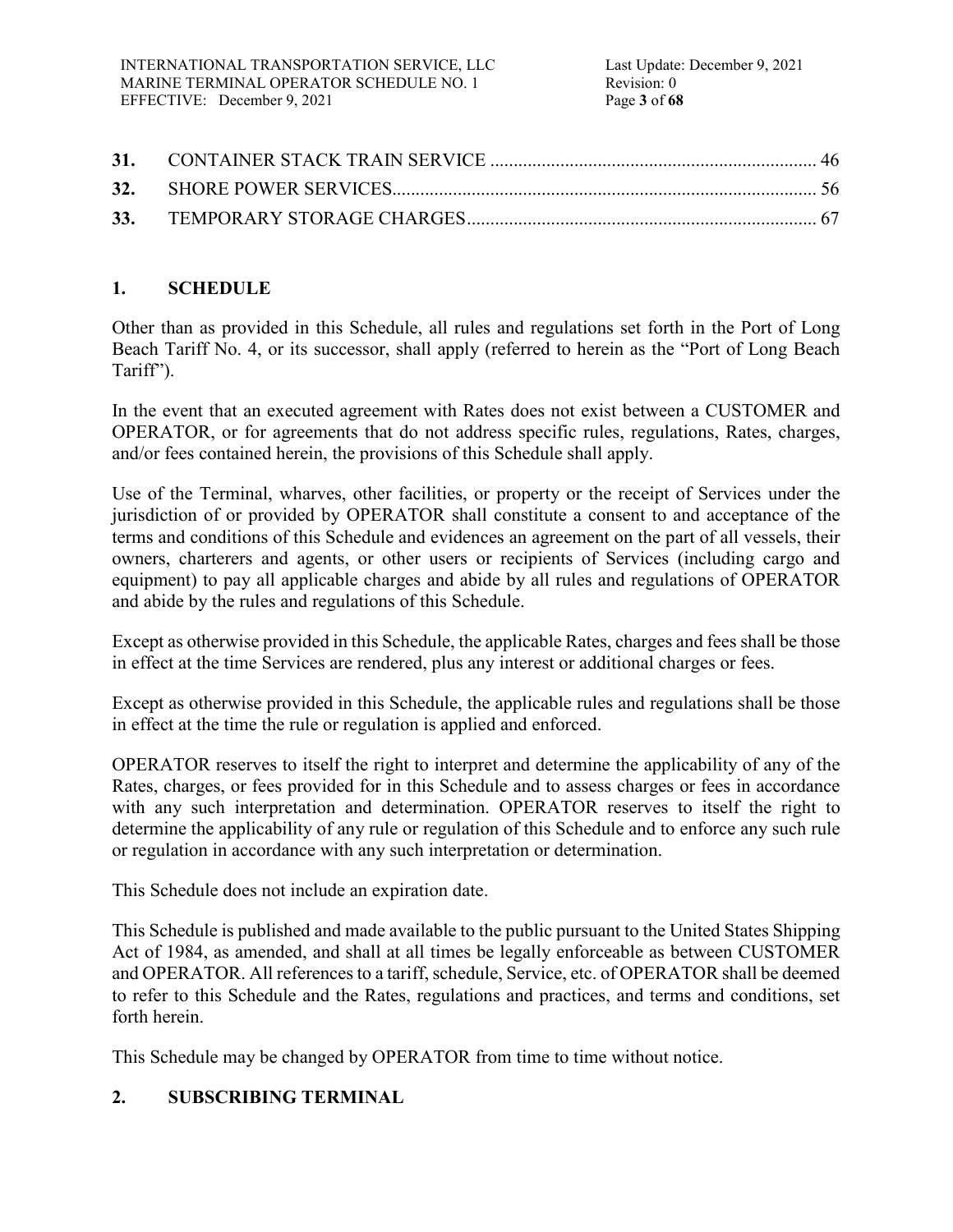INTERNATIONAL TRANSPORTATION SERVICE, LLC 1281 Pier G Way Long Beach, CA 90802

### **3. DEFINITIONS**

"CUSTOMER" refers to any alliance, alliance member, vessel, vessel owner, carrier, agent, vessel operator, vehicle, conveyance, consignor, consignee, beneficial Cargo owner, person, Cargo, equipment, chassis, or any other person or entity, including but not limited to the agents, other providers, and other subcontractors (at any level) of any of the foregoing, who is provided with, benefits from, or receives any Services whatsoever, or person or business entity who owns or claims an interest in, right to, attachment, or lien regarding any vessel, vessel equipment, equipment, or Cargo.

"Goods" or "Cargo" refers to all cargo, goods, and other personal property items, including any equipment associated with or utilized by the foregoing, with respect to which OPERATOR is requested to and/or does perform any Services, and all packing, packaging, crates, cradles, pallets, tanks, platforms, flatbeds, trailers, containers, chassis, other equipment, and other items, materials, and supplies associated therewith, and any goods or cargo that benefits from Services at the Terminal or utilizes the Terminal. The capitalized and non-capitalized words "Goods" and "Cargo", as well as both the singular and plural versions of each, shall have the same meaning as Goods and Cargo in this definition.

"OPERATOR" means International Transportation Service, LLC as applicable to the Service(s) to be provided.

"Handling" means the Service of physically moving Goods at the Terminal.

"ITS" means International Transportation Service, LLC.

"Loading" and "Discharging" means the service of loading or unloading Goods between a place of rest at the Terminal and any vessel, rail car, trucks/motor vehicle, or other conveyance.

"POLB" or "Port" means Port of Long Beach.

"Port of Long Beach Tariff" or "Port Tariff" means The Port of Long Beach Tariff No. 4 or its successor.

"Rate" means a price OPERATOR will charge for providing a Service in or around the Terminal.

"Terminal" means a facility with one or more structures comprising a terminal unit owned and/or operated by OPERATOR, including, but not limited to, docks, wharves,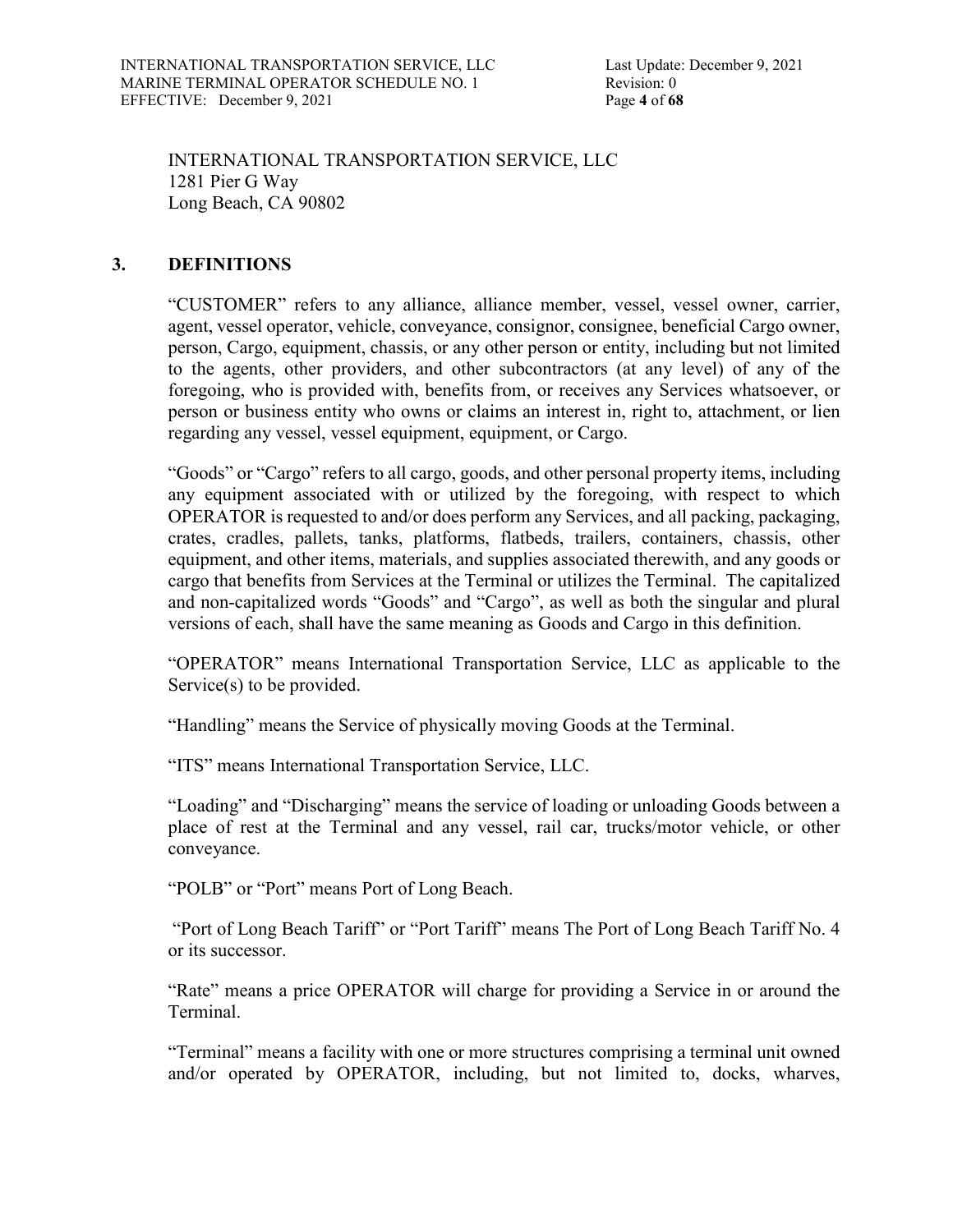Last Update: December 9, 2021 Revision: 0

warehouses, covered and/or open storage spaces, cranes, buildings, other structures, property, and any equipment.

"Service" or "Services" includes checking Cargo, dockage, free time, Handling, rehandling, loading and unloading, Storage, terminal usage, wharfage, and wharf demurrage, as defined herein, as well as any other providing of, use of and/or access to a Terminal whatsoever, including any providing of, use of and/or access to personnel, labor, services, materials, supplies, tools, equipment, personal property and real property, water, electricity, and other service, supplies, or materials, and whether provided at such Terminal or elsewhere.

"Storage" means the service of providing warehouse or other terminal facilities for the storage of inbound or outbound Cargo including related equipment after the expiration of free time, if applicable, including wharf storage, shipside storage, closed or covered storage, open or ground storage, bonded storage and refrigerated storage.

### **4. OPERATOR'S RULES**

### 4.1 GENERAL

OPERATOR shall:

- A. Provide and perform at its respective Terminal the Services as hereinafter described for the CUSTOMER'S full and empty 20', 40' and 45' sea freight containers Loaded to or Discharged from container vessels with fitted lashing equipment. Stevedoring Services for CUSTOMER'S full and empty 53' or non-20'/40' sea freight containers as well as non-containerized Cargo shall be subject to a surcharge and, if necessary, Extra Labor per the Schedule of Rates.
- B. Supply all necessary employees, labor, supervision, normal existing security watchman service, necessary electrical power supply system and necessary equipment based on I.S.O. standards and non-containerized stevedoring and Terminal Services.
- C. Perform stevedoring Services in accordance with the ILWU/PMA Collective Bargaining Agreement. Third shift work will be performed only if requested by CUSTOMER and accepted by OPERATOR, at CUSTOMER'S expense.
- D. Perform yard and gate Services 0800-1200 and 1300-1700, Monday through Friday (exclusive of weekends/holidays). Yard and gate Services outside these hours may be performed, if requested in writing by CUSTOMER and accepted by OPERATOR, at CUSTOMER'S expense.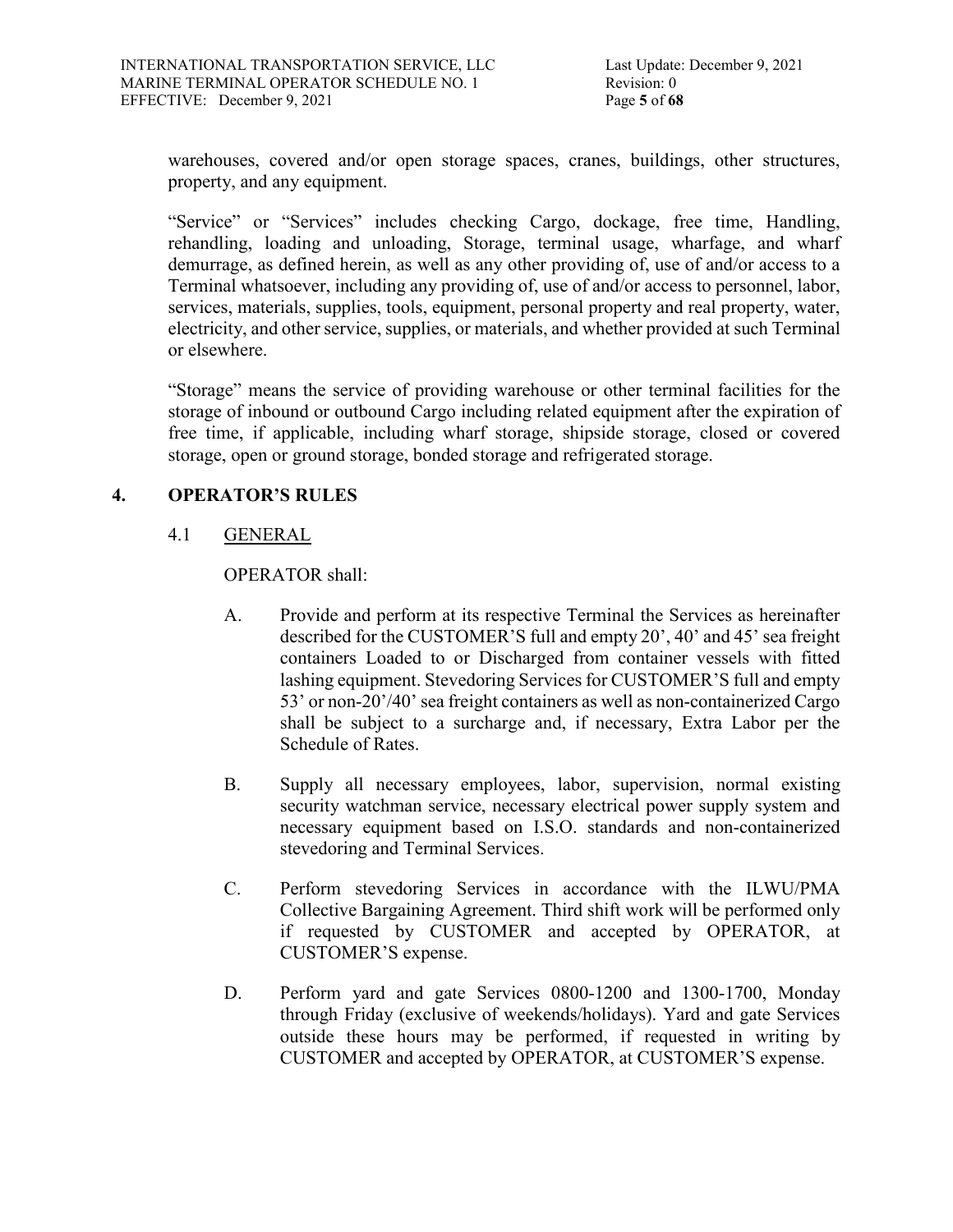E. Maintain connectivity with the Automated Commercial Environment (ACE). OPERATOR and CUSTOMER mutually agree to participate in voluntary security "partnership" programs or other initiatives as developed by U.S. Customs, U.S. Coast Guard or other state or federal regulatory agencies.

### 4.2 VESSEL STEVEDORING

### OPERATOR shall:

A. Plan Discharging and Loading sequences of containers, as well as noncontainerized Cargo, in accordance with the inbound stowage plan and the pre-stow instructions of CUSTOMER.

All or part of CUSTOMER'S outbound containers may be mix-stowed with CUSTOMER'S, or any other containers, for the same discharging port.

Master or CUSTOMER'S agent shall approve the loading plan prior to commencement of Loading.

- B. Prepare and furnish to CUSTOMER appropriate outbound container stowage plan.
- C. Lash or unlash containers, as well as non-containerized Cargo, stowed on or under deck of vessels.
- D. Discharge inbound containers from vessels and deck them in the Terminal or keep them on wheels per OPERATOR'S operational requirements.

Inbound intermodal train containers may be decked or wheeled per OPERATOR'S discretion at an area in the Terminal designated by OPERATOR for special release.

- E. Dray outbound containers from a point of rest in the Terminal to the berth, load to and stow them onboard vessels.
- F. Discharge non-containerized Cargo from vessels or load to and stow noncontainerized Cargo onboard vessels. Additional expenses related to such Service shall be billed per the Schedule of Rates.
- G. Shift containers from a cell to another cell or on-land containers and re-load them onboard vessels as per CUSTOMER'S instruction. A surcharge shall apply.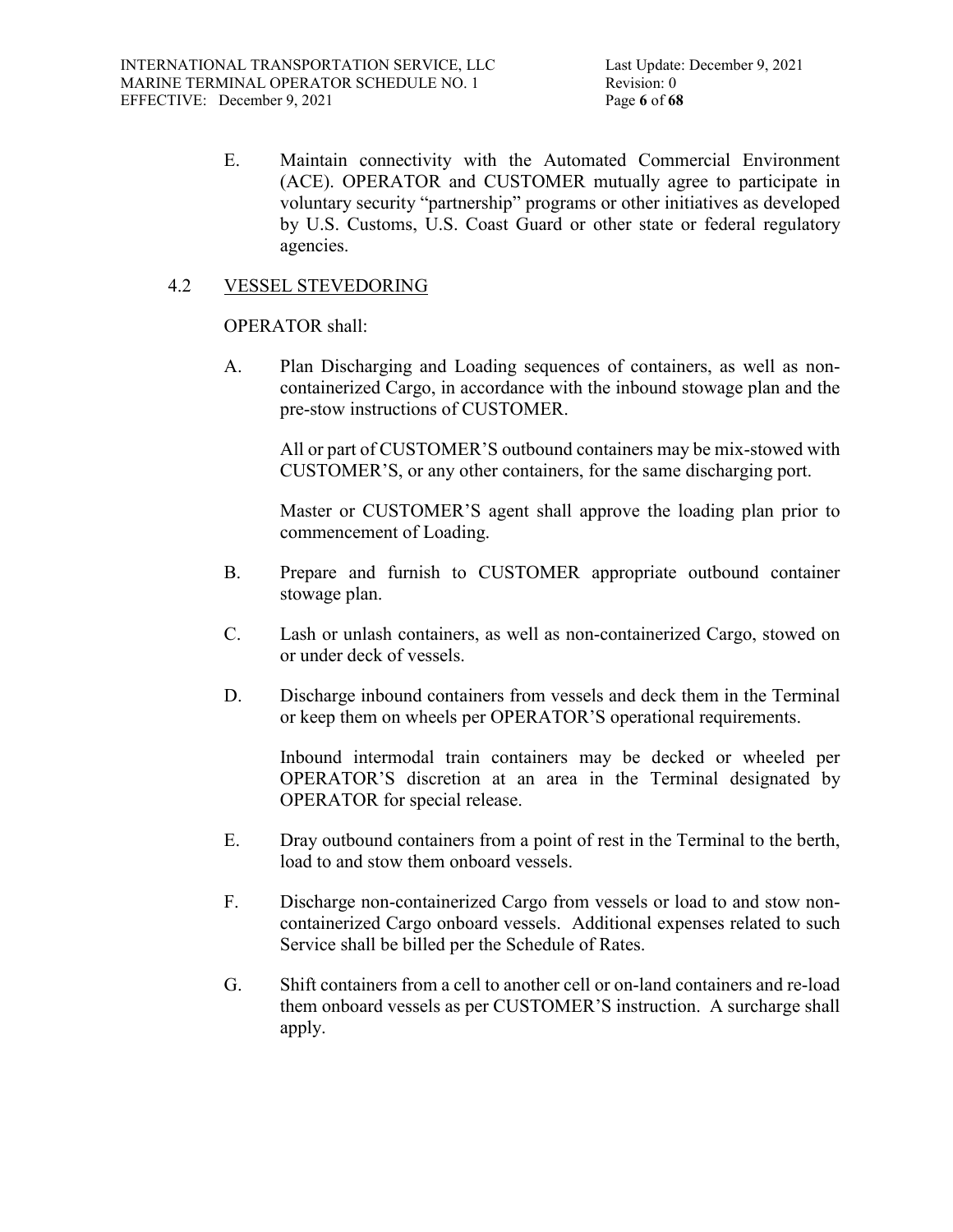Change of discharging port, optional stowage, etc., shall be for CUSTOMER'S account. Expenses for shifting/rehandling i.e., set-asides of each related container shall be for CUSTOMER'S account.

- H. Plug or unplug electrical connections for reefer containers onboard vessels per throughput reefer move. A minimum of one (1) Plug (Export) or Unplug (Import) fee shall be billed per the Schedule of Rates.
- I. Check and record the movement of containers and non-containerized Cargo on and off vessels and shifted onboard vessels, taking damage exceptions where possible from visual inspections. When exceptions are noted, a report shall be promptly provided.

# 4.3 GANG ORDERING AND BERTHING OF VESSELS

- A. OPERATOR will assign a berth as available upon the arrival of CUSTOMER'S container vessel and, unless otherwise agreed between OPERATOR and CUSTOMER, start vessel's operation at the commencement of the next  $1<sup>st</sup>$  or  $2<sup>nd</sup>$  shift succeeding the vessel's arrival at the Terminal.
- B. OPERATOR shall, unless otherwise agreed, decide the number of gangs to order after consulting with CUSTOMER in advance.
- C. Labor gang(s) will be ordered by OPERATOR on the basis of the latest ETA given by CUSTOMER before closing time to file/cancel labor gang orders for the anticipated working shift.
- D. If requested by CUSTOMER, OPERATOR will order gangs for a vessel known to be arriving after beginning the work shift, provided that CUSTOMER is responsible for standby costs associated with a delayed arrival.
- E. OPERATOR will arrange gang(s) for  $3<sup>rd</sup>$  shift upon request of CUSTOMER. Any labor standby, detentions (except those caused by OPERATOR or his equipment), and deadtime incurred on  $3<sup>rd</sup>$  shifts shall be for the account of CUSTOMER.
- F. Extra labor will be for CUSTOMER'S account.
- G. OPERATOR shall not be responsible for shortage of or inability to obtain labor gang(s) or labor.

# 4.4 CONTAINER YARD ACTIVITY

A. OPERATOR shall: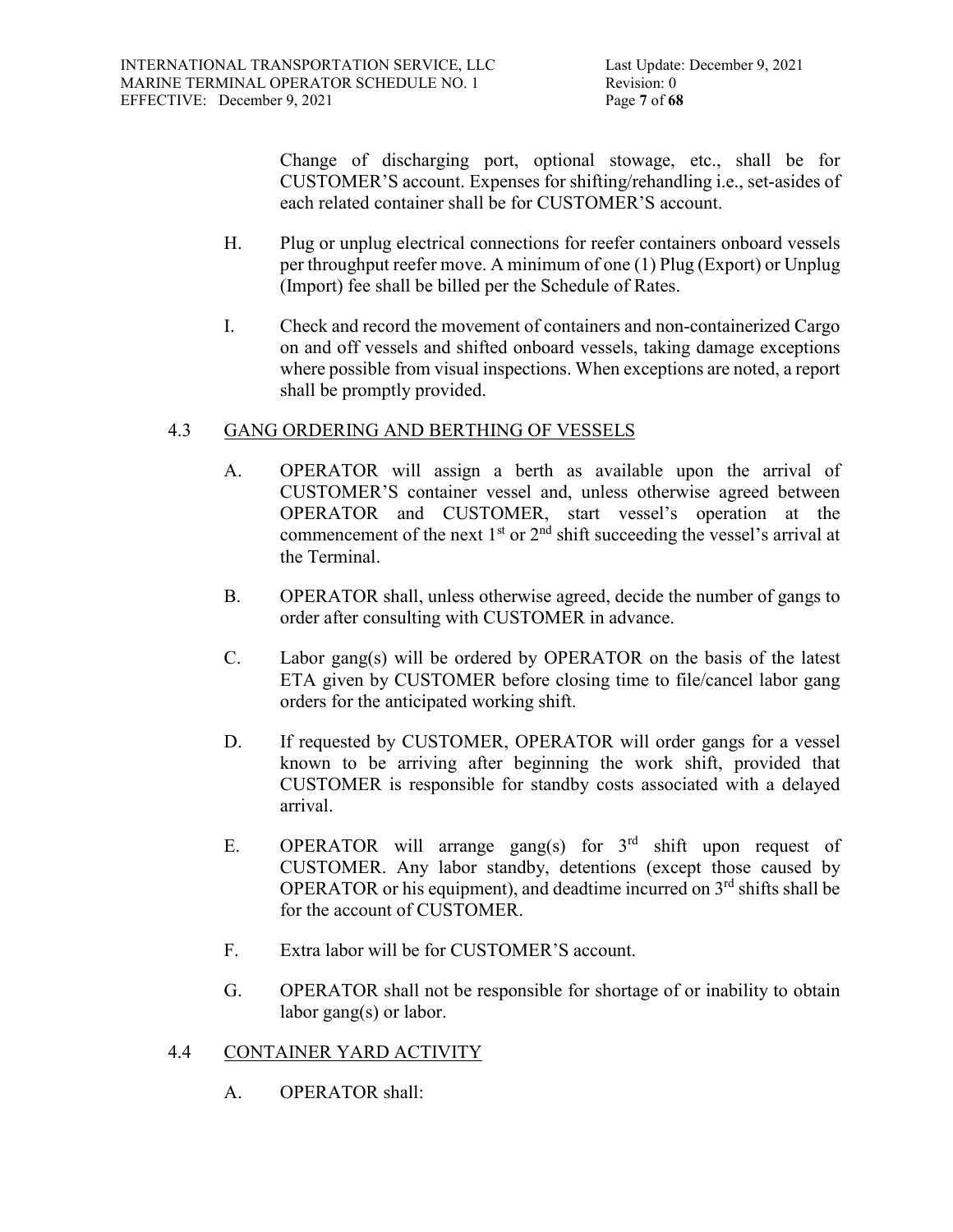- 1. All full outbound and inbound containers, as well as empty containers, will be decked in the container yard except for those the OPERATOR chooses to be keep on wheels such as, but not limited to, hazardous Cargo, live reefers and over-dimensional Cargo, flat racks, and tanks, at OPERATOR'S discretion. However, OPERATOR may wheel certain containers to achieve or meet turn time goals provided chassis and space are available.
- 2. Deliver containers to be released to truckers and deck containers received from truckers, except those to be kept on wheels per OPERATOR'S operational requirements and described in Section 4.4 A. 1.
- 3. Plug and unplug (or the reverse) each reefer container entering (Export) or exiting (Import) the yard. A minimum of two (2) charges shall apply for each container. OPERATOR shall monitor temperatures and ventilation settings on the reefer units approximately every twelve (12) hours, and report to CUSTOMER any discrepancies found as soon as practicable. The documentation shall be kept by the OPERATOR and provided to the CUSTOMER upon request. Check temperatures of export (outbound) reefer containers received through the gate per the receiving procedure as mutually agreed upon.
- B. Release of Local Delivery Containers

Containers will become available to pick-up at the start of the next working shift subsequent to 3:00 a.m. after each container has been discharged from the working vessel, provided all release criteria contained in the system of the OPERATOR have been met and import pick-up appointment has been secured.

C. Release of Empty Containers

Empty containers will be decked for delivery to truckers or for loading to vessels by container type and size. OPERATOR will not release empty containers by number for off-leasing or any other purpose.

In the event the release of specific empty containers is requested and granted by OPERATOR, CUSTOMER shall be accountable for all shifting/rehandling fees to/from for each related container to access target empty container(s).

D. Live Reefer Containers, Hazardous Containers, Over-Dimension Containers, Late and Early Received Outbound Containers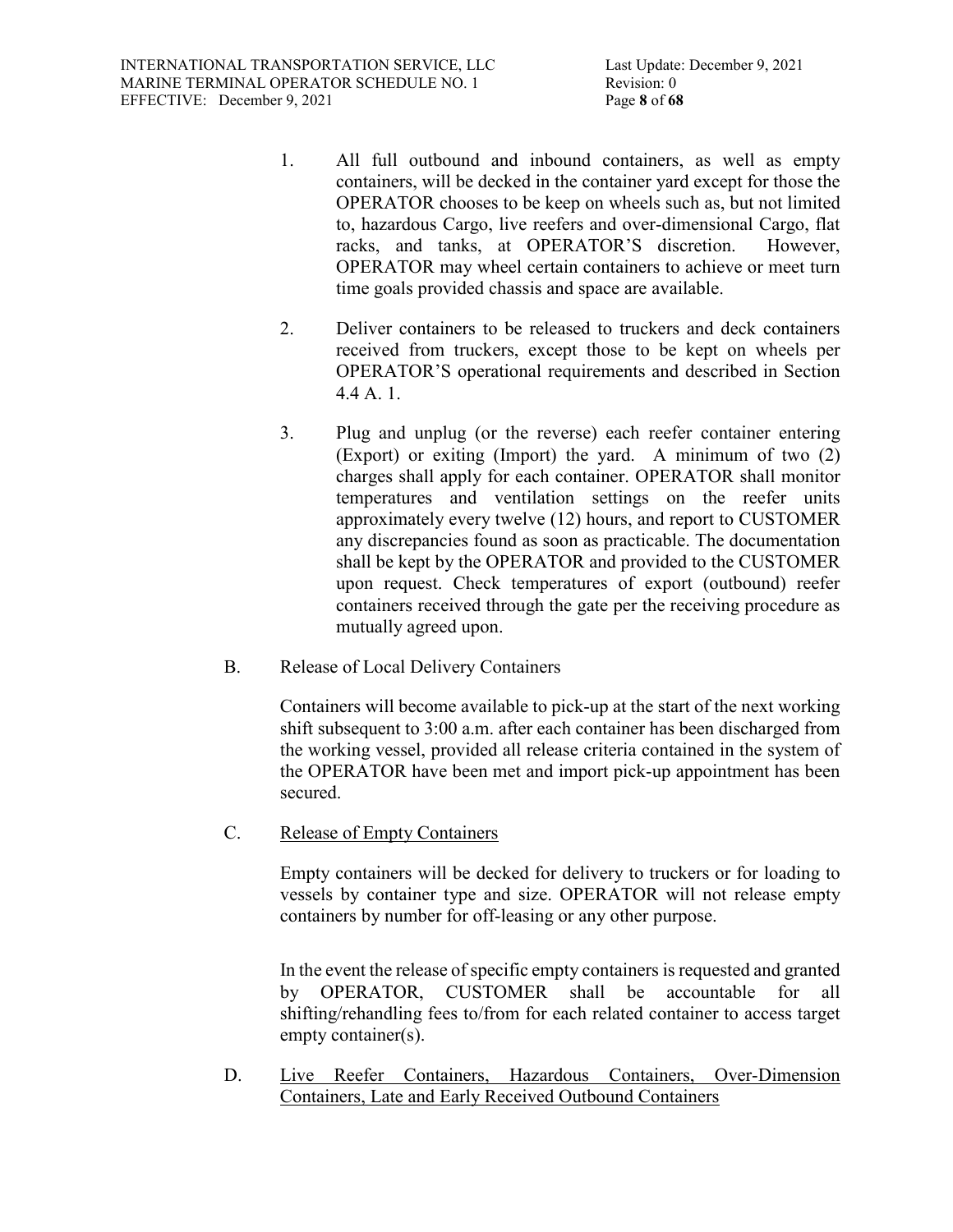Live reefer containers, containers with certain classes of hazardous materials, over-dimension containers, outbound containers received after cut-off and outbound containers received for other than the immediate vessel will be kept on wheels on the Terminal per OPERATOR'S operational requirements.

If CUSTOMER'S reefers require halide testing per the by PMA/ILWU established reefer halide testing procedures, CUSTOMER shall be responsible for all costs. Daily Storage fees for failed halide test container shall be applicable and for the account of CUSTOMER. In the event halide testing delays and causes standby or rehandling in the yard and/or against the vessel, CUSTOMER shall be accountable and billed at the Extra Labor Rate, which is additional to the halide test and Storage fees, if any.

### E. Receiving of Outbound (Export) Containers

In order for OPERATOR to receive an outbound loaded container prior to the free time for a scheduled vessel, CUSTOMER must consent to the applicable wharf demurrage charges. Free time allowed and wharf demurrage charges are set forth in the Port of Long Beach Tariff and may be changed from time to time at the discretion of the Port of Long Beach.

Bare chassis drayed out of the Terminal after the decking of an outbound full or empty container are subject to the normal gate processing, equipment interchange receipt ("EIR") issuing and fees, if applicable.

# F. In Yard Shifting/Rehandling

If CUSTOMER request that a container be shifted or rehandled for whatever reason e.g., rolls, vessel change, return to shipper, the applicable Rate shall be applied to the target container and each non-target container move to/from its location.

# G. In-Yard Drayage of Container

OPERATOR will perform in-yard drayage of containers per CUSTOMER'S request, per the requirement of any government agency, or per maintenance and repair needs, at CUSTOMER'S expense. Charges for additional drayage regarding the same equipment shall be for the account of CUSTOMER.

# H. Chassis Switch/Flip

OPERATOR will perform billable chassis switches for Terminal wheeled Cargo such as, but not limited to, out of gauge ("OOG"), hazardous, reefer, flat racks, tanks and trucker requested switches due to trucker owned chassis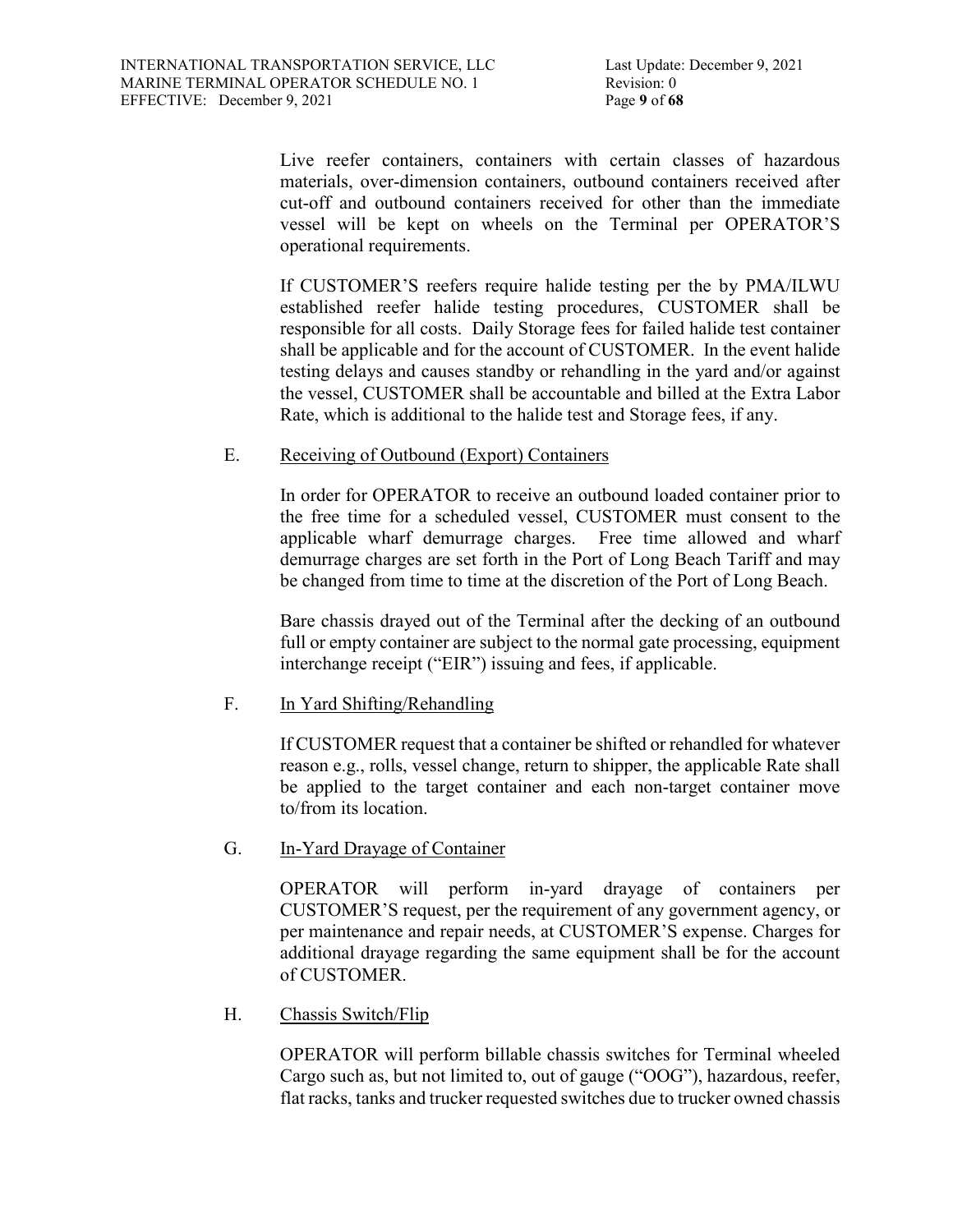or CUSTOMER owned/leased chassis, damaged chassis or shortage of genset chassis. OPERATOR will bill the CUSTOMER for all switches. CUSTOMER shall not be released of any chassis switch responsibility and fees due to the use of third party chassis pools. Any chassis switch caused by the negligence/fault of OPERATOR or Terminal convenience shall be for the account of OPERATOR.

### I. Storage of Containers and Chassis

Inbound and outbound full containers will be stored in the Terminal subject to the Rates, rules, and regulations of wharf demurrage, wharf Storage and free time in this Schedule and in the Port of Long Beach Tariff. If CUSTOMER requests OPERATOR to collect port demurrage, OPERATOR shall forward CUSTOMER'S demurrage fees less the Port Tariff fees and less 10% of CUSTOMER'S total demurrage collected. If CUSTOMER waives/guarantees/extends demurrage, CUSTOMER remains responsible and will be invoiced the Port Tariff fee.

For CUSTOMER inbound full containers discharged from a vessel to a first point of rest other than ITS's RTG stacks (an "Overcapacity Discharge"), if OPERATOR waives or refunds collection from the trucker, shipper, Cargo owner or consignee (a "Cargo Interest") of Wharf Demurrage on Overcapacity Discharge containers, notwithstanding such Cargo Interest collection waiver or refund, CUSTOMER shall remain responsible to pay the applicable Wharf Demurrage to OPERATOR on such Overcapacity Discharge containers and will be invoiced the Port Tariff fee.

CUSTOMER will work with OPERATOR to minimize empty container Storage at the Terminal. In the event that storage exceeds the allowance, OPERATOR shall invoice CUSTOMER per the Schedule of Rates. Once the allowance is exceeded, OPERATOR may ask the CUSTOMER to redirect empty containers to other facilities. OPERATOR will have the right to cut-off empty returns if the allowance is exceeded after prior notification to CUSTOMER. In special circumstances i.e., construction, crane moves, when empty container volume is negatively impacting operation, OPERATOR may require CUSTOMERS to mitigate empty container returns to the Terminal or redirect empty containers to other facilities.

CUSTOMER shall ensure that the third-party chassis provider will have the necessary quantity of chassis available for CUSTOMER Cargo and Cargo which is required to be on wheels such as, but no limited to, reefers, hazardous, non-containerized Cargo, flat racks, and tanks. In the event that the chassis provider does not supply the chassis and CUSTOMER Cargo is mounted on another chassis provider's equipment, CUSTOMER shall be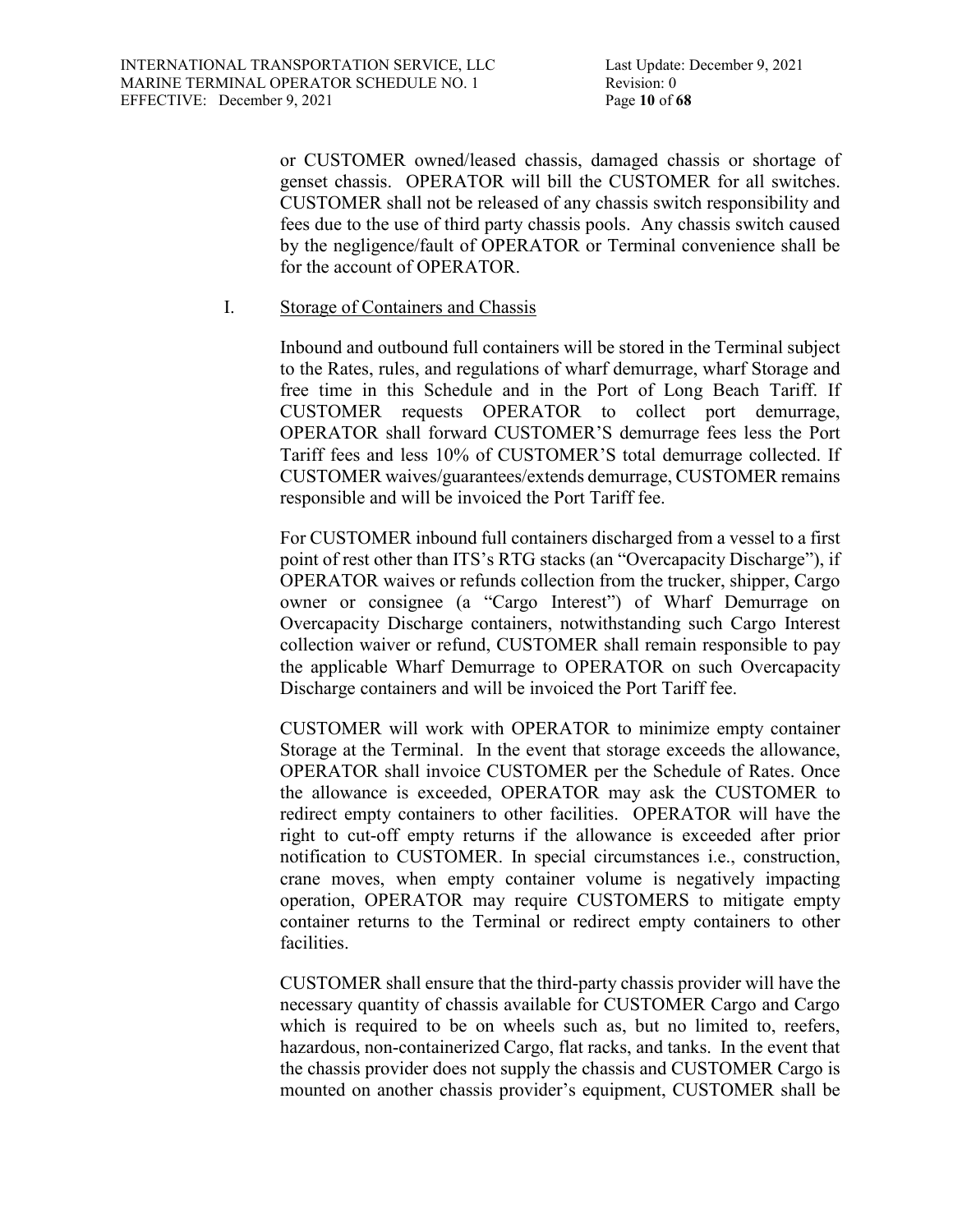subject to any applicable daily fees. CUSTOMER will also be responsible for switching to the correct chassis as soon as possible and at CUSTOMER'S expense. In no case shall OPERATOR be responsible for chassis usage fees.

Any unidentified chassis remaining on the Terminal and linked to CUSTOMER by yard and gate transaction history shall be the responsibility of CUSTOMER regardless of chassis ownership.

### J. Government / Carrier Inspections

CUSTOMER shall be accountable for expenses related to inspections conducted by OPERATOR, including but not limited to, Customs and Border Patrol ("CBP") inspection guidelines and any inspections that CUSTOMER requests.

CUSTOMER guarantees all inspection fees as stated in the Schedule of Rates and will be invoiced directly by OPERATOR.

OPERATOR will make reasonable commercial efforts to notify the CUSTOMER of pre-notified CBP inspections, but whether notified or not, CUSTOMER shall remain accountable for these inspection fees.

Government fees are based on straight time (ST). Any additional costs i.e., CBP overtime differentials, additional manning, materials, equipment required to complete the inspection to move CUSTOMER cargo shall be for the account of the CUSTOMER.

### K. Containers Remaining on Terminal in Excess of 15 Days

Inbound full containers remaining on the Terminal in excess of fifteen (15) calendar days without express written exception from OPERATOR permitting Long Term storage ("Overstay Containers") are subject to the following special provisions and Rates: (1) any charges for Services or Storage applicable to such containers, including but not limited to Wharf Demurrage, may be immediately charged or invoiced to the CUSTOMER after the 15th day, and any additional charges or expenses incurred or accrued thereafter may be charged or invoiced to the CUSTOMER periodically at OPERATOR's discretion. (2) Overstay Containers may be repositioned to facilitate efficient cargo operations on the Terminal at OPERATOR's discretion, (i) without the requirement of any separate notice to the CUSTOMER to or among any locations within the Terminal or to or among locations not within the Terminal that are within the reasonable contractual control of the OPERATOR, or (ii) with a minimum of ten (10) days advance written notice to the CUSTOMER in the case of a relocation to a location not within OPERATOR's control. (3) Any and all expenses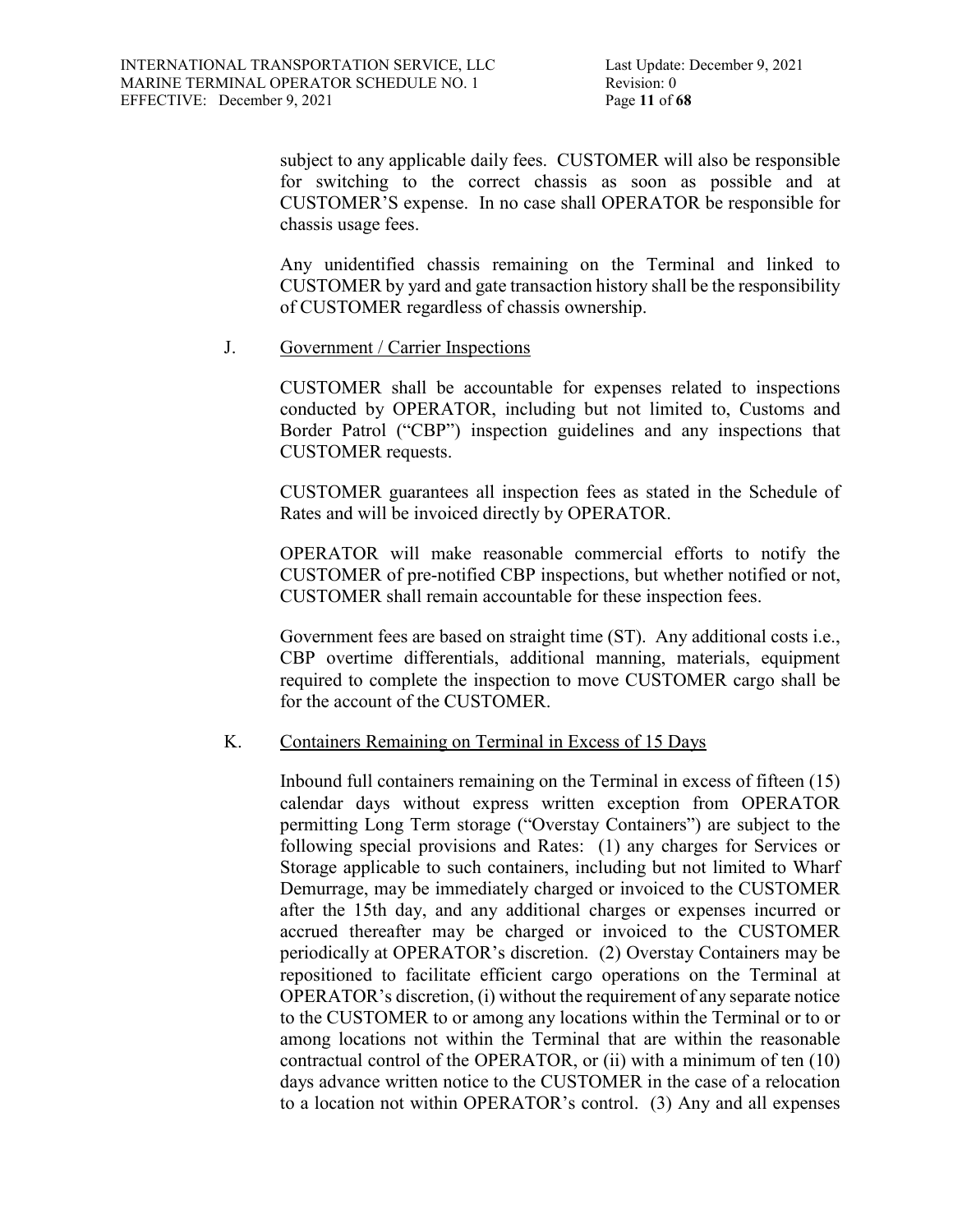or charges for repositioning, shifting, handling, transportation, storage, access, inspection, release, or otherwise, relating to the status of a container as an Overstay Container (i) shall be deemed a new category of Rates for such Overstay Container under Section 29 of this Schedule not included in any through-put Rate, and (ii) shall be for CUSTOMER's account. (4) The special provisions of this Section 4.4 K. are in addition to all applicable provisions of this Schedule, including Rates and remedies, and shall not be construed in place of or as a waiver of any of the other rights or remedies of OPERATOR or other obligations or liabilities of CUSTOMER arising hereunder.

# 4.5 GATE ACTIVITY

### OPERATOR shall:

A. Receive full or empty containers on chassis, as well as bare chassis at ingates per CUSTOMER'S instructions. No physical inspection of chassis will be performed at in-gates. OPERATOR shall make a cursory remote visual inspection of appearance of the containers and chassis and shall take exception notations for obvious damages or defects (found through such cursory visual inspection) on the interchange receipt with the following criteria:

In case of containers, if such damage or defects affects:

- 1. Basic structural integrity.
- 2. Normal Handling and transportation due to a decrease in structural strength or a deformation in excess of ISO external dimension tolerances.
- 3. Substantial decrease of the inside cubic volume due to a deformation.

In case of chassis:

4. Major structural damage.

Whether noted or not, OPERATOR will not be responsible for damages or defects to containers or chassis.

B. In case of gate receipt OOG containers, OPERATOR shall report any discrepancies noted to the CUSTOMER-provided booking information, including: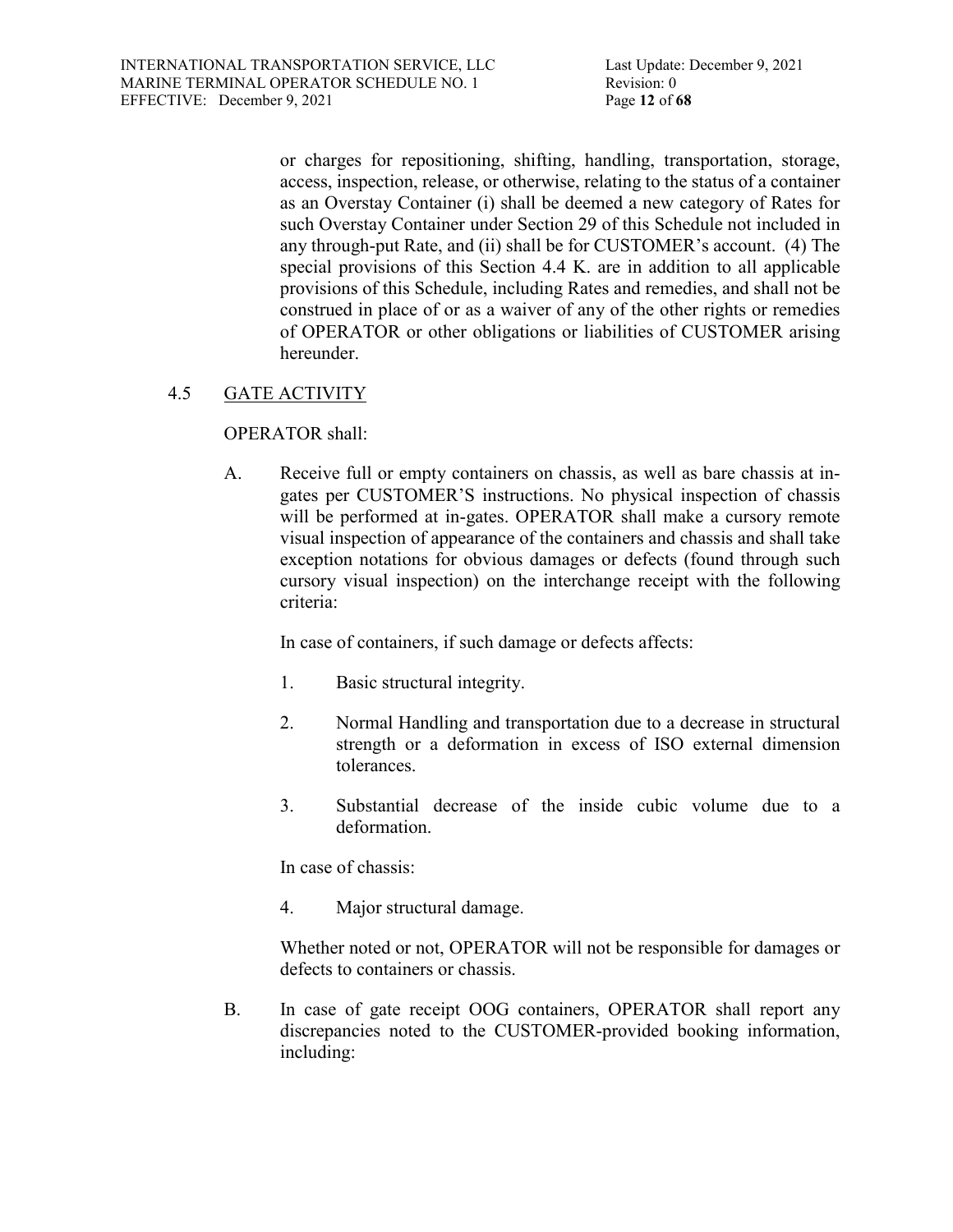- 1. Any over-height, over-width and over-length information not included in the booking information.
- 2. Any obstacles obstructing the safe loading of the OOG containers such as corner castings not accessible, no cell-guide clearance, etc.
- 3. Any loose lashing or shifting of the Cargo.
- 4. Any other requirements for the safe loading of OOG containers.
- C. OPERATOR shall comply additionally with the following regarding OOG containers:
	- 1. Advise CUSTOMER of above discrepancies to prevent delays in loading to vessel.
	- 2. Provide vessel with prestow information indicating vessel load locations of OOG containers.
	- 3. Measure (to the best of OPERATOR'S ability) the oversize (overheight, over-width and over-length) dimensions after receipt of each OOG container and list the same on the Exception List and departure Baplie File (attachments to the bay plans).
- D. OPERATOR, however, will not receive the following containers:
	- 1. Overweight containers exceeding the max-gross weight of the container as marked on the container.
	- 2. Hazardous containers with the presence or release (including a threatened release) of hazardous substances inside and/or outside of the container in violation of any laws, statutes, ordinances, regulations, rules or other governmental requirements.
	- 3. Hazardous containers without accompanying proper documentation mutually agreed upon.
	- 4. Hazardous containers without proper placards, unless OPERATOR is authorized to affix placards at CUSTOMER'S expense.
	- 5. Flat rack or open-side containers with the Cargo not properly stowed and/or secured for trans-Pacific carriage.
	- 6. Empty containers having placards for hazardous material remaining on the container, unless OPERATOR is authorized to remove placards for hazardous materials at CUSTOMER'S expense.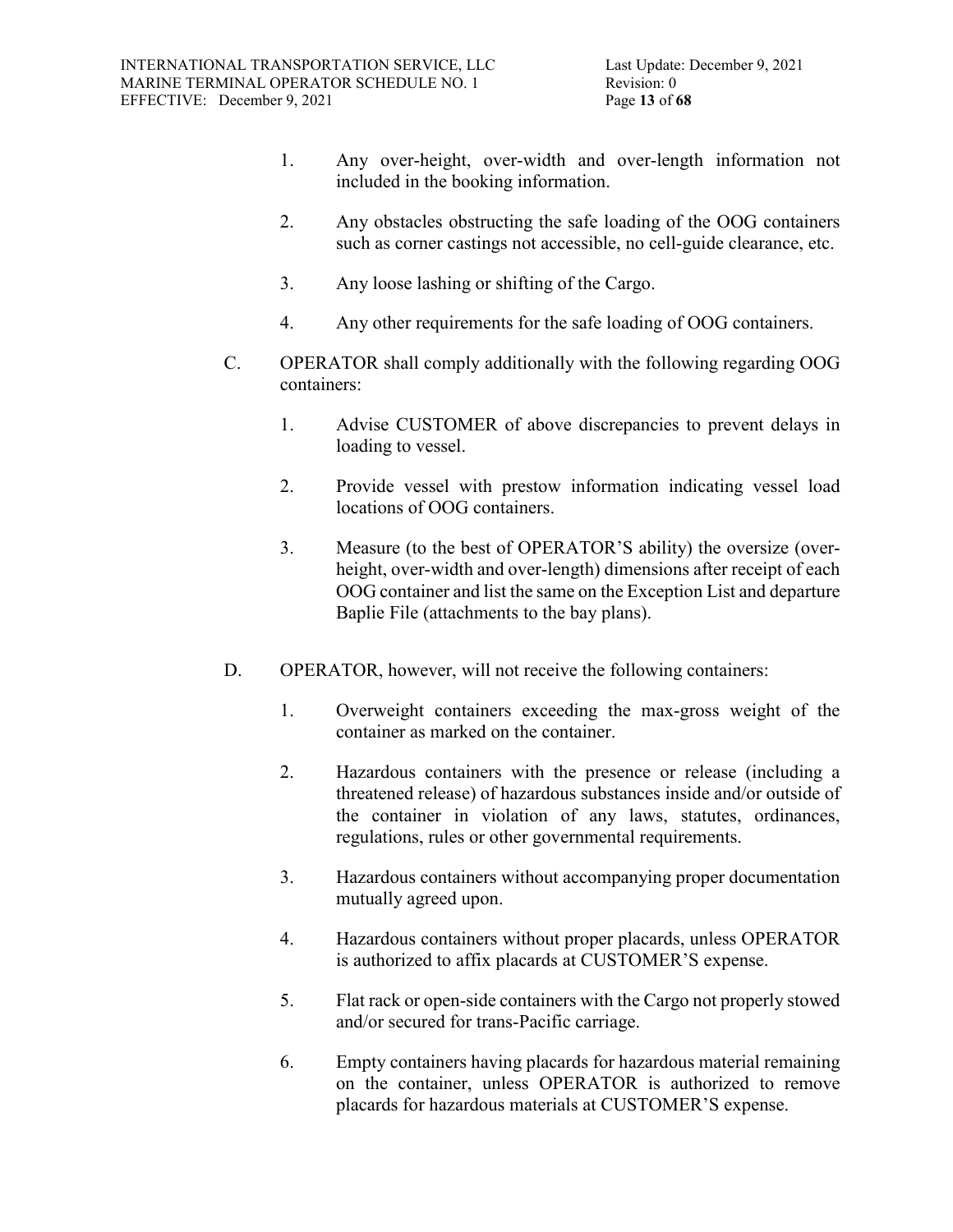All outbound containers shall be received prior to the cut-off time, which is the end of the first shift on the weekday (Mondays through Fridays, exclusive of holidays) prior to the commencement of vessel operations or an alternative schedule that is mutually agreed upon between OPERATOR and CUSTOMER. If, in its sole discretion, OPERATOR accepts a container past the cut-off time, the late receiving charge as specified in the Schedule of Rates of this Schedule will apply.

E. Release full or empty containers at out-gates per CUSTOMER'S instructions.

Import (inbound) containers will only be released upon receipt of electronic release authorization from CUSTOMER or its agent.

Empty containers to cover export bookings may be released from the Terminal.

Dray carriers are responsible to take exceptions upon leaving the Terminal for damages or defects found to CUSTOMER'S equipment, which OPERATOR will note on the interchange receipt.

OPERATOR shall provide an EIR, request seal numbers from dray carriers, and record seal numbers on loaded containers. OPERATOR will affix seals on containers where a seal is noted to be missing or damaged and will keep records of seal numbers for containers inbound and outbound in that category. OPERATOR will notify CUSTOMER immediately of any broken or missing seals.

- F. Record seal numbers on loaded containers.
- G. Weigh all outbound full containers received through Gate.
- H. Receive and deliver non-containerized Cargo at an area in the Terminal designated by OPERATOR. Charges shall be billed as Extra Labor to the CUSTOMER.
- I. Require full payment of the wharf demurrage/Storage for each inbound container (or outbound, if applicable) prior to container's release from the Terminal.
- J. Offer voluntarily roadability. In the event that roadability is regulated or mandated, OPERATOR shall promptly advise CUSTOMER of such changes and the rates applicable shall, as a consequence, be established and assessed by OPERATOR of which payment shall not be unreasonably withheld by CUSTOMER. CUSTOMER'S truck turn times will be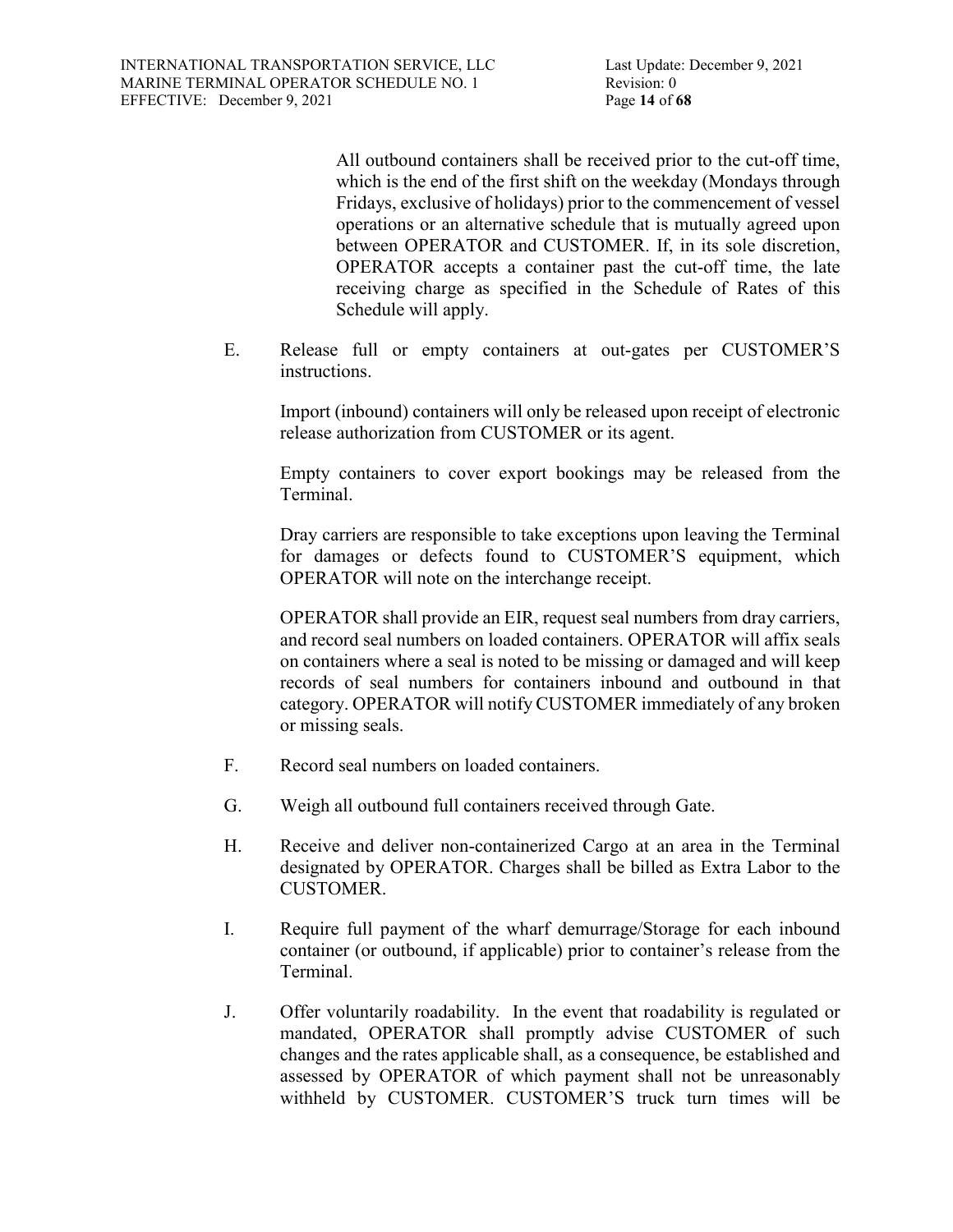impacted by these repairs. OPERATOR shall not be held responsible for any costs related to the Cargo delays resulting from roadability repairs.

K. Identify all  $3<sup>rd</sup>$  gate moves or non-vessel related gate moves such as, empty repositioning, gate to train, train to gate, gate in/out without vessel move. Such moves shall be for the account of the CUSTOMER and invoiced periodically per the Schedule of Rates.

# 4.6 MAINTENANCE AND REPAIR OF CUSTOMER'S EQUIPMENT

At OPERATOR'S discretion, OPERATOR may provide minimal and essential maintenance and repair services at the Terminal for CUSTOMER'S equipment.

- A. CUSTOMER will pre-authorize OPERATOR an automatic repair limit of \$500 per container. Repairs exceeding \$500 shall require authorization from the CUSTOMER excluding reefer live loads.
- B. When CUSTOMER requests and OPERATOR agrees to perform maintenance and repair services in excess of Section 4.6.A. above, CUSTOMER shall make decisions on the repair status of containers within 48 hours after CUSTOMER receipt of estimate. If authorization to repair is not received during this time, CUSTOMER must immediately dray off dock the damaged container(s) at CUSTOMER'S expense. Notwithstanding the aforementioned, any heavily damaged container exceeding 7 days within the Terminal shall be drayed off-dock immediately by and at the expense of CUSTOMER. OPERATOR shall not charge for estimates and drayage if CUSTOMER authorizes work. If estimated work is not authorized to be performed by OPERATOR, per above conditions, OPERATOR shall charge CUSTOMER for the cost of estimates, any photos and drayage incurred per container.
- C. If trucker utilizes roadability, an 8-point inspection shall be completed on the chassis and billed to the chassis provider unless CUSTOMER owns/leases the chassis and is legally responsible for repairs. Ownership shall be determined by the Pool of Pool equipment master list and, when necessary, the responsible party listed on Global Intermodal Equipment Registry (GIER). Any container repairs shall be for the account of the CUSTOMER.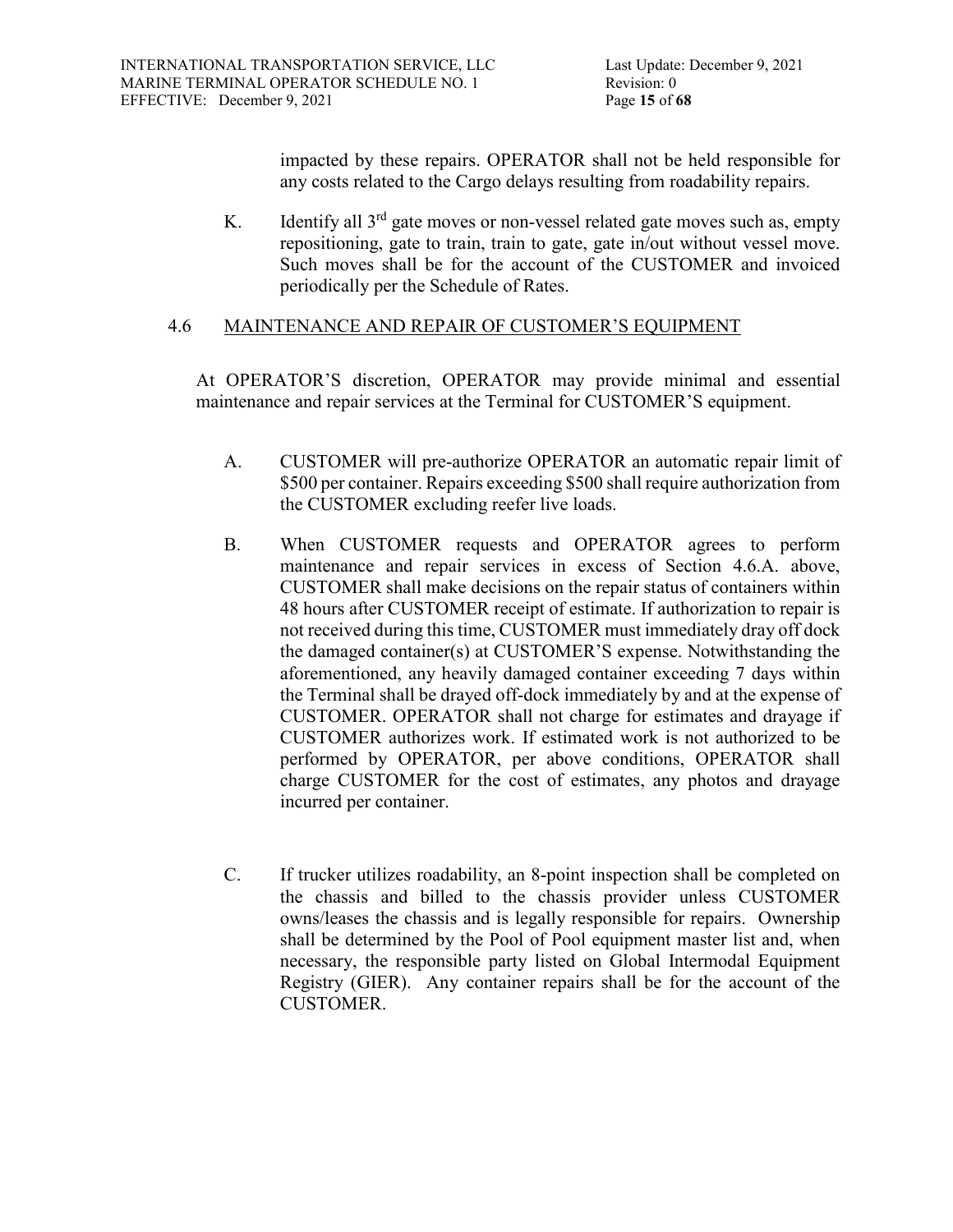- D. Due to the significance and value of reefer live loads, such repairs shall be completed automatically regardless of automatic repair limits per Section 4.6.A.
- E. When required by PMA/ILWU, halide testing shall be performed and billed to CUSTOMER per the Schedule of Rates. In the event halide testing delays and causes standby in the yard and/or against the vessel, such costs and delay shall be for the account of CUSTOMER.
- F. Any loading/unloading of CUSTOMER'S equipment to and from flatbeds shall be billable to the CUSTOMER.
- G. Mechanic hourly rate is based on  $1<sup>st</sup>/2<sup>nd</sup>/1<sup>st</sup> \& 2<sup>nd</sup>$  OT shifts excluding Shorepower or Cold Ironing hourly rates. Repairs completed on third shift shall be billed per the Schedule of Rates.
- H. All other maintenance or repairs not mentioned above or on the M&R Schedule of Rates shall be billed at Man Hour rates + materials + equipment  $+ 20\%$ .

# 4.7 ON-DOCK DST (DOUBLE STACK TRAIN)

OPERATOR, if requested by CUSTOMER, may provide on-dock train loading and discharging services for CUSTOMER'S dedicated on-dock train service of which terms and conditions shall be set forth in this Schedule at Section 32.

# 4.8 SPECIAL CONTAINER SERVICE

Charges for Special Container Service shall be issued in accordance with those categories listed within the Schedule of Rates, inclusive of additional Services, e.g., inspections of containers and Cargo, except as otherwise provided, at Rates per the Schedule of Rates. The receiving and delivery of breakbulk Cargo, not directly discharged from a truck to the vessels or loaded directly to the vessel from a truck shall be charged to CUSTOMER per the Schedule of Rates.

# **5. CUSTOMER'S OBLIGATIONS**

- 5.1 CUSTOMER shall provide OPERATOR with all necessary information and instructions to allow OPERATOR to provide efficient Services, such as:
	- A. Inbound (Import)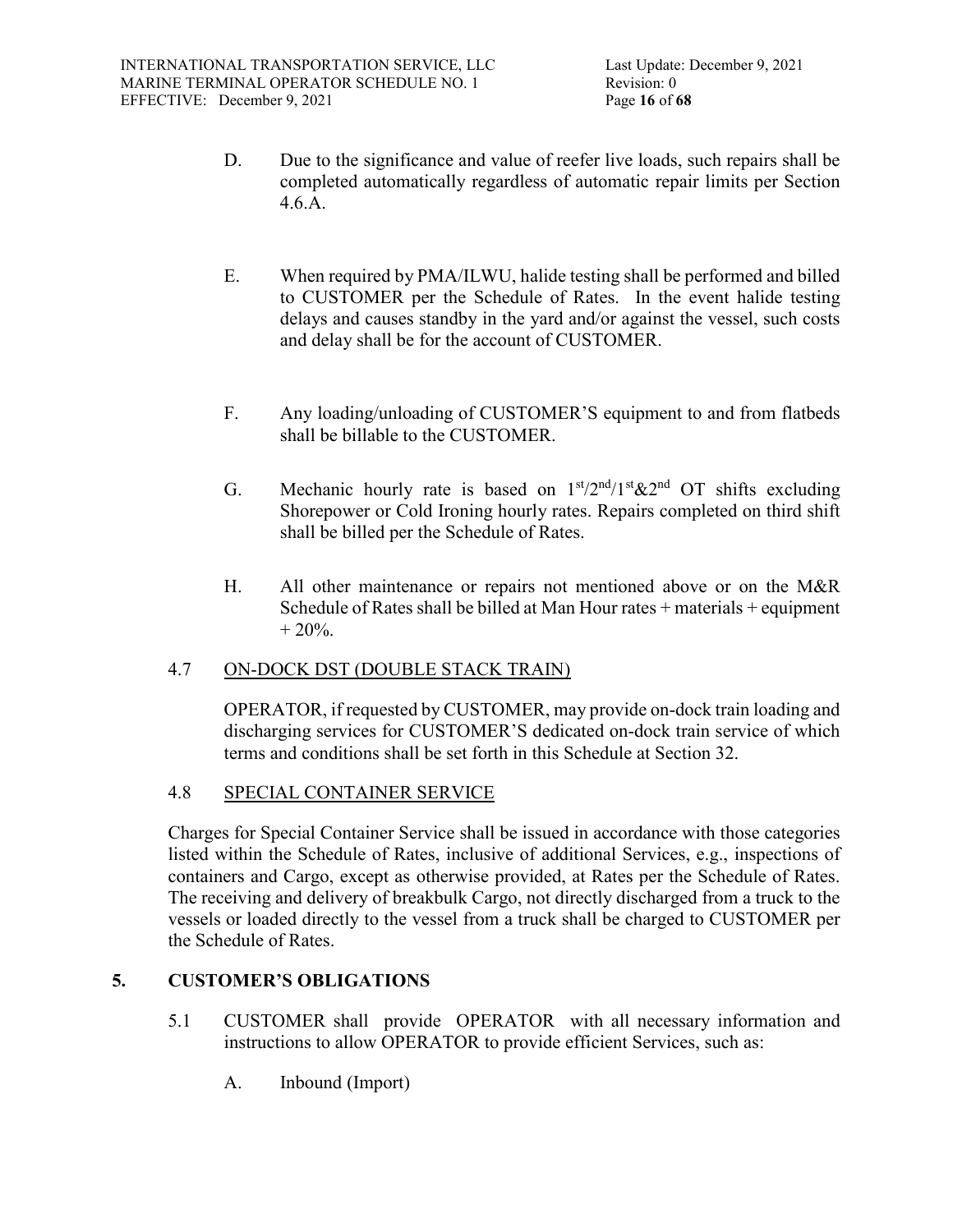- 1. Stowage Plan and Special Instructions.
- 2. Reefer and Dangerous Cargo Manifests.
- 3. Awkward Cargo List, including details of awkward containers and non-containerized Cargoes.
- 4. A list of landbridge or near-dock double stack train ("DST") containers and particulars of truckers, destination, scheduling, etc. as agreed between CUSTOMER and OPERATOR.

CUSTOMER shall transmit all U.S. import stowage plan data along with all container and U.S. import Cargo manifest data via an EDI format acceptable to OPERATOR. Such transmission of data shall be received by OPERATOR no less than 72 hours prior to the ETA of each applicable arriving vessel.

- B. Outbound (Export)
	- 1. Booking information regularly updated, inclusive of written instructions for dangerous Cargoes. CUSTOMER and OPERATOR shall close-out all booking information on a weekday (Mondays through Fridays, exclusive of holidays) at the time mutually agreed upon. OPERATOR shall follow the agreed upon close-out times and will be advised of such by CUSTOMER.
	- 2. Details of dangerous Cargo, awkward containers and noncontainerized Cargo.
	- 3. One (1) copy of the trucker's Container Load Plan, if applicable.
	- 4. Outbound pre-stow plan as soon as available and at least eight (8) hours prior to the commencement of vessel loading operations.
	- 5. A list of all landbridge containers and requirements, if applicable.
	- 6. CUSTOMER warrants that it is authorized by its shipper(s) as shipper's agent to use and verify OPERATOR scale weights as SOLAS compliant verified gross mass ("VGM") weights. CUSTOMER authorizes OPERATOR to use these weights and CUSTOMER hereby verifies such weights in the absence of a separately provided VGM.
- C. General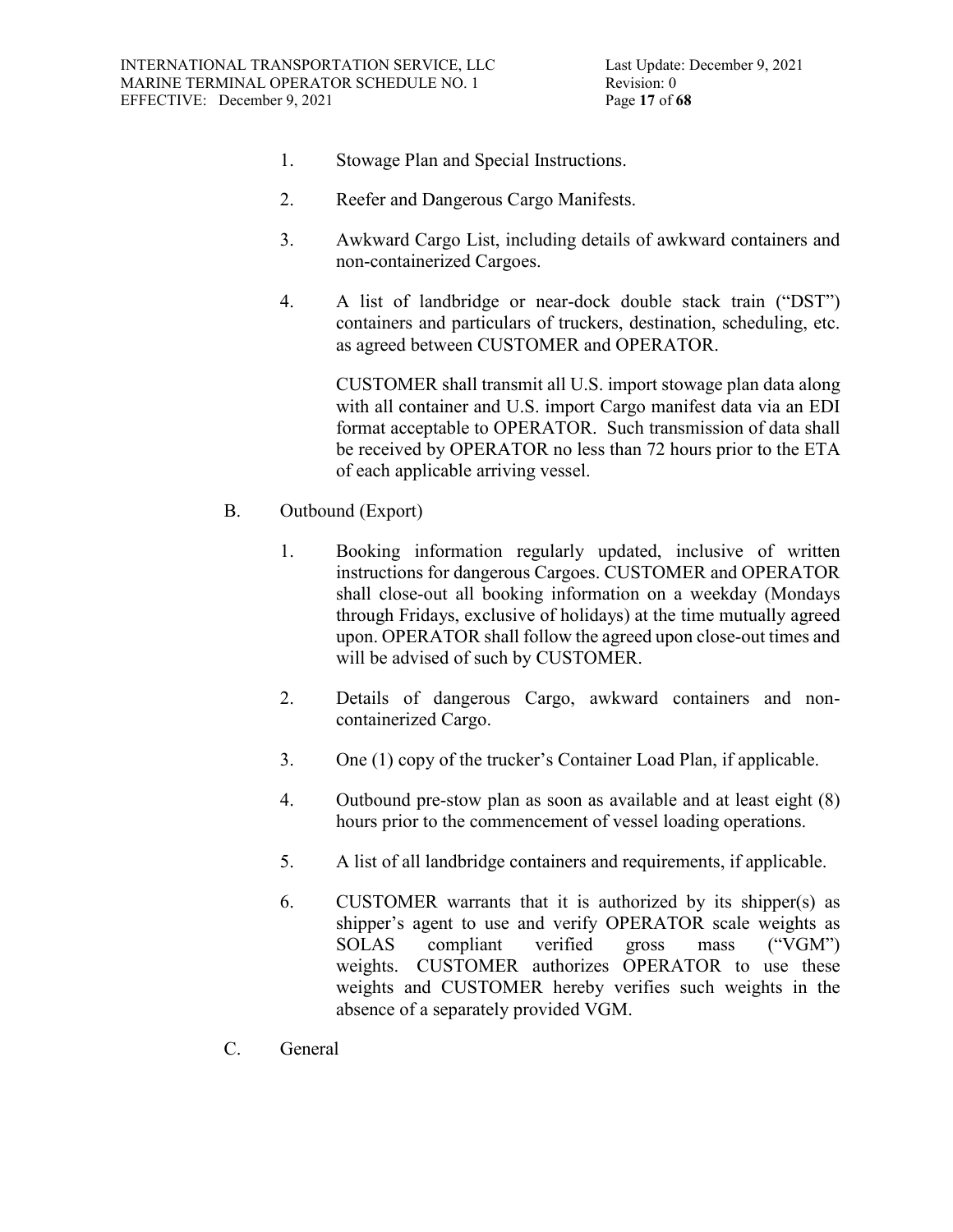- 1. CUSTOMER shall advise OPERATOR of vessel schedules and ETAs in advance and shall notify OPERATOR of any changes as they occur in sufficient time in order that OPERATOR can properly plan the yard and berthing space.
- 2. CUSTOMER shall coordinate with OPERATOR regarding information on delivery and receiving schedules in advance and shall maintain cut-off times in order to allow for the OPERATOR'S preparation for container Handling.
- 3. CUSTOMER shall provide OPERATOR, reasonably in advance, with any other special instructions for yard and/or gate operations to enable OPERATOR to prepare its operation plan to comply with such instructions.
- 4. CUSTOMER shall provide OPERATOR, via EDI fleet file transmission of its owned and leased containers and chassis to be handled on the Terminal specifying numbers, types and sizes of equipment.
- 5. CUSTOMER shall provide OPERATOR, by confidential means, advanced written notification of the following:
	- 1. Bullion or precious metal objects
	- 2. Precious stones or precious jewelry
	- 3. Bank notes or coins
	- 4. Bonds or negotiable instruments or securities of any type
	- 5. Valuable works of art
	- 6. Bloodstocks
- 6. CUSTOMER shall submit all port required Cargo data to the applicable Port of Long Beach department for wharfage analysis.
- 7. CUSTOMER shall agree to the Port of Long Beach's Environmental Tariff and/or the Terminal's environmental requirements as set forth by the Port, City, State or Federal agencies.
- 8. CUSTOMER shall advise OPERATOR of its intentions to plug CUSTOMER shorepower equipped vessel to wharf side Terminal Shorepower Outlets (SPO) of which terms and conditions shall be set forth under separate agreement.
- 9. If CUSTOMER choses an alternative strategy to Shorepower connection, CUSTOMER agrees to notify OPERATOR in advance to properly coordinate alternative operation with Terminal. If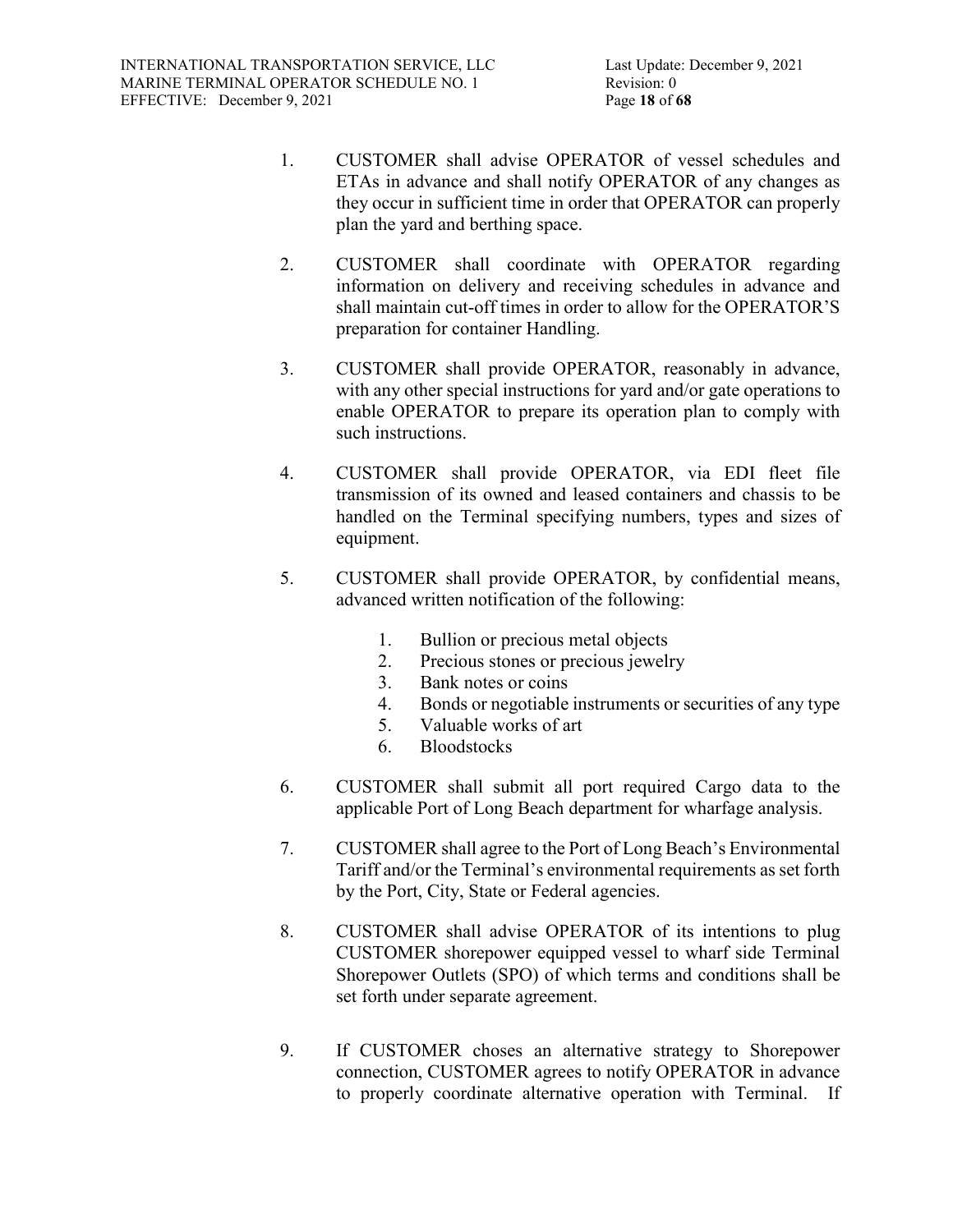CUSTOMER'S alternative strategy requires Terminal to provide space, labor, equipment and management, costs shall be for the account of the CUSTOMER and billed under Extra Labor unless otherwise agreed.

# 5.2 CUSTOMER CHASSIS

CUSTOMER shall arrange for sufficient chassis to be provided. OPERATOR shall not be held responsible for any costs incurred by CUSTOMER caused by inadequate chassis supply or OPERATOR'S use of chassis on the Terminal.

CUSTOMER will be responsible and accountable for certain chassis related Services provided by the OPERATOR., including:

- A. Chassis switches/flips per Section 4.4 H. shall be for account of CUSTOMER.
- B. Any request by CUSTOMER to OPERATOR shall be at CUSTOMER'S expense. Such requests include, but are not limited to, bare chassis terminal drayage, bare chassis out gate release, and bare chassis holds.

# 5.3 ELECTRONIC DATA INTERCHANGE (EDI)

CUSTOMER shall establish EDI access to OPERATOR'S computer system for transmitting Outbound booking information and releases of inbound containers, as well as receiving gate activity data. The parties agree to transmit activity messages, principally terminal operations activity messages, within two (2) hours of the occurrence of the event. The requirement is to be met throughout the week including weekends and public holidays.

Computer services beyond normal terminal operator's functions may be provided by OPERATOR at CUSTOMER'S expense.

CUSTOMER shall maintain its ship, gear, and equipment in a safe condition in full compliance with all the requirements of Pacific Coast Marine Safety Code (PCMSC), United States Public Law 85-742 and O.S.H.A. regulations.

# 5.4 GOVERNMENT REGULATIONS/REQUIREMENTS/PROGRAMS

CUSTOMER shall satisfy, abide and follow the various ocean vessel or container ship related regulations, requirements and programs implemented by the port, as well as city, state, and federal regulatory agencies. Unless otherwise stated, such costs shall be the sole burden of the CUSTOMER.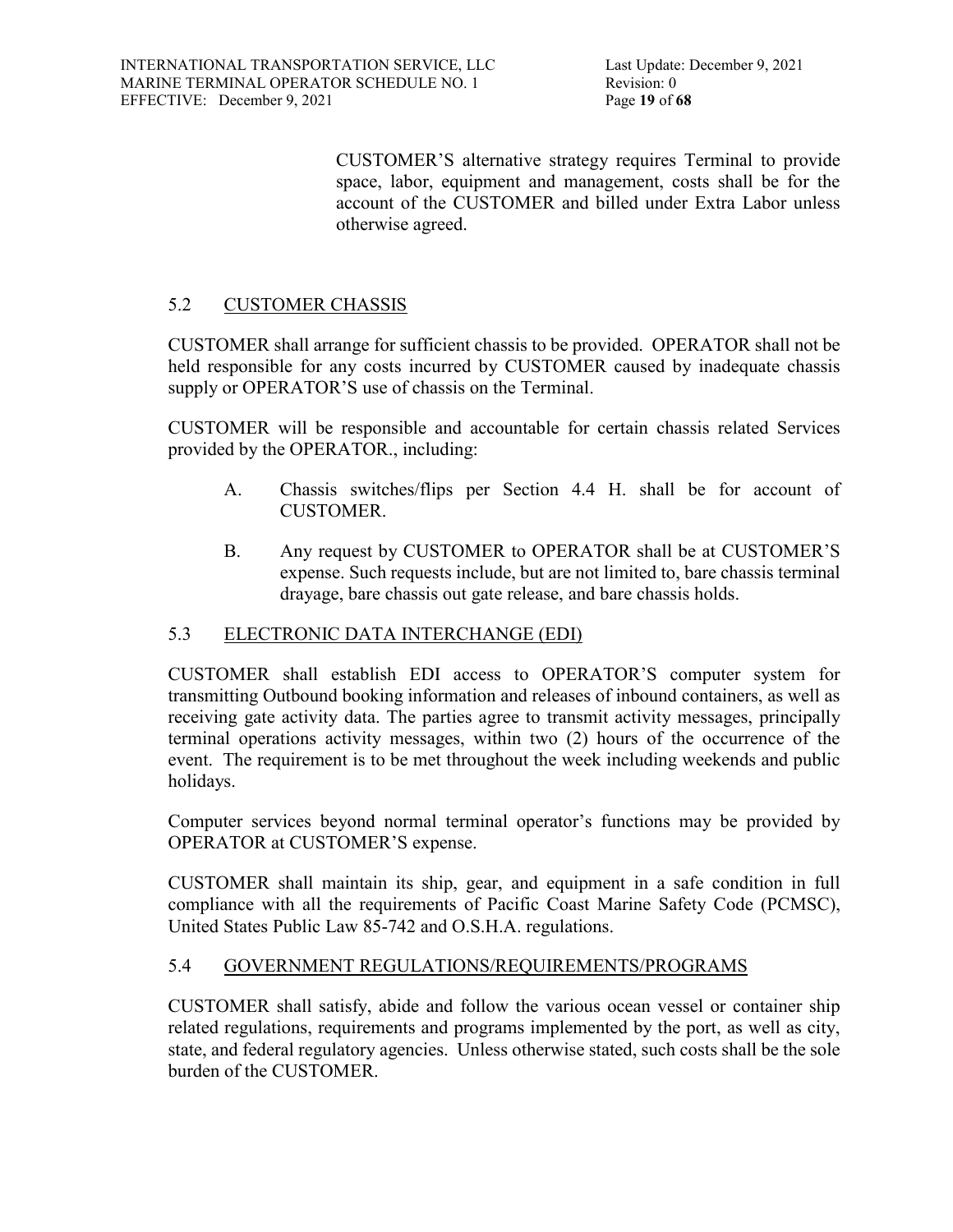CUSTOMER shall also be responsible for any additional government costs assessed to the Terminal to clear the Cargo for out gate. Additional to inspections and exams, such costs could be for additional manning, government equipment leasing costs, overtime, etc. If billed to OPERATOR, OPERATOR shall pass through the costs to CUSTOMER unless special administrative steps are required. In this case, invoicing shall be completed on an Extra Labor basis.

# 5.5 HAZARDOUS SUBSTANCES

Hazardous substances, as used herein, shall mean any hazardous, toxic, dangerous, or extremely dangerous substance, material or waste which is or becomes regulated by the United States government, the State of California, or any local governmental authority. The term includes, without limitation, any substances containing constituents regulated as specified above.

CUSTOMER shall notify OPERATOR of any container with Cargo containing any hazardous substances and CUSTOMER shall be fully responsible for the proper and lawful transportation of the Cargo.

In the case of outbound containers, OPERATOR will make commercially reasonable efforts to detect and reject receiving such containers with the presence or release (including the threatened release) of hazardous substance in violation of any laws, statutes, ordinances, regulations, rules and other governmental requirements.

# 5.6 HAZARDOUS AND NON-HAZARDOUS MATERIAL RESPONSE

CUSTOMER shall have the full and sole responsibility, at its expense, to manage and prepare all arrangements for the immediate remediation and removal of leaking, damaged or exposed hazardous or non-hazardous Cargo from the Terminal and for damaged (including leaking) non-hazardous Cargo remediation, transloading or removal from the Terminal. Such arrangements shall include but not be limited to: discussions with shippers, consignees or other responsible parties; contracting with all required vendors to complete the process described above; providing consistent status updates to OPERATOR; providing all applicable and/or required documentation of container and compensation to OPERATOR for all labor, equipment rental and materials provided during OPERATOR'S assistance with remediation efforts as may be agreed by and at the sole discretion of OPERATOR.

While responsibility always remains with CUSTOMER, if and when OPERATOR detects and/or determines that: (1) there is a leak or spill of a hazardous or non-hazardous chemical or substance;  $(2)$  a container is giving off an odor; or  $(3)$  a container has significant damage or has been involved in an incident that poses a risk or threat to the Terminal, environment, or employees, OPERATOR shall notify CUSTOMER and promptly take such action as is necessary and possible by OPERATOR to mitigate and correct the violation. These actions will be at CUSTOMER'S sole expense.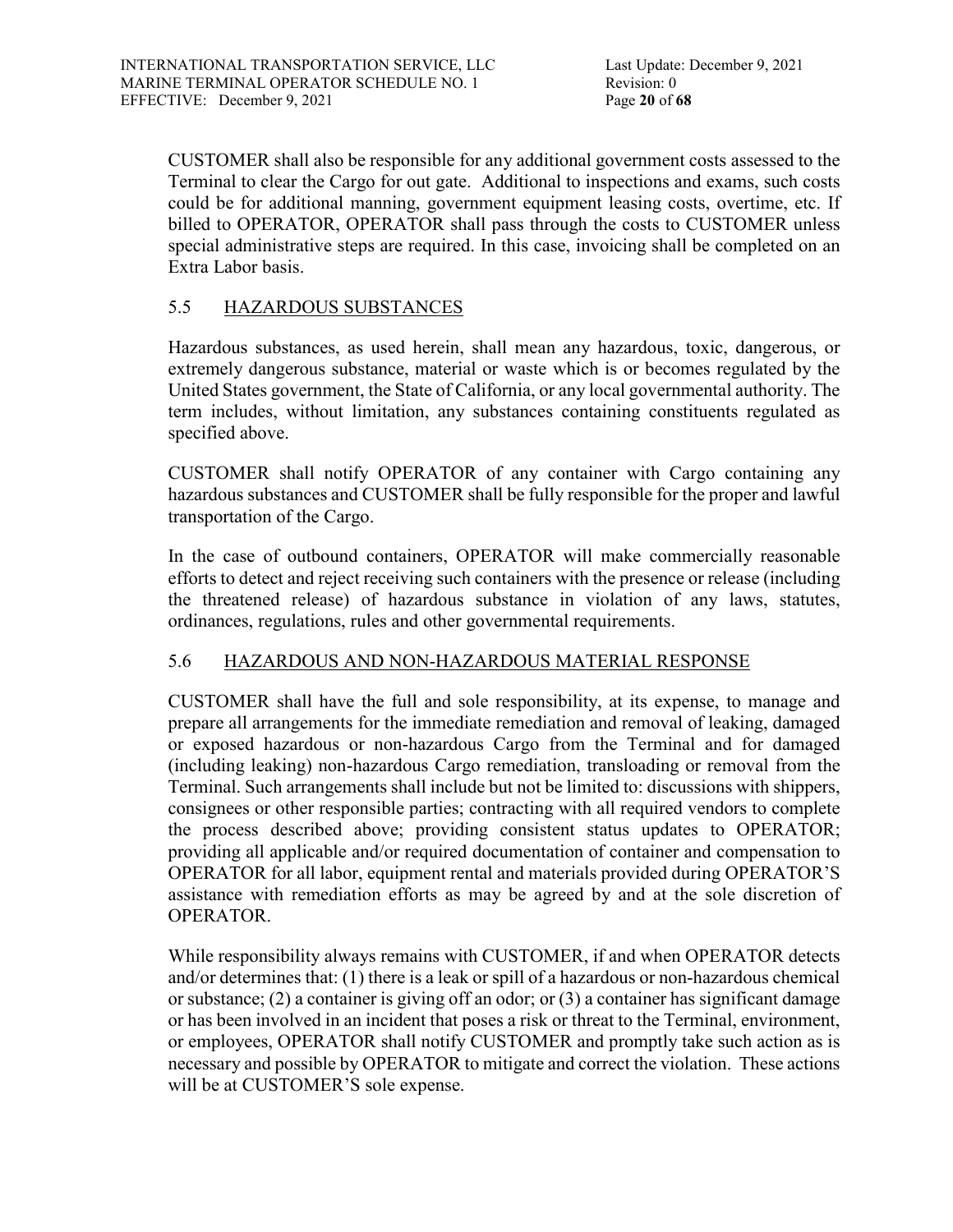CUSTOMER shall be fully responsible for the treatment, Handling and disposal of such hazardous and non-hazardous containers and shall indemnify and hold OPERATOR harmless from and against all liabilities, expenses, governmental agency fines, citations and/or violations, losses or claims resulting from the release and/or disposal of hazardous substances, except in any case whereby OPERATOR, or its employees, agents or subcontractors, is deemed negligent by competent independent authority.

- 5.7 Quality / Hazardous Materials Procedures / Requirements
	- A. OPERATOR may require CUSTOMER (including its subcontractors and agents) to confirm and describe in writing how they will comply with assigned responsibility as set forth in government safety-related codes or standards as they specifically apply to CUSTOMER.
	- B. CUSTOMER agrees, with respect to shipments of hazardous materials / dangerous Goods which are being transported pursuant to CUSTOMER'S bill of lading, that CUSTOMER will review booking information supplied by CUSTOMER'S individual customers for compliance with current applicable IMDG Code / 49 CFR parts 100 to 199 provisions.

# **6. EXTRA WORK/LABOR**

When requested by CUSTOMER, OPERATOR may perform extra work not mentioned within this Schedule at terms and conditions acceptable to OPERATOR and in accordance with applicable union collective bargaining agreements, the ILWU/PMA rules and governing regulations including the Port of Long Beach Tariff. Extra Work or Extra Labor will be billed at total manhour billing Rates plus equipment rental Rates plus cost of materials plus 20%.

# **7. TRAFFIC MITIGATION FEE**

Each piece of Equipment that enters or leaves the Terminal shall be subject to all of the Schedules published from time to time by West Coast MTO Agreement on behalf of its marine terminal operator members under authority of Federal Maritime Commission Agreement No. 201143. SEE: <https://www.pierpass-tmf.org/>, including but not limited to the assessment as applicable of a traffic mitigation fee (the "TMF") as per the attached Schedule of Rates. For purposes of this Section 7, "Equipment" means: a container, laden or unladen, including dry cargo, ventilated, insulated, and refrigerated; flat racks; vehicle racks; liquid tanks; open top containers without chassis; vans; and any bare chassis.

# **8. LABOR STANDBY, DETENTIONS AND DEADTIME**

Any labor standby, detention, and deadtime in vessel stevedoring shall be for the account of CUSTOMER unless caused by specific fault or negligence of OPERATOR or separately agreed per the Schedule of Rates.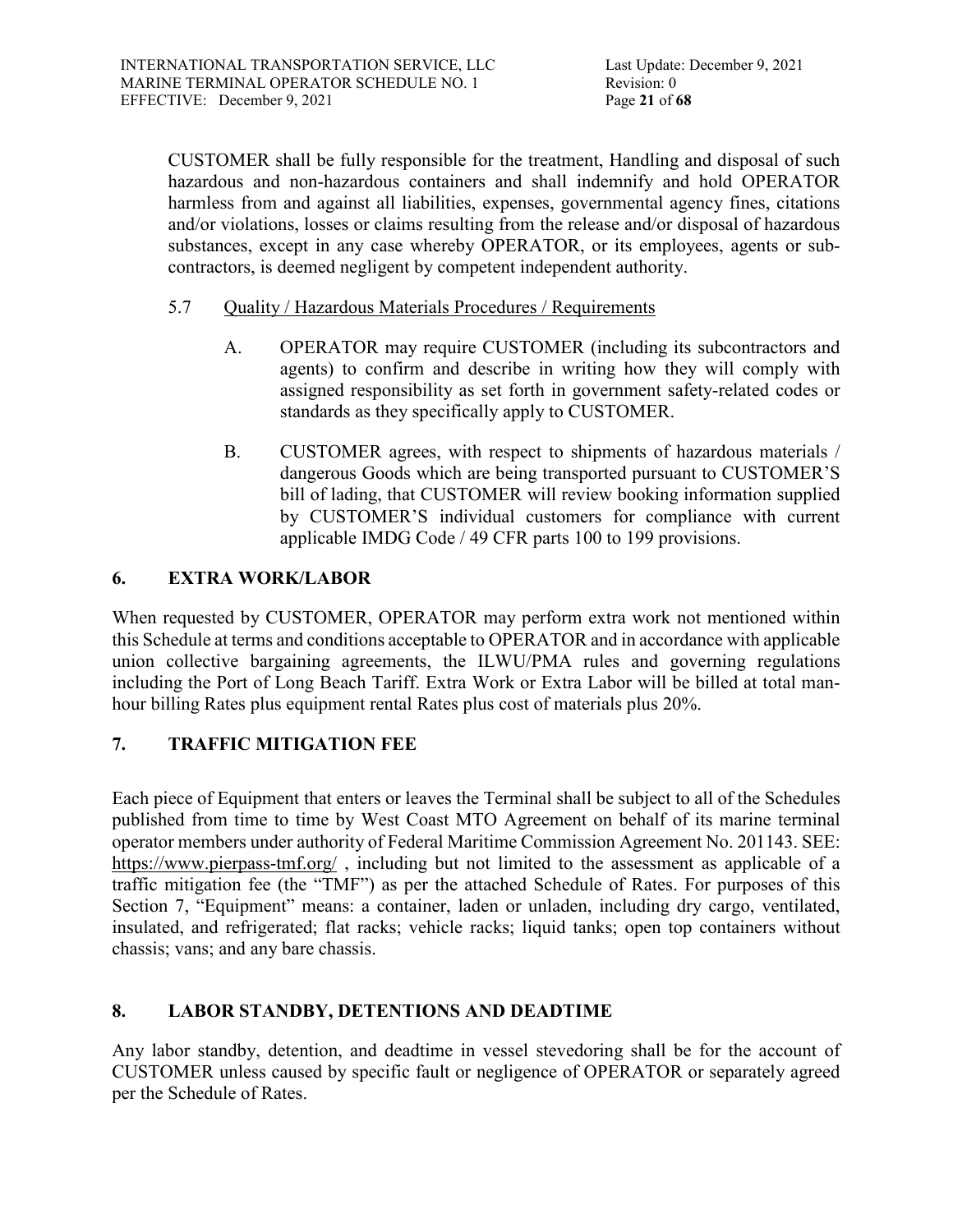# **9. COMPENSATION**

CUSTOMER shall compensate OPERATOR for the performance of the Services described herein in accordance with this Schedule and the Schedule(s) of Rates attached hereto and will reimburse OPERATOR for documented charges paid on its behalf. CUSTOMER shall compensate OPERATOR for all chargeable stevedoring labor delays, deadtime, extra labor, and Services. Payments shall be made in U.S. funds via wire transfer with advance notice of invoice details, not later than thirty (30) days after receiving the undisputed invoice. Invoices shall be forwarded to CUSTOMER via electronic mail. If CUSTOMER disputes any invoices, then CUSTOMER shall notify, in writing, OPERATOR within 15 days after receiving such invoices. While disputed item is under review, CUSTOMER shall continue to pay the undisputed balance within the 30-day terms. In the event that payment against any undisputed invoice occurs after 30 days, CUSTOMER agrees to pay interest of outstanding sums at prevailing bank prime interest rates. Port of Long Beach Tariff items; such as, Wharf Storage and demurrage, are to be settled per Port of Long Beach Tariff rules and regulations. The Extended Dwell Time Congestion Fee is to be paid and settled per Section 33.1(E) of this Schedule.

OPERATOR at its own discretion, may temporarily discontinue or cut-off certain services including withholding demurrage refunds or collections to the CUSTOMER based on the age of unpaid invoices. OPERATOR shall be forced to exercise these options if OPERATOR has forwarded multiple invoice copies to the appropriate CUSTOMER personnel or CUSTOMER has not disputed invoices in writing with specific details or balance remains over 30 days for three (3) consecutive months. Further, OPERATOR shall have the right to take or set-off any or all sums held on CUSTOMER'S behalf for direct, indirect and acquired obligations including debts that CUSTOMER owes to OPERATOR regardless of the source of funds held by OPERATOR on CUSTOMER'S behalf. OPERATOR shall not be required to provide CUSTOMER with any prior notice to exercise this right of set-off.

- 9.1 RATES
	- A. The Rates specified in the Schedule of Rates shall, unless otherwise provided, cover all costs of the following items:
		- 1. Shoreside container gantry cranes for Handling of containers within capacity of cranes, as well as other equipment required for normal vessel's operation and terminal work for Handling of containers.
		- 2. The cost of longshore, clerk, mechanic labor, and supervision in the yard and at the gate (except for maintenance and repair of CUSTOMER'S equipment). Such cost to include Worker's Compensation, insurance and taxes, all Pacific Maritime Association ("PMA") man-hour assessments, car fares, as well as time contractually or customarily guaranteed to personnel on a normal shift. Any Services outside of the regular working hours on day shifts (Mondays through Fridays, exclusive of holidays), upon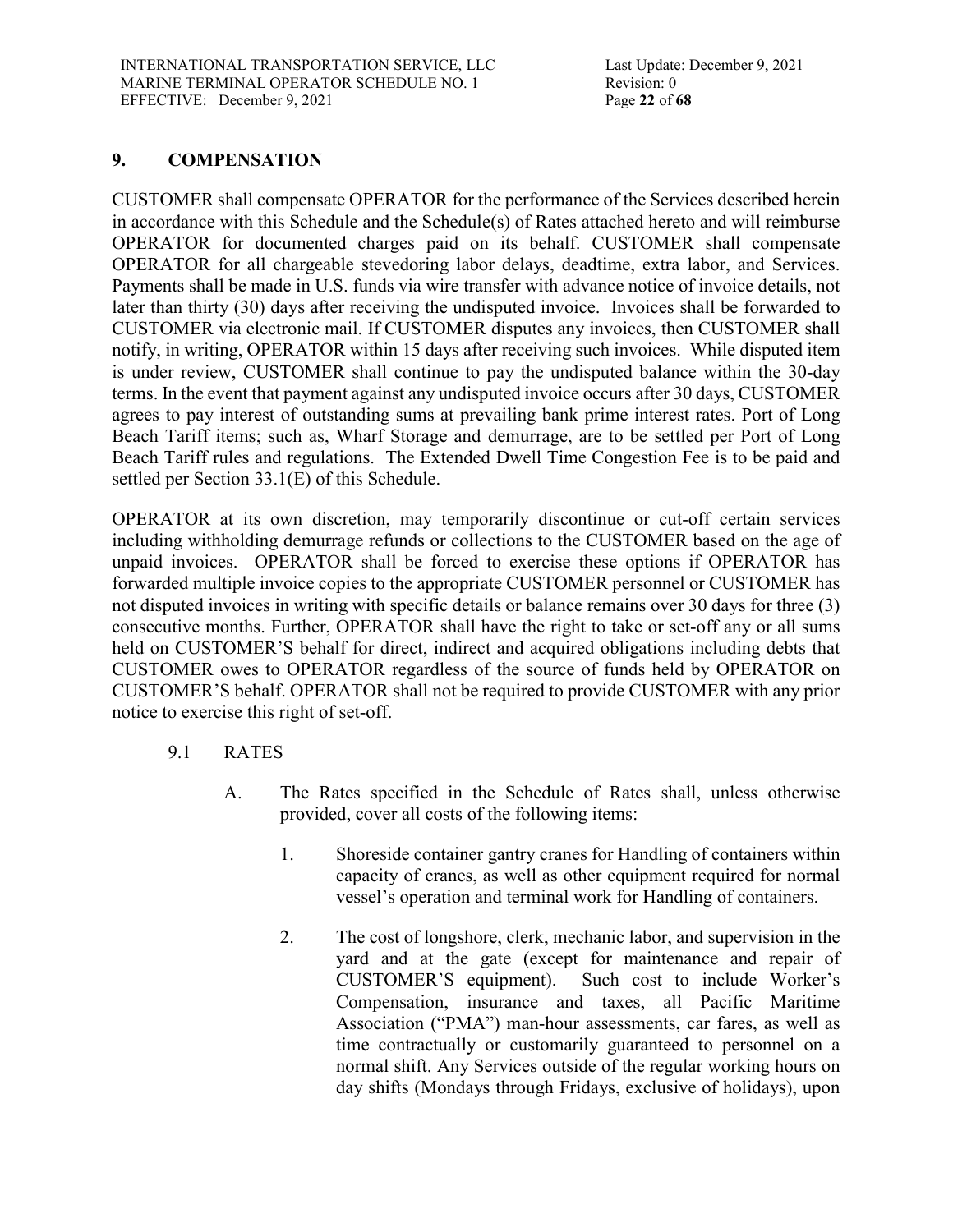request of CUSTOMER and acceptance of OPERATOR, shall be performed subject to shift differentials in the Schedule of Rates.

- 3. All Services performed for containers in connection with a normal vessel's operation during the first, second and third shifts, including Saturday, Sunday and holidays. Such costs to include Worker's Compensation, insurance and taxes, all PMA man-hour assessments, car fares, as well as time contractually or customarily guaranteed to personnel on a normal shift.
- B. The following items are expressly understood to be EXCLUDED from the Rate listed in the Schedule of Rates:
	- 1. Wharf Storage and demurrage charges to be billed CUSTOMER according to the Port of Long Beach Tariff.
	- 2. Dockage.
	- 3. PMA tonnage assessments, for which CUSTOMER shall be fully responsible and pay assessments directly to the PMA.
	- 4. OPERATOR'S computer services beyond normal terminal functions.
	- 5. Cargo penalties and fees as assessed, including but not limited to, the Extended Dwell Time Congestion Fee.
- 9.2 All charges contained herein shall be invoiced only to CUSTOMER, shall be the sole responsibility of CUSTOMER and shall not be subject to pro ration or assignment, neither all or in part, to any other party. Invoices shall be paid in full under the conditions set forth herein only by CUSTOMER.

# **10. LIEN PROVISIONS AND SECURITY INTEREST**

10.1 CUSTOMER grants OPERATOR a lien on the Cargo while in the possession of OPERATOR and a lien against any vessel, container, chassis, Cargo, and any Equipment, as the term is defined in Section 7, (individually and collectively, "Available Security") to provide security for the payment of amounts due OPERATOR hereunder. As additional security for said amounts due OPERATOR, CUSTOMER grants OPERATOR a consensual lien on all Available Security of CUSTOMER concurrently or subsequently in OPERATOR'S possession. OPERATOR may assert its lien rights at any time, and in furtherance thereof may hold and/or store such Available Security until payment is received and/or sell such Available Security publicly or privately; in the event of sale, proceeds shall first be applied to sale costs, then to amounts due OPERATOR, with the balance, if any, to be remitted to CUSTOMER.

10.2 STORAGE AND WAREHOUSING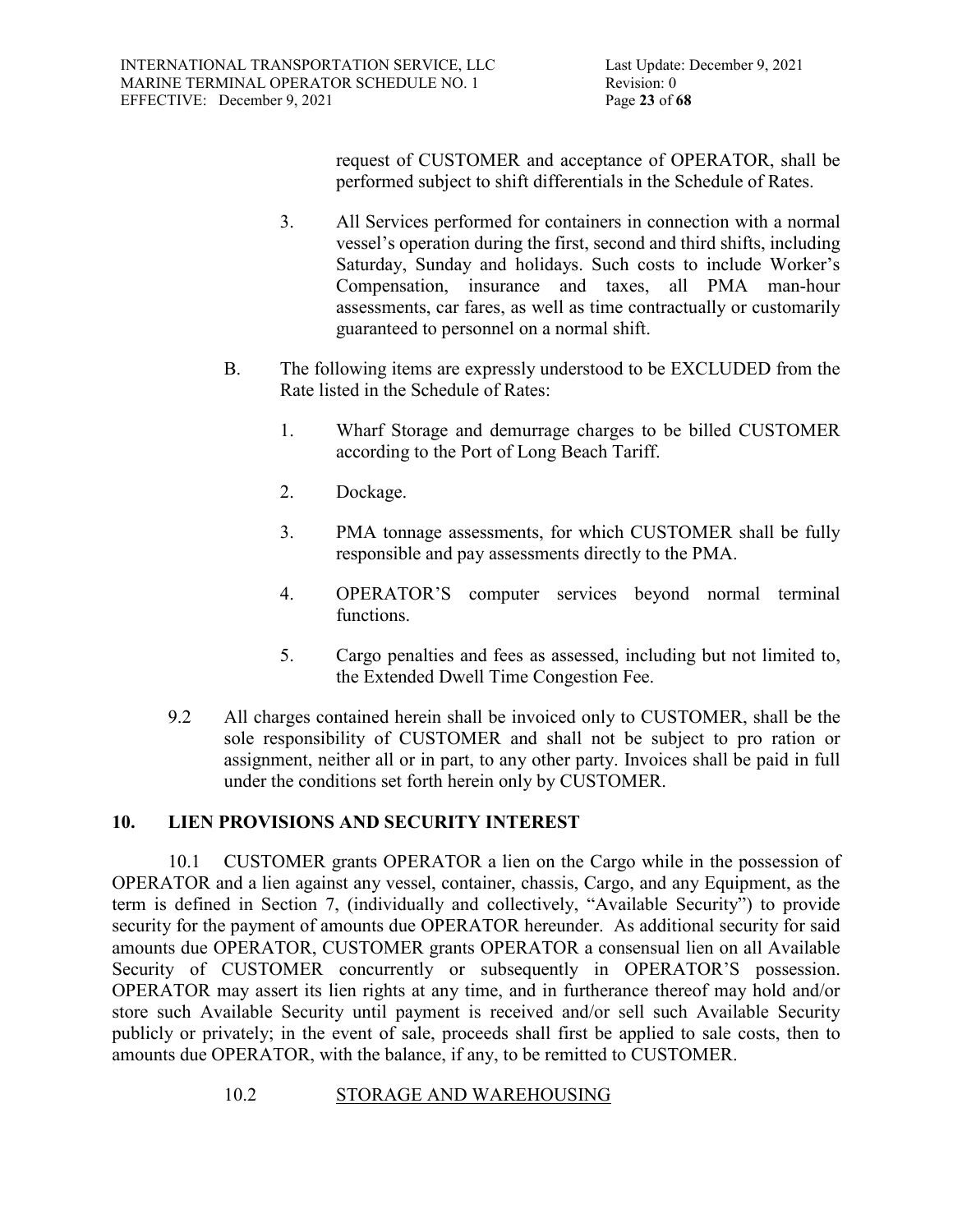Last Update: December 9, 2021 Revision: 0

The following terms and conditions shall apply with respect to any storage or warehousing terminal services:

- A. Access/Use: All CUSTOMER access to and/or use of OPERATOR'S facility or services, for purposes of storage/warehousing or otherwise, shall be subject to the provisions of this Schedule:
- B. Rates and Charges: CUSTOMER shall pay for storage and/or warehousing services upon the rates and charges on OPERATOR'S written quotation, this Schedule, the Schedule of Rates, Port of Long Beach Tariff, or other document that is approved by OPERATOR'S senior management in writing (collectively, "Applicable Rate"), which Applicable Rate from OPERATOR shall be deemed accepted by CUSTOMER upon commencement of any performance by either party. Upon any such acceptance, OPERATOR'S Applicable Rate shall be deemed fully incorporated herein and binding upon the parties. If no rate or charge was quoted or otherwise identified to OPERATOR for a particular terminal service, the rate/charge to be applied shall be OPERATOR'S rates and charges specified herein.
- C. Warranties: CUSTOMER warrants that it is the owner and/or has lawful possession of the Cargo and that it has sole legal right to store and thereafter direct the release and/or delivery of the Cargo. CUSTOMER agrees to indemnify, defend, and hold harmless, including attorney's fees, OPERATOR of and from any claim by others relating to the ownership, storage and release of the Available Security, and/or any other services provided by OPERATOR.
- D. Lien: OPERATOR shall have a lien on all Available Security in its possession for any charges for services rendered, storage, demurrage and any other charges due, including all costs and legal fees associated with collection of amounts due and enforcing this lien, or any other sums whatsoever payable by or chargeable to or for the account of Available Security under any bailment, receipt or other document issued by OPERATOR, and any contract preliminary hereto and any sums owed to OPERATOR by the person responsible for the account of Available Security or any affiliates thereof on prior accounts or shipments, and the cost and expenses of recovering the same (for purposes of this Section 10, all such charges, fees and costs collectively the "Charges and Costs"), and may hold any or all of the Available Security until all such Charges and Costs are fully settled.

If the Charges and Costs are not fully settled by the time of the Cargo release, or if the Available Security is otherwise unclaimed, after a reasonable time not to exceed thirty (30) days after arrival at the Terminal, or the time set forth in any Applicable Rate provision, OPERATOR may sell the Available Security privately or by public auction, or otherwise dispose of such Available Security, ten (10) days after sending the owner of record notice, via letter (U.S. Mail, postage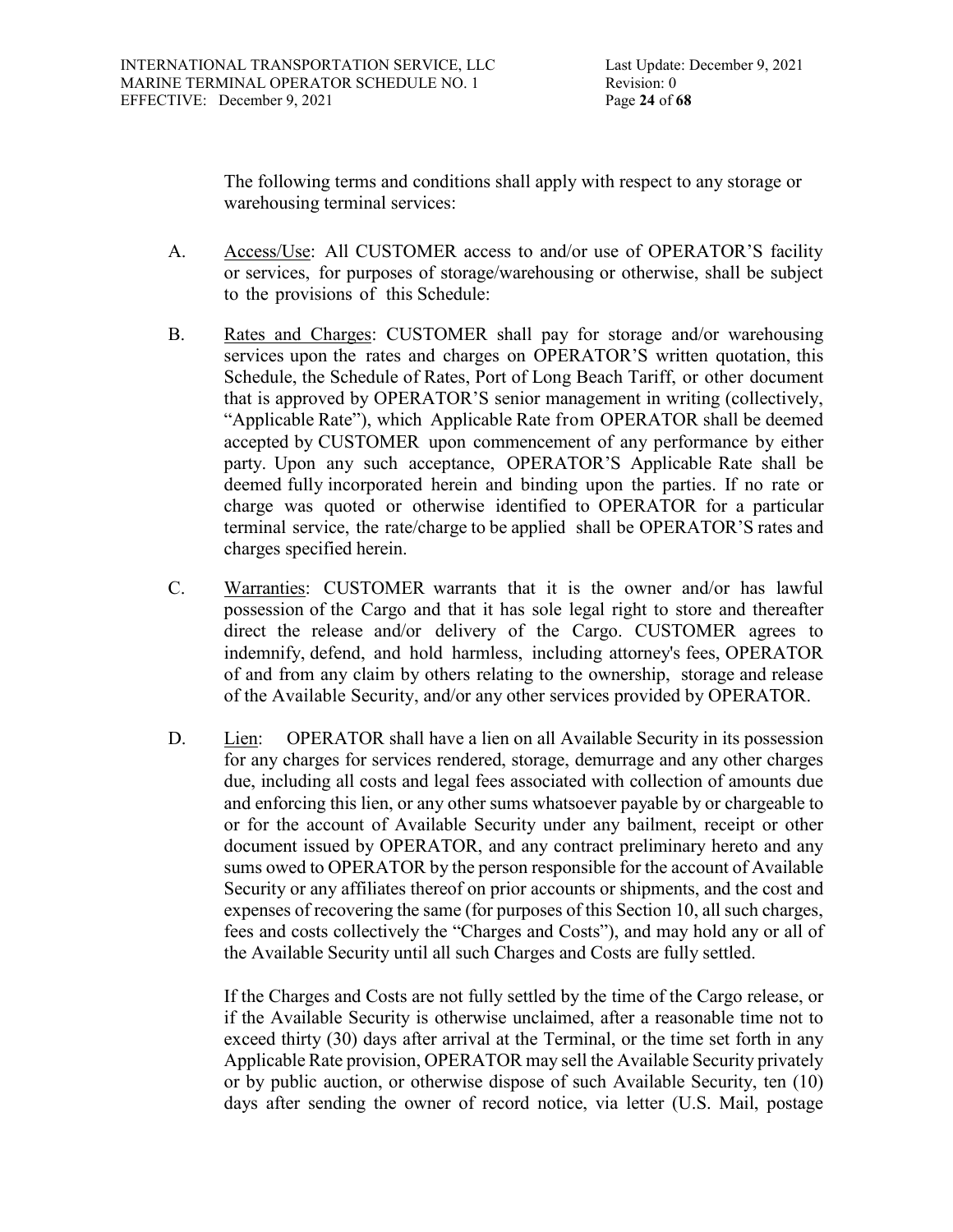prepaid, return receipt requested) or by actual notice by any appropriate means, of the amount of Charges and Costs owed, the date of sale and a statement informing the registered owner that if the Charges and Costs are not fully settled by the date of sale any or all of the Available Security will be sold and the proceeds of such sale will be used to settle the Charges and Costs owed plus the costs of the sale. If the owner of record does not fully settle the outstanding Charges and Costs within ten (10) days of the mailing of the notice letter or giving actual notice, the sale will proceed as described in the notice. If the sale proceeds fail to cover the outstanding Charges and Costs, OPERATOR may recover the deficit from the party responsible for such Charges and Costs, or its affiliates owing any unsatisfied portion thereof. Sale proceeds beyond the Charges and Costs owed will be returned to the registered owner if claimed within one (1) year of the mailed notice.

- E. Security: In addition, CUSTOMER grants a security interest to OPERATOR in the Available Security and all proceeds derived from the Available Security for all charges and expenses (including money advanced and interest), whether incurred before or after delivery, and CUSTOMER agrees to execute and deliver all such documents as may be required to perfect such security interest. If Available Security is transferred from one party to another, and should the charges relating to such Available Security not be paid in full on the date of such transfer, the lien for such charges shall attach to the Available Security retained by the transferor and to Available Security transferred to the transferee. In the event a proceeding is brought by one party against the other to enforce any provisions herein, the prevailing party shall be entitled to legal fees and costs.
- F. Removal: OPERATOR may, upon thirty (30) days' notice to CUSTOMER, with or without cause, require removal of the Available Security or any portion thereof and payment of all charges, whether or not there has been default. If the Available Security is not removed, OPERATOR may sell the Available Security and exercise any other rights it may have by law. Without limiting the foregoing, OPERATOR may require the removal of the Available Security or any portion thereof upon ten (10) days' notice if, in its opinion, the Available Security has or may have deteriorated in value to less than the amount of OPERATOR'S lien on such Available Security.
- G. Liability: Liability for loss or damage to Cargo resulting from our failure to exercise due and proper care in performing the services provided for herein, incurred during the handling, loading, unloading, receipt, delivery, or storage of such Cargo on the terminal at any time, including applicable free time, shall not exceed \$500.00 (US) per package or customary freight unit, unless the value of the Cargo has been declared and other arrangements made with OPERATOR prior to its taking custody of, or assuming responsibility for the Cargo.

No provision contained in this schedule shall relieve OPERATOR from liability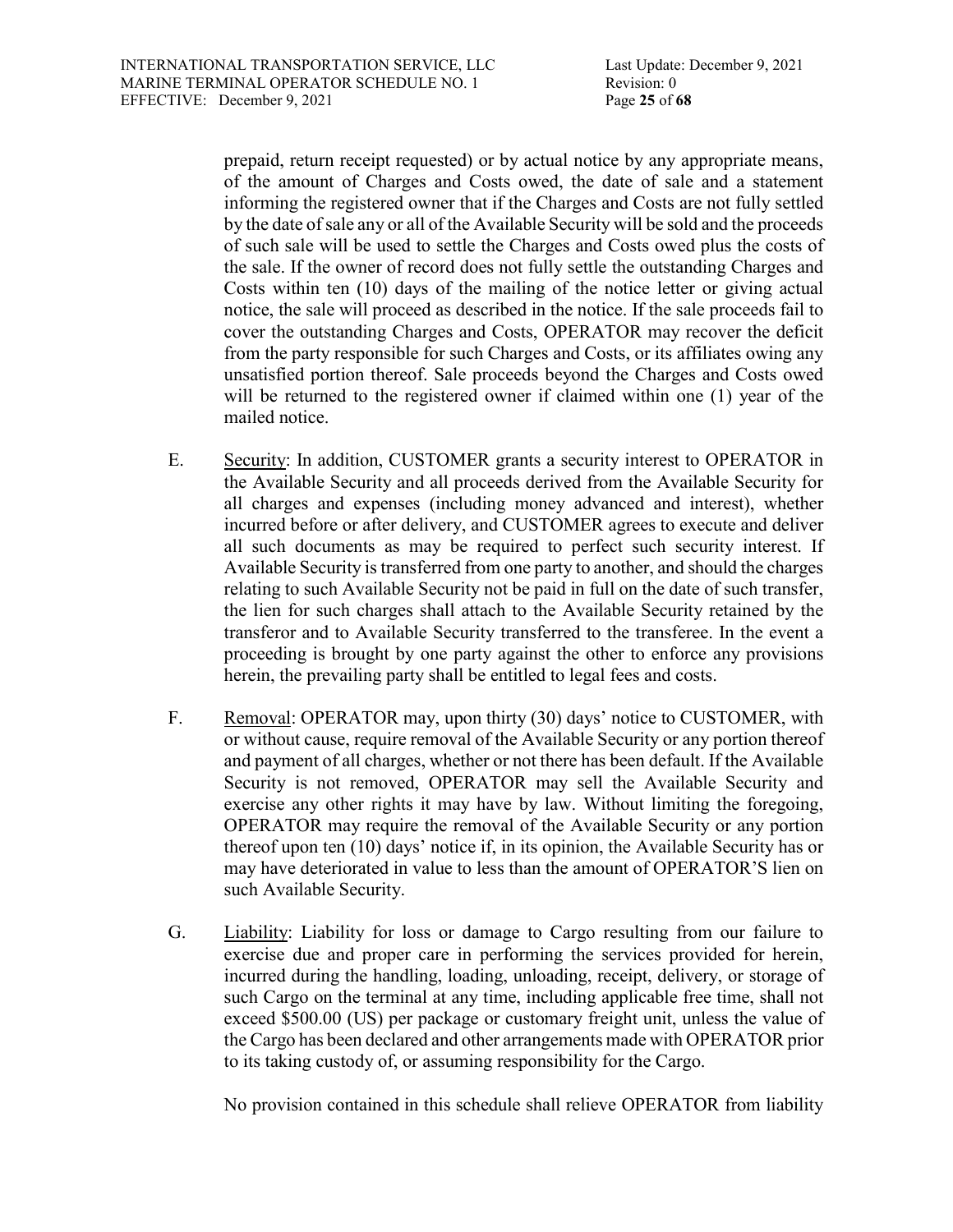for its own negligence nor require any user to indemnify or hold harmless OPERATOR for liability for its own negligence.

OPERATOR shall be liable only for damage resulting from its failure to exercise due and proper care in performing the services provided for herein. In no case shall OPERATOR be liable for a sum in excess of \$500.00 per package or per customary freight unit unless the trucker, shipper, Cargo owner or consignee or their representatives, prior to the commencement of such services, declares in writing a higher value and OPERATOR has agreed to accept such increased limits prior to OPERATOR taking custody of, or assuming responsibility for the Cargo, or other arrangements are made in writing with OPERATOR prior to its taking custody of or assuming responsibility for the Cargo.

In no event shall CUSTOMER be entitled to receive any special, incidental or consequential damages of any type or nature.

- H. Insurance: Stored Available Security is not and shall not at any time be insured by OPERATOR. Charges do not include any insurance coverage for Available Security stored or warehoused at the terminal facility.
- I. Application: In the event of any inconsistency between the foregoing provisions and any Applicable Rate provision, the foregoing provisions shall govern and apply in full.

# **11. INDEMNITY**

11.1 CUSTOMER specifically understands, acknowledges and agrees that any and all providing of, access to and/or use of the Terminal and/or Services of OPERATOR by or on behalf of CUSTOMER shall be at CUSTOMER'S sole risk and expense. Aside from loss/damage to the Cargo itself, as addressed in Section 18 and elsewhere herein, CUSTOMER assumes sole responsibility for, and agrees to indemnify, defend, and hold OPERATOR, the Port and City of Long Beach, and each of their respective successors, assigns, parent companies, members, managers, officials, directors, officers, employees, agents, representatives, commissioners and other persons or entities acting for or on behalf of OPERATOR, the Port and/or the City of Long Beach harmless from and against all other loss, damage, expense, claim, liability, suit, fine and/or penalty of any type or nature whatsoever which in any way arises out of and/or relates to any providing of, access to and/or use of the Services, including attorney's fees and legal costs of OPERATOR incurred by or on behalf of CUSTOMER, including, without limitation, those respecting any loss/damage to the property of OPERATOR, CUSTOMER or any other person or entity, including other CUSTOMERS of OPERATOR, as well as those respecting the personal injury, illness and/or death claims of any person, including without limitation of any agent, employee, representative, guest, invitee, vendor and/or subcontractor of OPERATOR, CUSTOMER or any other person, including other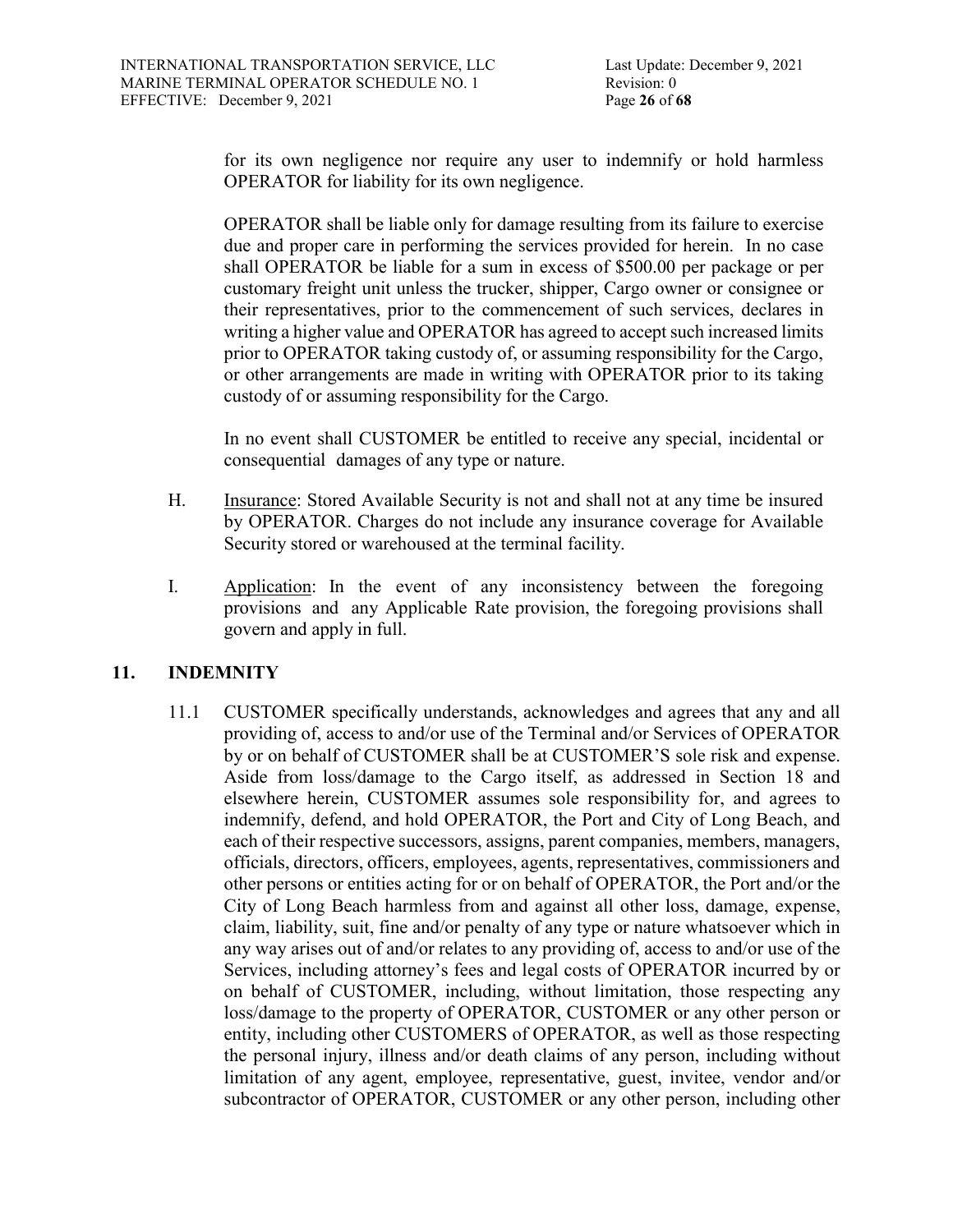CUSTOMERS of OPERATOR, howsoever caused and even if resulting in whole or part from the negligence (active or passive) or fault of OPERATOR. The foregoing indemnification shall be deemed to include any claim or suit by any employee (present or former) of CUSTOMER, and in furtherance of the foregoing, CUSTOMER shall waive any immunity from suit, exclusivity of remedy and limitation upon liability which would have otherwise been afforded pursuant to any workers compensation act or similar law.

- 11.2 CUSTOMER shall notify OPERATOR immediately of any bodily and/or personal injury, illness and/or death, or of any property damage, related in any way to its access to or use of the Services. CUSTOMER shall promptly provide OPERATOR with written accident reports and shall cooperate fully with OPERATOR with respect to any investigation, including allowing inspection of personal property and access to personnel.
- 11.3 CUSTOMER shall incorporate in any bills of lading evidencing transportation agreements entered into for the transportation of Cargo for which OPERATOR'S Services under this Schedule are employed, a provision extending to independent servant's, agents and subcontractors of CUSTOMER (including OPERATOR and each of its subcontractors), the benefits and limitations upon liability of CUSTOMER thereunder, which shall include, but not be limited to, the provisions of the U. S. Carriage of Goods by Sea Act ("COGSA"), incorporated and extended to apply throughout the time during which OPERATOR performs Services under this Schedule. Any waiver by CUSTOMER of such limitation of liability provisions shall not be effective against OPERATOR. It is expressly agreed by the CUSTOMER that should such bill of lading provisions not extend the application of the COGSA defenses to the OPERATOR, the CUSTOMER will indemnify OPERATOR for those sums that it is liable for over and above the COGSA limitation of liability defenses. When CUSTOMER accepts Cargo on an ad valorem basis (also see Section 5.1 C. 5. above), the OPERATOR shall not be responsible for increased liability unless CUSTOMER gives written notice in advance to the OPERATOR in sufficient time for the OPERATOR to provide special Handling and/or supervision; and extra charges therefore shall be agreed upon between the parties at the time such notice is given. Such confidential notice shall include a description of the quantity, nature and location of the Goods.
- 11.4 In order for CUSTOMER to bring a cause of action against OPERATOR arising out of Cargo loss or damage caused by OPERATOR, CUSTOMER must: (1) have given written notice to OPERATOR of any damage or loss within one year after the CUSTOMER first receives notice, written or otherwise, of the damage or loss; and (2) file suit within one year of the date of settlement by CUSTOMER of any claim for such Cargo loss or damage or the date a judgment is entered against CUSTOMER in any action for such Cargo loss or damage. Moreover, any unilateral waiver of rights or extension of obligations by CUSTOMER, including COGSA,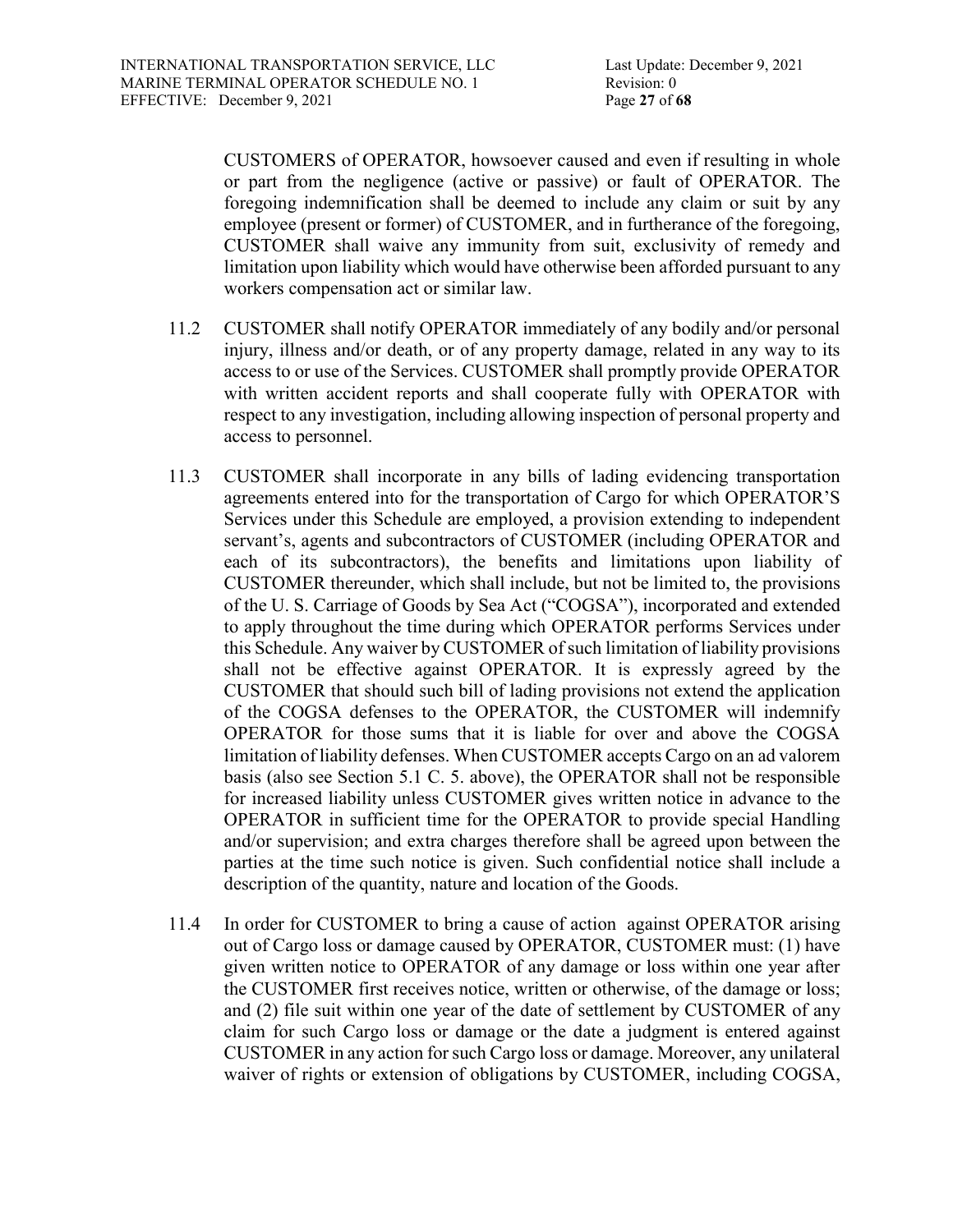shall result in the discharge of any obligation of OPERATOR to CUSTOMER to the extent of such waiver or extension.

11.5 OPERATOR will not accept any liability for concealed damage or loss or the condition of the contents of containers received in damaged condition from vessel or inland carrier.

### **12. INSURANCE**

- 12.1 OPERATOR does not provide any insurance whatsoever for the benefit of CUSTOMER, nor any insurance whatsoever covering CUSTOMER'S Cargo, property or personnel.
- 12.2 In addition to any legally mandated insurance, CUSTOMER will carry the following minimum insurance:
	- A. Comprehensive General Liability Insurance with limits of Ten Million USD (\$10,000,000) per accident, including contractual liability coverage for CUSTOMER'S liabilities and obligations as set forth herein. Such insurance shall name OPERATOR, the Port and City of Long Beach, and each of their respective successors, assigns, parent companies, members, managers, officials, directors, officers, employees, agents, representatives, commissioners and other persons or entities acting for or on behalf of OPERATOR, the Port and/or The City of Long Beach as an additional insured and be endorsed to waive subrogation against OPERATOR, the Port and City of Long Beach and to be primary to any insurance of OPERATOR. CUSTOMER shall evidence this insurance by providing OPERATOR with a certificate of insurance prior to any access to or use of the Services. However, failure to provide the certificate of insurance will not waive the obligation to obtain the insurance; and
	- B. Auto Liability Insurance with limits of Ten Million USD (\$10,000,000) per accident
	- C. Carrier Insurance: Carrier CUSTOMERS shall secure and maintain customary marine insurances in respect of its operations and vessels, including, without limitation, protection and indemnity placed with the International Group of P&I Clubs, hull and machinery, and wreck removal insurances, and such other insurances as may be reasonably required by OPERATOR from time to time, if any. In addition, to the extent that the carrier CUSTOMER maintains an office and/or personnel and/or shore-side operations at the Terminal, the carrier CUSTOMER shall further secure and maintain the following insurances while receiving services at the terminal facility: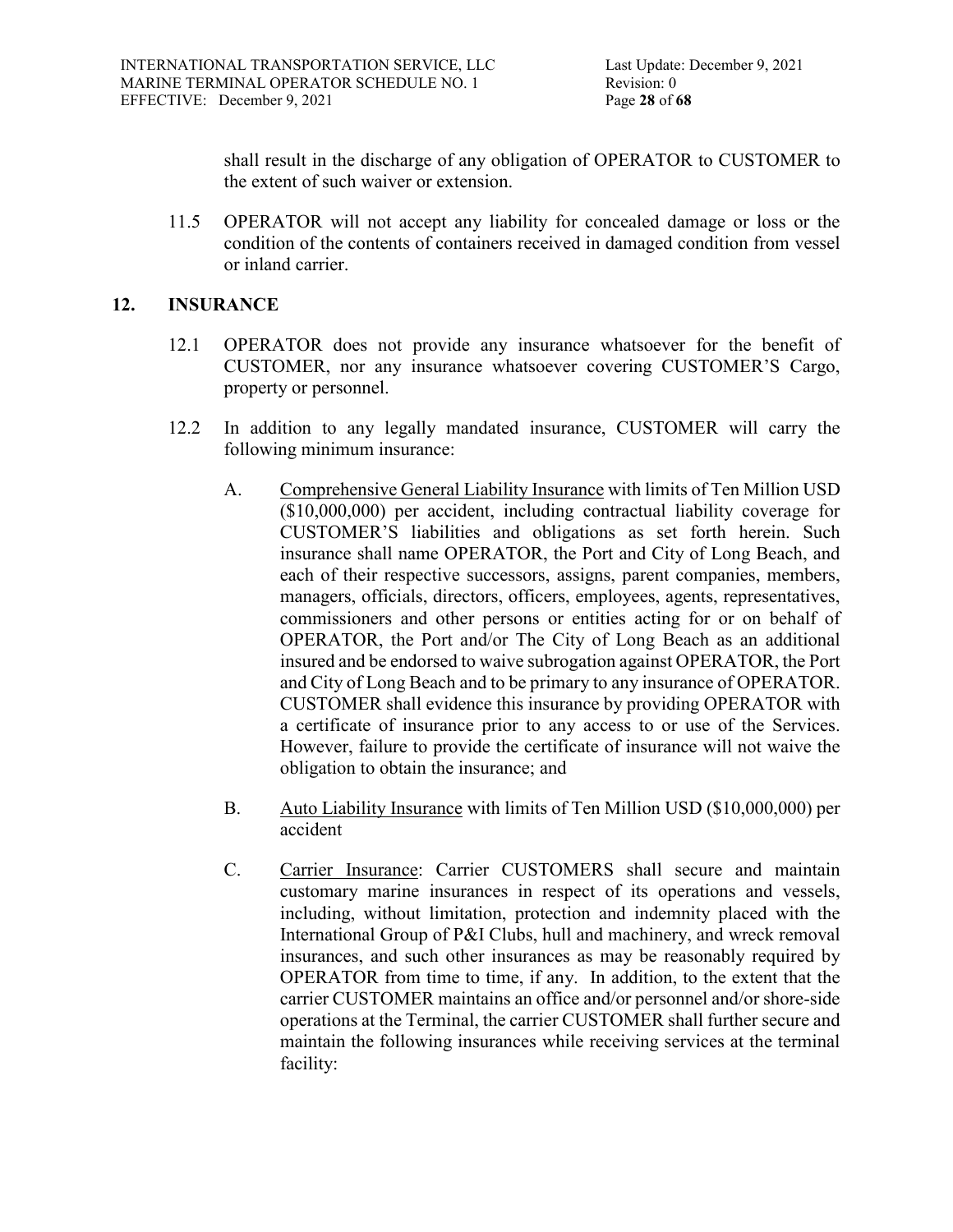(i) Workers' Compensation Insurance as required by applicable federal and state laws;

(ii) Comprehensive General Liability Insurance with limits of Ten Million USD (\$10,000,000) per accident; and

(iii) Auto Liability Insurance with limits of Ten Million USD (\$10,000,000) per accident

D. Heavy Lift Insurance: Any CUSTOMER receiving heavy lift services at the Terminal shall secure and maintain the following insurances in effect while such heavy lift services are being provided:

(i) first party property/cargo or cargo legal liability upon the item(s) being lifted to its/their full actual market value plus freight and insurance, with such policy to be specifically endorsed to provide a waiver of subrogation in favor of OPERATOR;

(ii) public liability/marine general liability insuring against bodily injury and property damage and including contractual liability coverage for CUSTOMER'S obligations hereunder, with minimum limits of \$10,000,000 and waiver of subrogation in favor of OPERATOR; and

(iii) workers compensation and employers liability insurance upon its employees and the employees of its subcontractors, if any.

E. CUSTOMER shall indemnify, defend and hold OPERATOR harmless (including legal fees and costs) from and against any loss, damage, expense, claim, liability and/or suit resulting from CUSTOMER'S failure to provide an insurance as required and/or resulting from the failure of any such insurance, including without limitation exposure to loss, damage, expense, claim, liability and/or suit which would have been covered had insurances been procured and maintained as required.

# **13. INDEPENDENT CONTRACTOR**

It is hereby understood that OPERATOR shall be an independent contractor and not an agent or employee of the CUSTOMER and all employees or laborers employed in the performance of Services under this Schedule shall be employees of the OPERATOR, or its subcontractors at all times and not of CUSTOMER.

# **14. APPLICABLE LAW**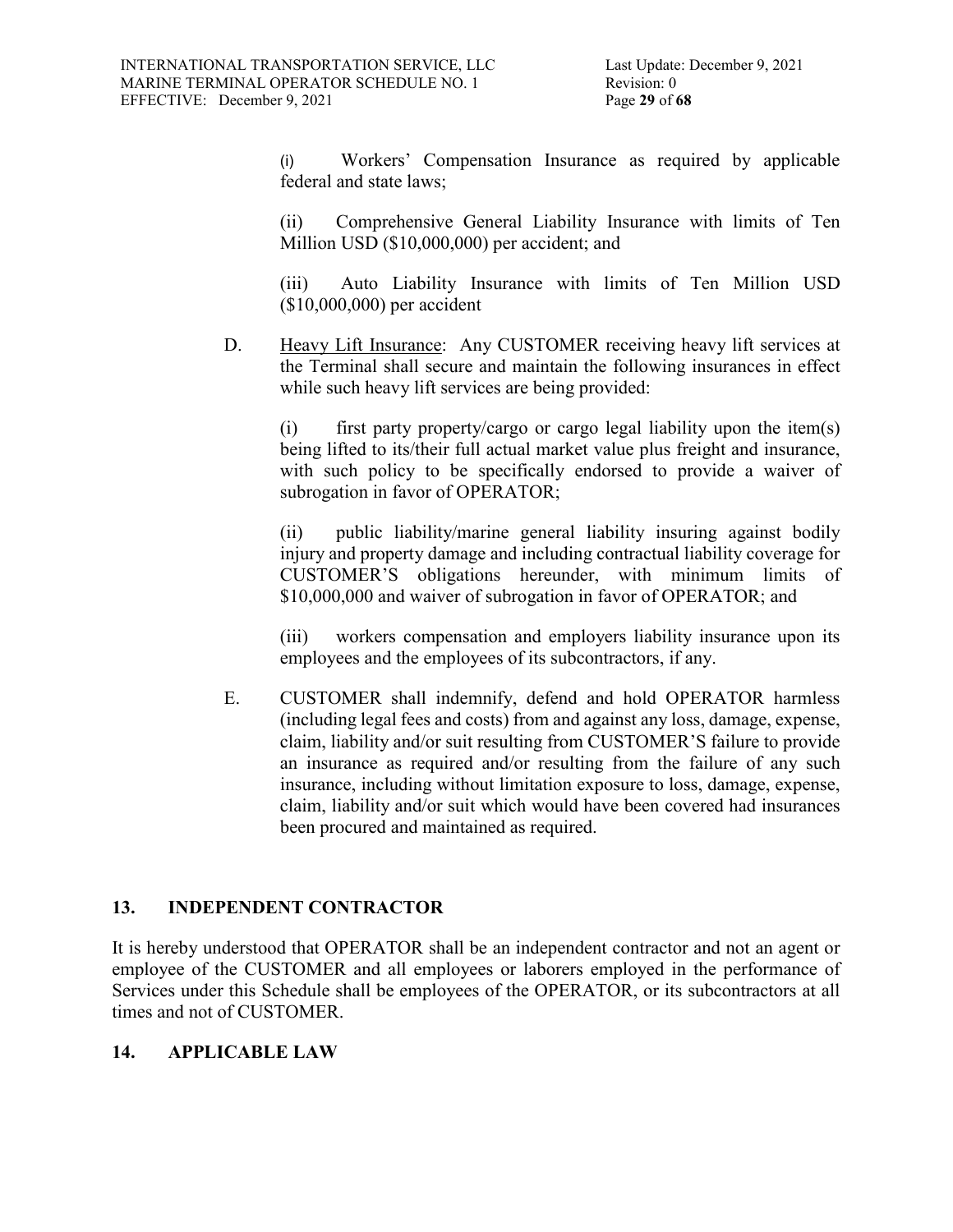It is agreed by the parties to this Schedule that this Schedule shall be governed by the general maritime law of the United States, or in the event no United States general maritime rule of law applies, governed by the laws of the State of California as applied to contracts that are executed and performed entirely in California and that the Federal and State Courts located in the State of California shall have jurisdiction over all claims, disputes and actions arising under this Schedule. Nothing herein contained shall be construed to deprive any party of any rights which each party may have against the other or its property in law, in admiralty or in equity as a result of any breach of the respective obligations hereunder.

# **15. FORCE MAJEURE**

Should unusual conditions occur, including without limitation, damage or destruction to premises or facilities (including vessels or containers) by fire, flood, riot, earthquakes, tidal wave, heavy rains, high wind or windstorm, severe storm or other weather conditions or circumstances creating unsafe work conditions, explosion, force majeure, acts of God, the public enemy or other casualty, or should the operation by OPERATOR be suspended, abated, prevented or impaired by reason of war, war-like operations, seizure, marine casualty, governmental decree or regulation, stoppage of public power supply, curtailment of fuel supply, strikes, picketing, slow-downs or other labor disputes or negotiations, lockout or other work stoppage, or by reasons of any other conditions or occurrences beyond the control of the OPERATOR (such condition, a "Force Majeure Event"), including any such condition that may render the Terminal wholly or partially untenable, unsafe, or unfit for use, or so as to make it impractical for OPERATOR to make reasonable or full use thereof, then OPERATOR may be excused for its obligations without responsibility for any claim by another party to this Schedule arising out of such excused obligation, to the extent and duration of such Force Majeure Event.

# **16. ATTORNEY'S FEES AND COSTS**

If any action at law or in equity is necessary to enforce or interpret the terms of this Schedule, OPERATOR shall be entitled to reasonable attorneys' fees, costs and necessary disbursements in addition to any other relief to which it may be entitled.

# **17. PARTIAL INVALIDITY**

If any provision of this Schedule is held by a court of competent jurisdiction to be invalid, void, or unenforceable, the remaining provisions shall nevertheless continue in force without being impaired or invalidated in any way.

# **18. LOSS/DAMAGE TO GOODS (CLAUSE PARAMOUNT)**

COGSA (46 U.S.C. §1300 et seq.) is fully incorporated into this Schedule and shall be applicable at all times the Goods are, or are deemed, in the care, custody and/or control of OPERATOR. OPERATOR shall not be liable for any loss/damage to or in connection with the Goods in an amount exceeding \$500 U.S. per package, or in the event of Goods not in such packages per customary freight unit, unless a higher value for the Goods has been declared in writing to OPERATOR prior to the commencement of any Services whatsoever and CUSTOMER has paid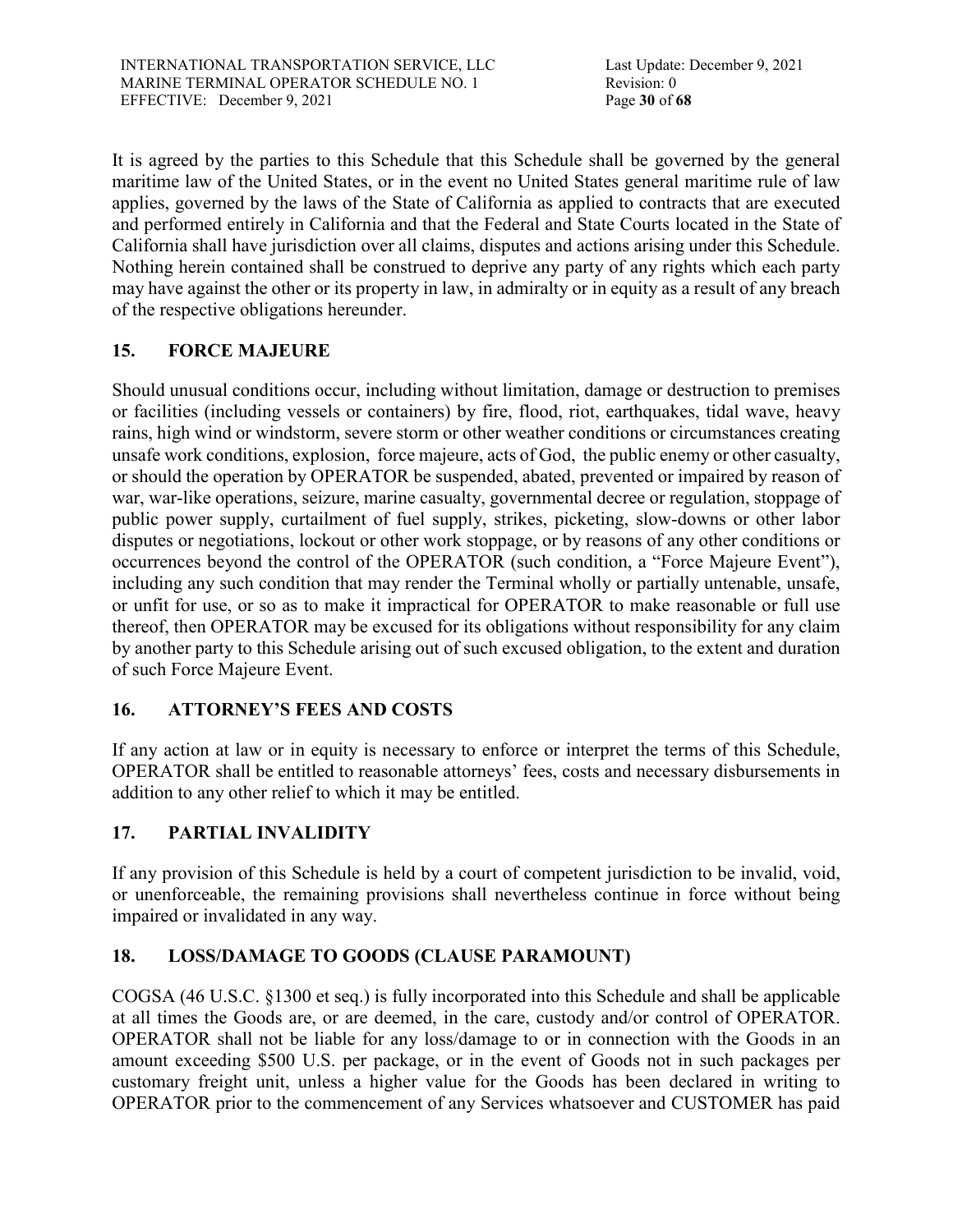the increased Rates/charges resulting from such declaration of higher value. OPERATOR shall not be responsible in any event for any loss/damage to or in connection with the Goods if the nature or value thereof has been misstated. OPERATOR shall not be liable to CUSTOMER or any other respecting the Goods except as set forth in this Section, whether for loss, damage, delay, shortage, misdelivery, failure to deliver or otherwise, and/or in tort, contract or any other theory.

In the event any damage or loss could have occurred during some other mode of transportation or while in the care, custody, or control of any other provider, including the CUSTOMER, such loss or damage shall be deemed to have occurred while in the care, custody, or control of the other provider or CUSTOMER.

# **19. UNCONTROLLABLE CAUSES OF LOSS/DAMAGE**

OPERATOR shall not be liable for any loss/damage to or in connection with the Goods which arises and/or results from any of the following: unseaworthiness, unless caused by want of due diligence; act, neglect or default of master, mariner or pilot in the navigation or management of a vessel; fire, unless caused by the actual fault and privity of OPERATOR; perils, dangers and accidents of the sea or other navigable waters; act of God; act of war; act of public enemies (including terrorism); arrest or restraint of princes, rulers or people, or seizure under legal process; quarantine restrictions; act or omission of CUSTOMER, its agent or representative; strikes or lockouts or stoppage or restraint of labor from whatever cause, whether partial or general; riots and civil commotions; saving or attempting to save life or property at sea; wastage in bulk or weight or any other loss or damage arising from inherent defect, quality or vice of the Goods; insufficiency of packing; insufficiency or inadequacy of marks; latent defects not discoverable by due diligence; and any other cause arising without the actual fault and privity of OPERATOR.

# **20. NO CONSEQUENTIAL DAMAGES**

OPERATOR shall not under any circumstances be liable to CUSTOMER or any other for any indirect, consequential, exemplary, or special damages of any type or nature whatsoever, including, without limitation, any damages consisting of lost profits, lost income, lost business, lost business opportunity, interruption of business, loss or use and/or loss of ability to use undamaged component or system parts, regardless of whether such damages may have been foreseeable.

# **21. LOSS/DAMAGE CLAIMS**

The following are agreed to be conditions precedent to any recovery from CUSTOMER for loss/damage to or in connection with the Goods.

- A. There shall be no right to recover until all amounts due OPERATOR have been paid in full.
- B. The Goods must be carefully inspected by CUSTOMER immediately upon completion of the Services and delivery from OPERATOR, and any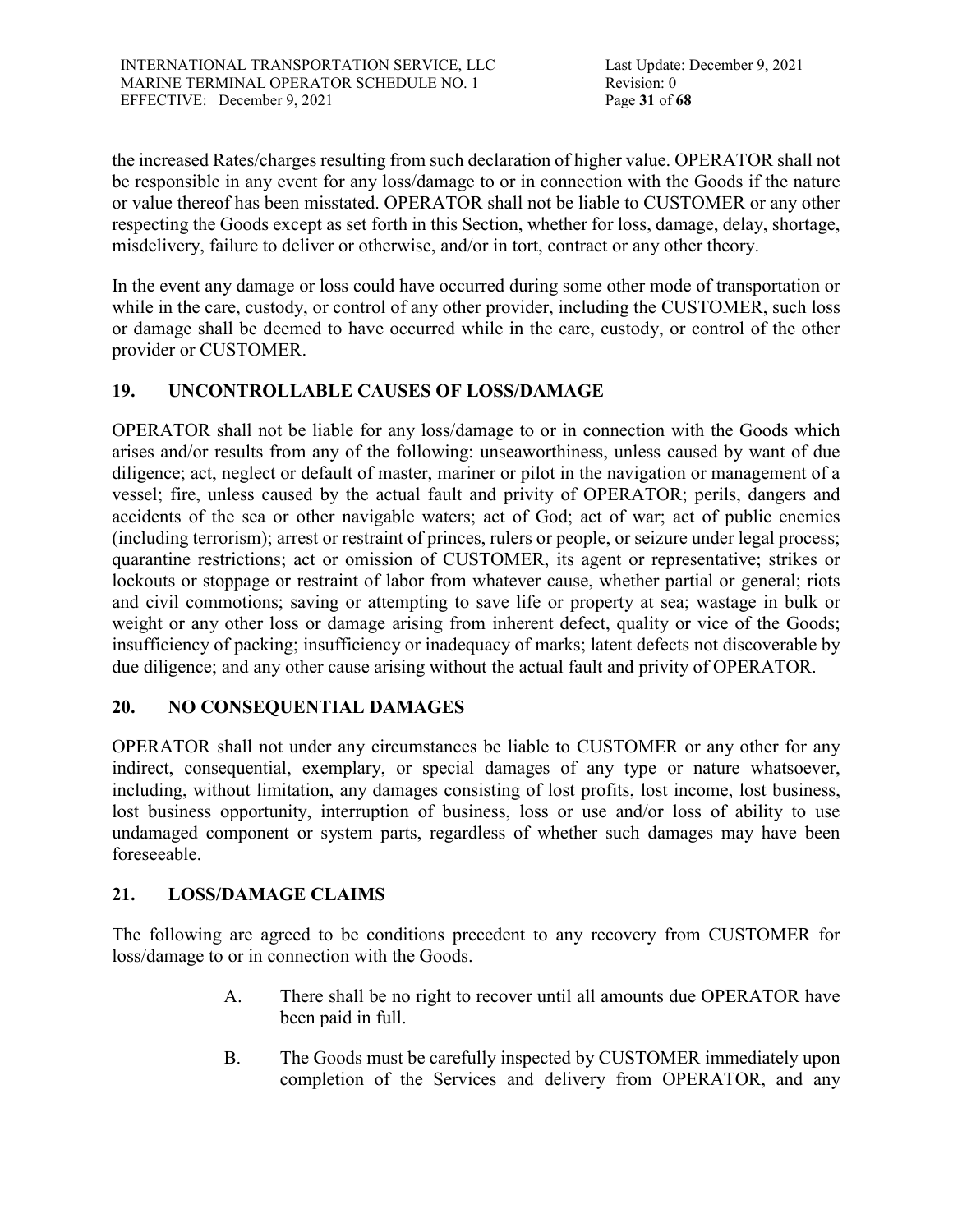loss/damage evident at such time must be identified to OPERATOR in writing and with particularity, including photographs of the damages.

- C. Unless written notice of loss/damage and the general nature thereof is given to OPERATOR upon completion of the Services and delivery of the Goods from OPERATOR, or within three (3) days thereafter if the loss/damage is not apparent at such time, delivery of Goods from OPERATOR shall be prima facie evidence of delivery from OPERATOR in good order, count and condition.
- D. In the event of Goods which have been delayed, lost or otherwise not delivered by OPERATOR as contemplated, OPERATOR must be given written notice of such delay, loss or non-delivery within fifteen (15) days from the date upon which the Goods should have been so delivered.
- E. OPERATOR shall have a reasonable opportunity to inspect the Goods, including their packing, packaging, etc., in the same condition as upon completion of the Services and before any repair, alteration, salvage, or destruction.

In any event, OPERATOR shall be forever discharged from liability for any loss/damage to or in connection with the Goods unless suit is filed in the forum identified in Section 14 within one (1) year after the date of delivery from OPERATOR or the date on which the Goods should have been so delivered.

OPERATOR shall be entitled to set-off any amounts owed or due by CUSTOMER or Goods against any claim.

# **22. CLAIM DOCUMENTATION**

CUSTOMER'S written notice of loss/damage to or in connection with the Goods must include and attach copies of the following, as applicable: all bill(s) of lading, transportation agreement(s), receipt(s) and other document(s) identifying the Goods, consignor, consignee, vessel, voyage, shipping date, etc.; all manifests, packing lists, stow plans, loading/discharge reports, tally/count sheets, Cargo receipts, etc.; all agreements, invoices and receipts respecting any sale of the Goods; all correspondence respecting the Goods and/or their transportation; all inspections, surveys, photographs, claim bills, invoices and statement of losses respecting the Goods and/or the loss/damage being claimed, including documents supportive of any mitigation, salvage, market analysis and disposition efforts; and all other documents, instruments, records, data, drawings, photographs and information of any kind or nature whatsoever which may be pertinent or helpful to an understanding of the nature of the Goods, the particulars of their transportation and/or the loss/damage being claimed.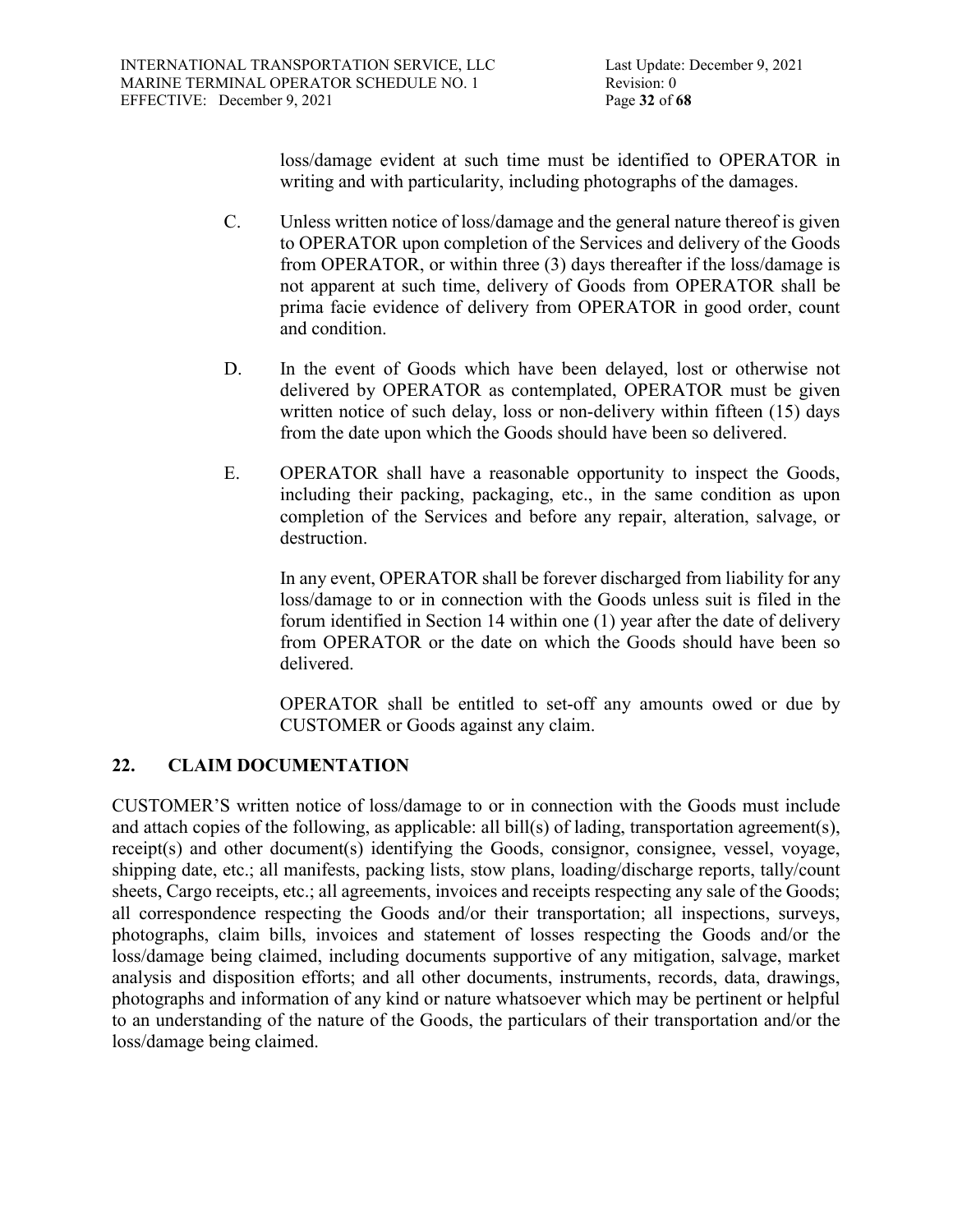# **23. DUTY TO ACCEPT GOODS**

CUSTOMER shall be responsible for accepting the Goods, or having the Goods accepted, from OPERATOR upon completion of Services and any inspection thereof requested by OPERATOR, even if such Goods are claimed to have suffered loss/damage. CUSTOMER shall not abandon any Goods at the Terminal or otherwise with OPERATOR for any purpose or under any circumstances whatsoever.

# **24. REFUSED/ABANDONED GOODS**

OPERATOR reserves the right to hold, lien, store, warehouse, sell (publicly or privately) and/or dispose of any Goods which are abandoned and/or refused by CUSTOMER or any shippers, carriers, consignees, etc., after due notice has been sent to relevant persons known to OPERATOR and time for pick-up has passed, without further notice, at OPERATOR'S discretion and CUSTOMER'S sole risk and expense.

# **25. ACCESS AND USE**

Any access to and/or use of the Terminal and/or the Services of OPERATOR whatsoever by or on behalf of CUSTOMER shall be deemed CUSTOMER'S express agreement with the provisions set forth in this Schedule, including without limitation the security provisions contained herein, and the access and use provisions of this Section. OPERATOR may request that CUSTOMER sign a separate, written Access Agreement, prior to such access/use or otherwise, in which event the signed, written agreement shall be deemed incorporated herein and applicable concurrently with this Schedule, with the provisions of the signed, written agreement to supersede the provisions of this Schedule to the extent of any direct conflict but no further.

- A. Non-Exclusive: All access to and/or use of the Terminal and/or the Services of OPERATOR by or on behalf of CUSTOMER is agreed to be nonexclusive and for the limited purpose requested by CUSTOMER and agreed by OPERATOR. CUSTOMER understands and acknowledges that activities by OPERATOR and others will be on-going at the Terminal, and that such activities may be dangerous to those participating and others. CUSTOMER, including its employees, subcontractors, agents and invitees, agrees to not interfere with any operations being conducted at the Terminal and to not create any danger or safety hazard whatsoever at the Terminal. Unless otherwise specifically agreed by OPERATOR in advance, all access and use of the Terminal shall be restricted to normal working hours.
- B. Inspection: OPERATOR makes no warranties whatsoever with respect to the Terminal or CUSTOMER'S access or use thereof. Prior to access, on at least a daily basis, CUSTOMER shall conduct a thorough inspection of the Terminal and the areas which it intends to access or use, including areas adjacent thereto, for the purpose of determining their safety and suitability for CUSTOMER'S intended access and use. If CUSTOMER believes there is any problem as to safety or suitability, and/or if any such problem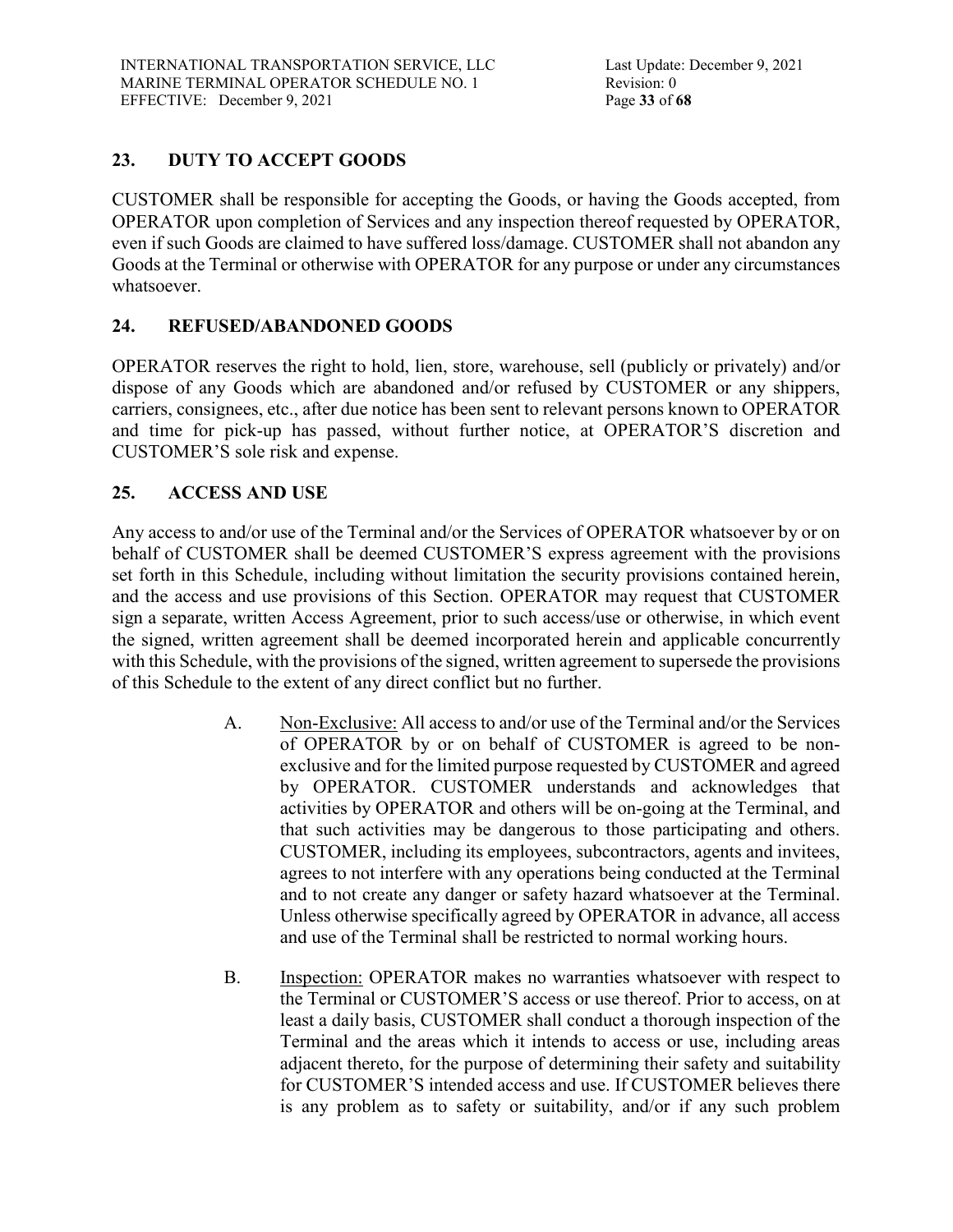develops during CUSTOMER'S access or use, CUSTOMER shall immediately cease all of its operations and notify OPERATOR. If the condition cannot be changed by mutual agreement so as to assure safety and suitability to CUSTOMER'S satisfaction, CUSTOMER shall promptly withdraw its materials, supplies, tools, equipment, personal property, employees and subcontractors and its requested access/use shall be deemed voluntarily terminated. Once CUSTOMER begins any access or use of the Terminal whatsoever, or continues to conduct operations at the Terminal, it shall be irrevocably presumed that the Terminal was inspected and accepted by CUSTOMER as both safe and suitable for its operations.

- C. Compliance: CUSTOMER, including its employees, subcontractors and invitees, shall conform with all local, port, municipal, county, state and federal laws and regulations applicable to CUSTOMER'S operations, including without limitation those promulgated by the EPA, OSHA, WISHA, DOT, FMCSA, DHS and/or USCG, and shall be responsible for any violation of the same.
- D. Safety and Other Rules: CUSTOMER shall be responsible for assuring that all of its employees, subcontractors and invitees learn and obey OPERATOR'S safety and other rules, whether posted, given in writing, set forth herein and/or advised verbally, and that all such persons otherwise wear hard hats, safety vests and other personal protective equipment as required by OPERATOR.
- E. Clean-up: CUSTOMER shall remove all of its materials, supplies, tools, equipment, personal property, employees and subcontractors from the Terminal daily, and shall otherwise keep all areas used by CUSTOMER clean and free of debris.
- F. No Security: OPERATOR does not provide any security for the materials, supplies, tools, equipment or personal property of CUSTOMER or any others at the Terminal. CUSTOMER shall be solely responsible for the security of all such items, including those of its employees, subcontractors, agents and invitees, and is cautioned to watch the same carefully and remove all such items on at least a daily basis and store them safely elsewhere.
- G. Damage to Property: CUSTOMER shall be responsible for, and shall indemnify and hold OPERATOR harmless (including legal fees and costs) from and against, all loss/damage to CUSTOMER'S owned/leased equipment and personal property, including all of its owned/leased materials, supplies, tools, equipment, tractors, trucks, motor vehicles, trailers, containers, chassis, flatbeds and other equipment and/or personal property (but not the "Goods" the loss/damage of which Goods is addressed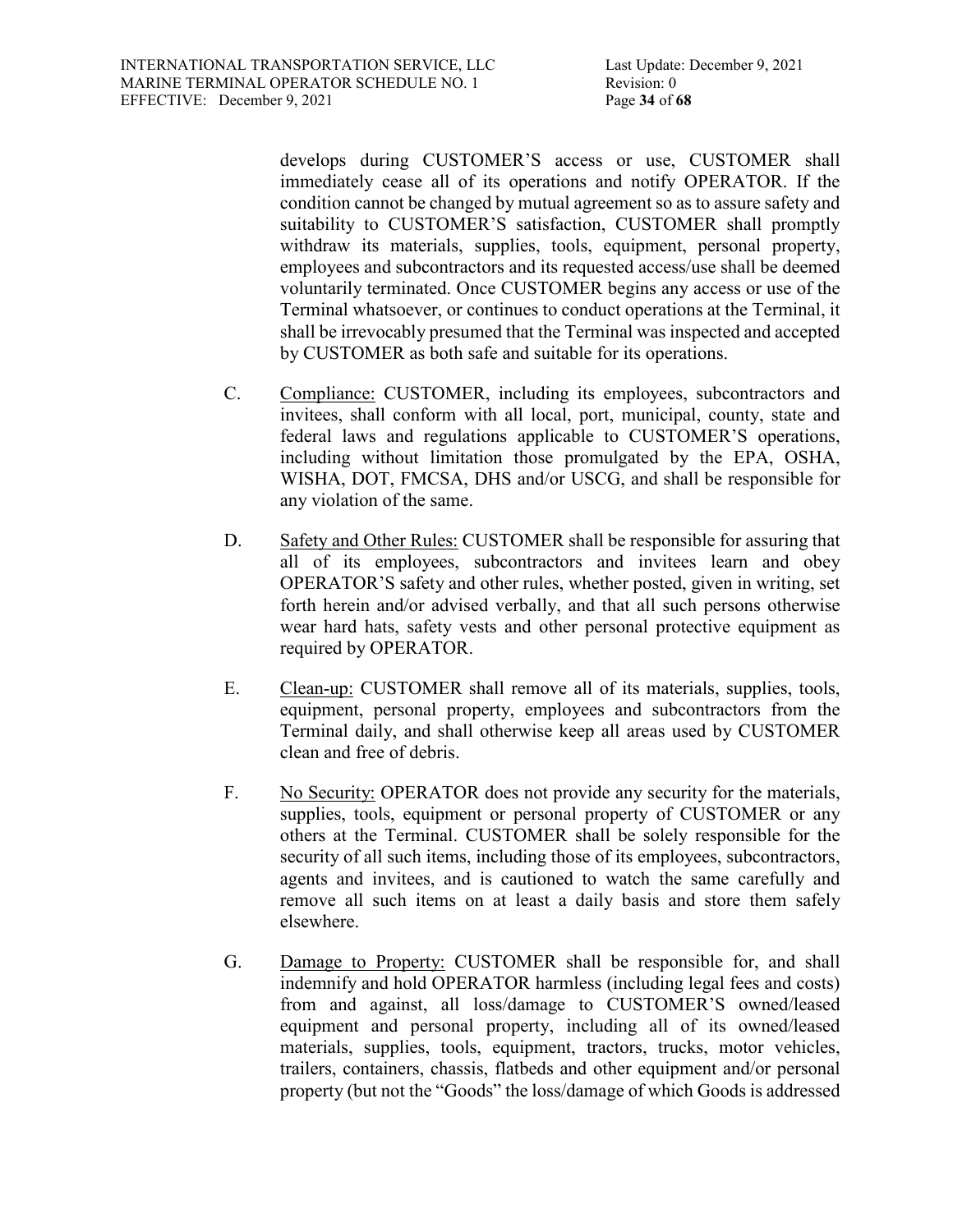herein), howsoever caused and even if resulting in whole or part from the negligence (active or passive) or other fault of OPERATOR. In addition, CUSTOMER shall be responsible for, and shall indemnify and hold OPERATOR harmless (including legal fees and costs) from and against, any loss/damage to the personal property of others at the Terminal, including the personal property of OPERATOR, which in any way arises out of and/or relates to CUSTOMER'S access and/or use of the Terminal or terminal Services. CUSTOMER agrees that in the event such loss/damage to the property of OPERATOR or others occurs, it shall immediately notify OPERATOR and, after obtaining OPERATOR'S consent to proceed, repair/restore the damaged property to its pre-existing condition with no reduction for depreciation. If CUSTOMER fails to do so, OPERATOR may, in which event CUSTOMER shall pay/reimburse actual costs to accomplish this plus fifteen percent (15%).

- H. Personal Injury: CUSTOMER assumes responsibility for any bodily/personal injury, illness and/or death of its employees (including those of its subcontractors), and agrees to indemnify and hold OPERATOR harmless (including legal fees and costs) of and from the same. In addition, CUSTOMER assumes responsibility for, and agrees to indemnify and hold OPERATOR harmless (including legal fees and costs) of and from, any bodily/personal injury, illness and/or death of any other person at the facility which arises out of or is in any way connected with CUSTOMER'S access and/or use of the Terminal or the Services. The foregoing indemnification shall be deemed to include any claim or suit by any employee (present or former) of CUSTOMER, and in furtherance thereof CUSTOMER waives any immunity from suit, exclusivity of remedy and limitation of liability under any workers compensation act or similar law.
- I. Notification: CUSTOMER shall notify OPERATOR immediately of any bodily and/or personal injury, illness and/or death, or of any property damage, related in any way to its access to or use of the Terminal or the Services. CUSTOMER shall promptly provide OPERATOR with written accident reports and shall cooperate fully with OPERATOR with respect to any investigation, including allowing inspection of personal property and access to personnel.
- J. Workers Compensation Insurance: CUSTOMER shall be responsible for maintaining workers compensation insurance, including coverage under the Longshore Act, on all of its employees (including those of its subcontractors and upon himself or herself if CUSTOMER is an individual), but neither CUSTOMER nor its workers compensation insurer shall have any right of action against Operator for subrogation or reimbursement of any payments made pursuant to that policy (including within any policy deductible).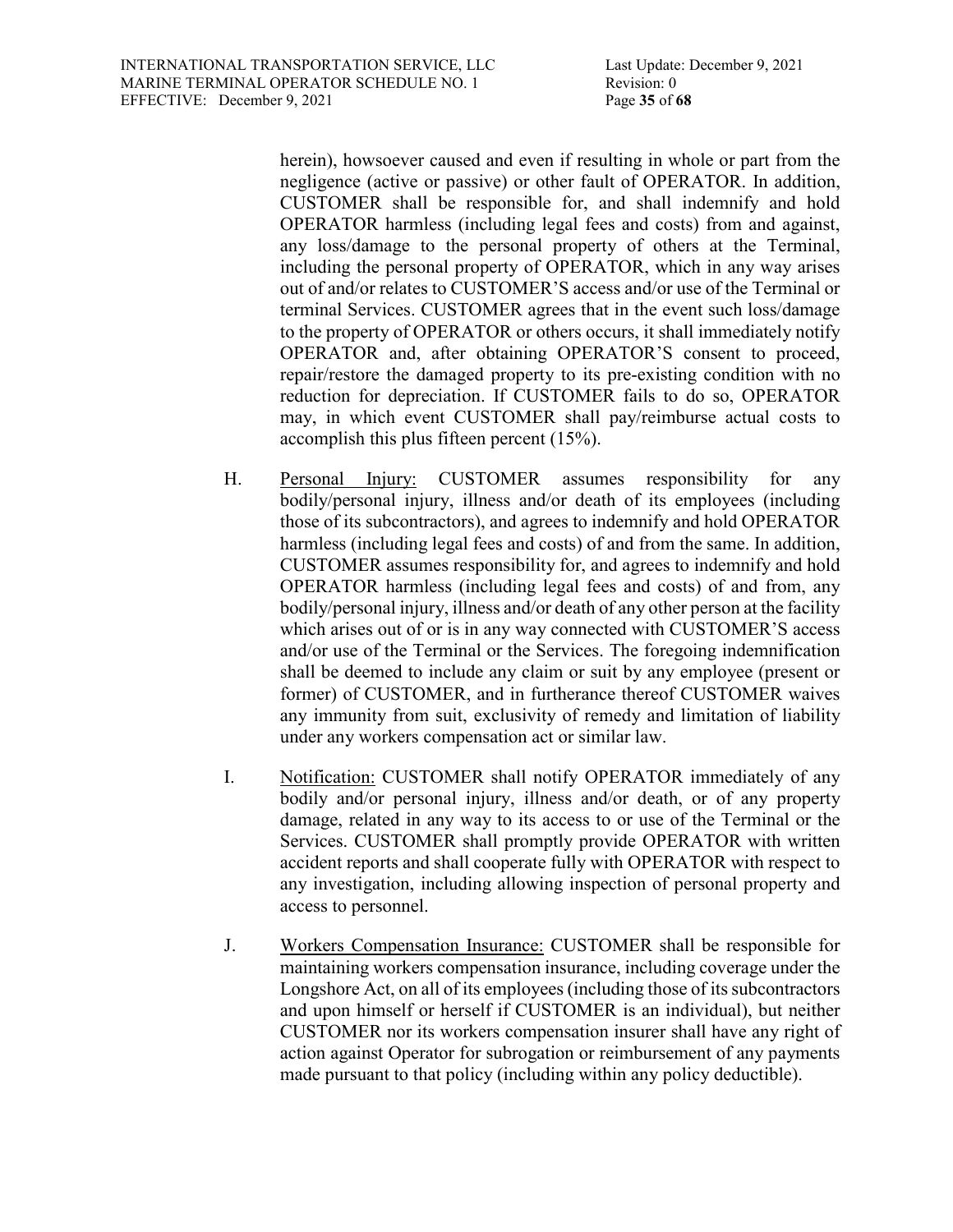- K. Public Liability Insurance: CUSTOMER shall also be responsible for procuring and maintaining public liability insurance for personal injuries and property damage with respect to CUSTOMER'S access to or use of the Terminal and/or the Services, including contractual liability coverage for CUSTOMER'S liabilities and obligations as set forth above. Such insurance must have limits of at least \$10,000,000 per occurrence, shall name OPERATOR, the Port and City of Long Beach, and each of their respective successors, assigns, parent companies, members, managers, officials, directors, officers, employees, agents, representatives, commissioners and other persons or entities acting for or on behalf of OPERATOR, the Port and/or The City of Long Beach as an additional insured and be endorsed to waive subrogation against OPERATOR, the Port and City of Long Beach and to be primary to any insurance of OPERATOR. CUSTOMER shall evidence this insurance by providing Operator with a certificate of insurance prior to any access to or use of the Terminal and/or the Services.
- L. Waiver of Sovereign Immunity: CUSTOMER, in partial consideration for the Services being performed, agrees to waive any right to claim and/or defense of sovereign immunity with respect to any monetary amount, loss, damage, expense, claim, liability, suit, fine and/or penalty due from CUSTOMER to OPERATOR hereunder.

# **26. EOC COMPLIANCE AND NON-DISCRIMINATION**

OPERATOR does not discriminate based upon race, color, religion, sex, age, national origin or any sensory, mental or physical disability, or upon any other basis prohibited by applicable law.

# **27. ELECTRONIC DATA INTERCHANGE**

OPERATOR and CUSTOMER agree to cooperate and use their best efforts to utilize electronic data, documentation and interchange to the extent feasible and allowable under law.

# **28. CONSTRUCTION AND INTEGRATION**

This Schedule shall be construed neutrally, and for the mutual benefit of the parties, rather than for or against a party. If any provision of this Schedule is found to be legally unenforceable, it is agreed that such provision shall be deemed deleted from this Schedule as if never made a part hereof, with the remaining provisions of this Schedule to not be effected thereby and to remain in full force and effect.

Any failure of OPERATOR to enforce a provision of this Schedule shall not be deemed to waive such provision or any other provision in this Schedule.

OPERATOR may request that CUSTOMER sign a separate, written agreement for any one or more Services, in which event the signed, written agreement shall be deemed incorporated herein and applicable concurrently with this Schedule, with the provisions of the signed, written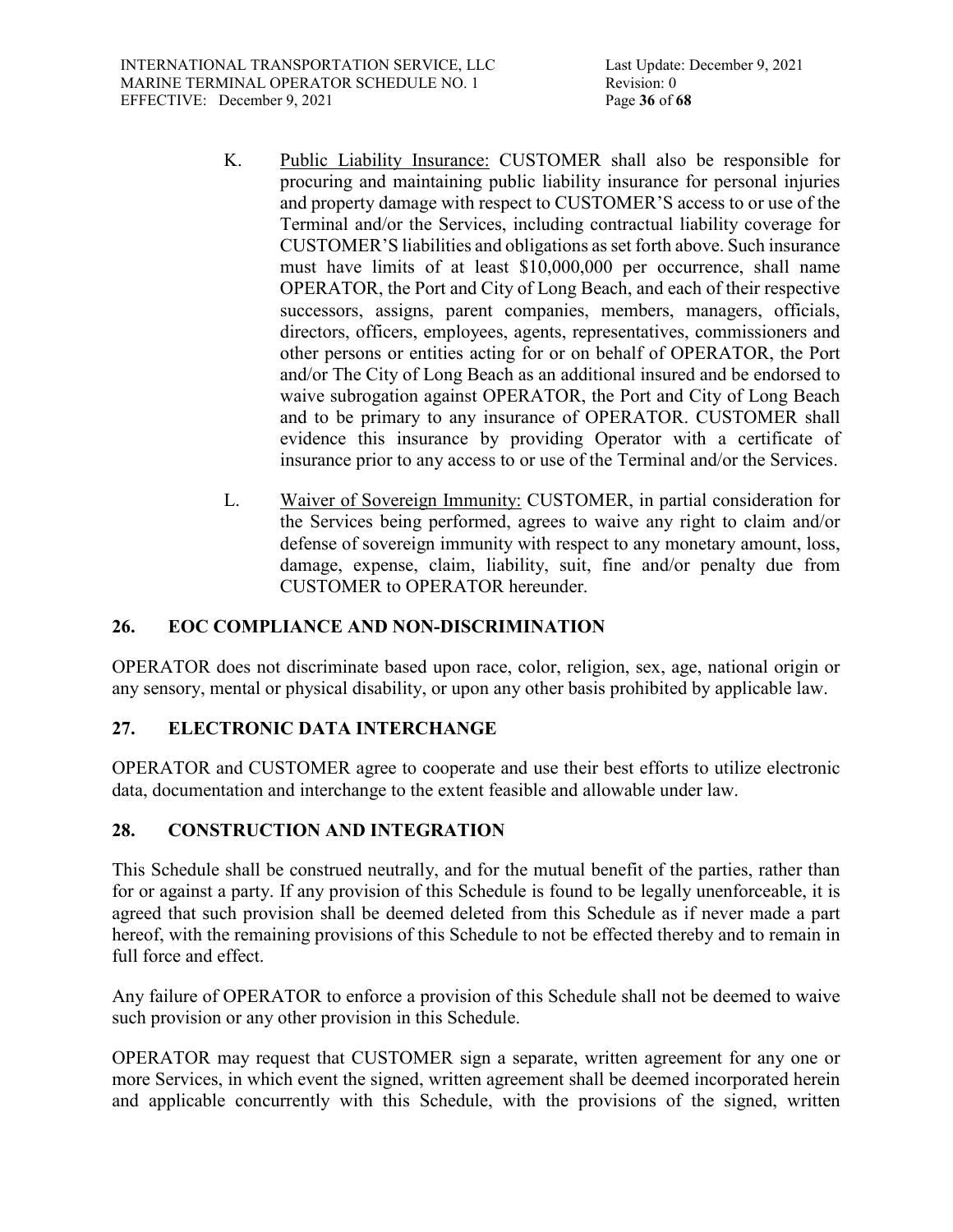agreement to supersede the provisions of this Schedule to the extent of any direct conflict but no further.

This Schedule, together with OPERATOR'S written quotation and any separate, written agreements between OPERATOR and CUSTOMER as identified directly above, represents the entire agreement between OPERATOR and CUSTOMER and supersedes all prior and contemporaneous agreements, written or oral.

# **29. STEVEDORE/YARD/GATE SCHEDULE OF RATES**

|                  |                                                                                           | <b>A. STEVEDORE OPERATIONS</b>                    |                 |             |            |            |
|------------------|-------------------------------------------------------------------------------------------|---------------------------------------------------|-----------------|-------------|------------|------------|
| 1.               | Throughput Rate per Full/Empty container                                                  |                                                   |                 |             |            | per move   |
| 2.               |                                                                                           | Transshipment (discharged and loaded at Terminal) |                 |             | \$350.00   | per move   |
| $\overline{3}$ . |                                                                                           | Shift Differentials (additional):                 | Weekday         | 3rd Shift   | \$110.00   | per move   |
|                  |                                                                                           |                                                   | Weekend/Holiday | 3rd Shift   | \$140.00   | per move   |
| $\overline{4}$ . |                                                                                           | Each Container Restowed (Full or Empty):          |                 |             |            |            |
|                  | A)                                                                                        | Cell to Cell                                      |                 |             | \$155.00   | per move   |
|                  | B)                                                                                        | Cell/Dock/Cell                                    |                 |             | \$310.00   | per move   |
| 5.               | Non Cellular Surcharge (additional)                                                       |                                                   |                 |             | \$80.00    | per move   |
| 6.               | OOG with regular spreader+attachment                                                      |                                                   |                 | \$600.00    | per move   |            |
| $\overline{7}$ . | OOG with e-gear:<br>Extra Labor                                                           |                                                   |                 |             |            |            |
| 8.               | Services not listed:                                                                      |                                                   |                 | Extra Labor |            |            |
| $\overline{9}$ . | Extra Labor:<br>Detention or Extra Labor Gang Hour plus materials plus equipment plus 20% |                                                   |                 |             |            |            |
| 10.              | <b>STANDBY &amp; DETENTION</b>                                                            |                                                   |                 |             |            |            |
|                  | Monday - Friday 1st Shift                                                                 |                                                   |                 |             | \$4,210.00 | pr/gang hr |
|                  | Monday - Friday 2nd Shift                                                                 |                                                   |                 |             | \$4,655.00 | pr/gang hr |
|                  | Weekend/Holidays 1st/2nd                                                                  |                                                   |                 |             | \$5,595.00 | pr/gang hr |
|                  | Monday - Friday 3rd Shift                                                                 |                                                   |                 |             | \$5,780.00 | pr/gang hr |
|                  | Weekend/Holidays 3rd Shift                                                                |                                                   |                 |             | \$6,225.00 | pr/gang hr |
| 11.              | <b>EXTRA LABOR</b>                                                                        |                                                   |                 |             |            |            |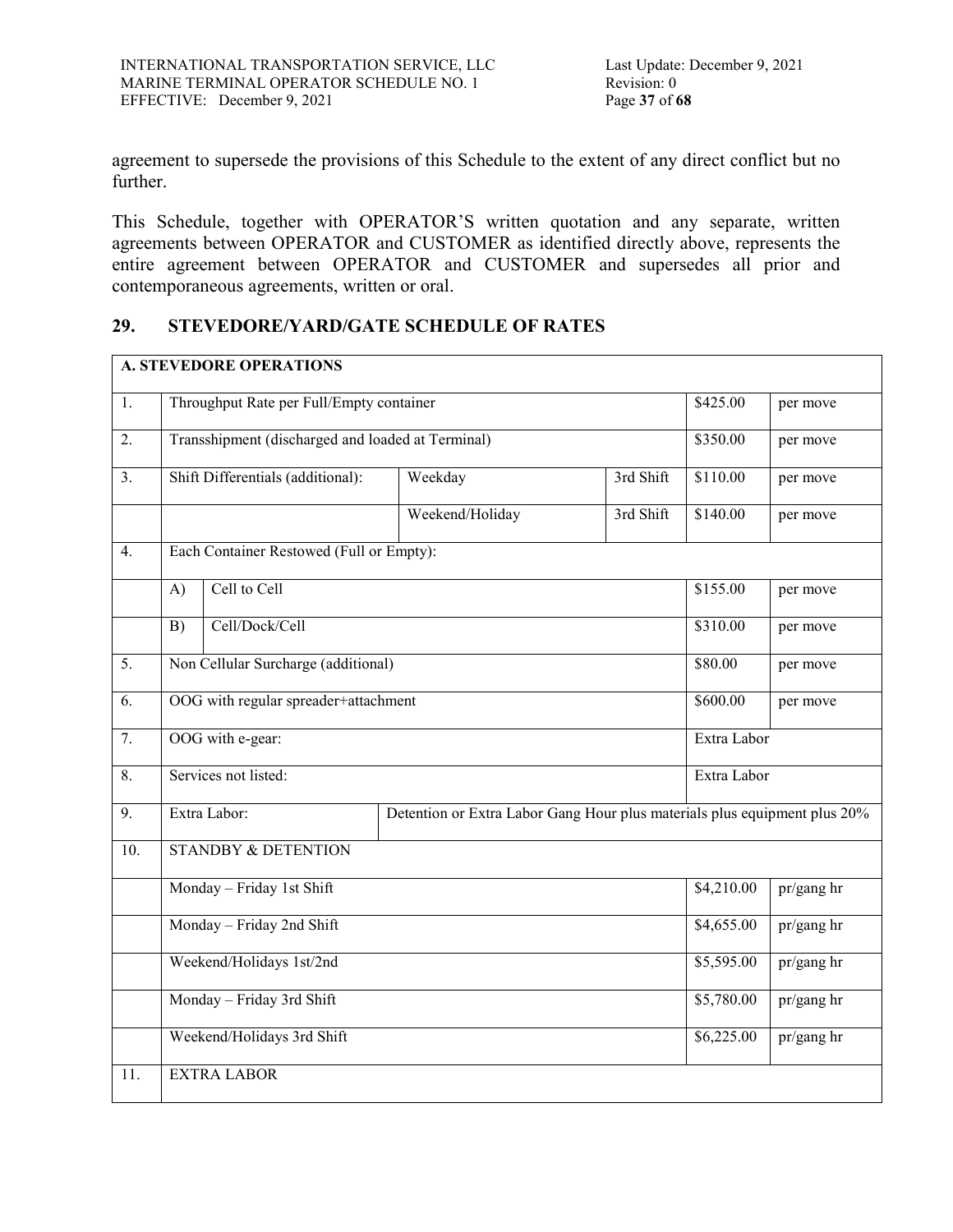#### INTERNATIONAL TRANSPORTATION SERVICE, LLC MARINE TERMINAL OPERATOR SCHEDULE NO. 1 EFFECTIVE: December 9, 2021

|     | Monday - Friday 1st Shift                                                                                                                                                                                                                                                          | \$4,440.00  | pr/gang hr    |
|-----|------------------------------------------------------------------------------------------------------------------------------------------------------------------------------------------------------------------------------------------------------------------------------------|-------------|---------------|
|     | Monday - Friday 2nd Shift                                                                                                                                                                                                                                                          | \$5,150.00  | pr/gang hr    |
|     | Weekend/Holidays 1st/2nd                                                                                                                                                                                                                                                           | \$5,570.00  | pr/gang hr    |
|     | Monday - Friday 3rd Shift                                                                                                                                                                                                                                                          | \$6,190.00  | pr/gang hr    |
|     | Weekend/Holidays 3rd Shift                                                                                                                                                                                                                                                         | \$6,610.00  | pr/gang hr    |
|     | <b>B. TERMINAL OPERATION</b>                                                                                                                                                                                                                                                       |             |               |
| 1.  | In-Yard Shifting/Rehandling/Genset or Chassis Handling                                                                                                                                                                                                                             | \$75.00     | per mv        |
| 2.  | Handling Non Containerized Cargo/Cargo with special handling/Bundling Flat<br>Racks                                                                                                                                                                                                | Extra Labor |               |
| 3.  | Change of vessel / rolled container (each cntr set-aside shall be billed 2x plus<br>target cntr)                                                                                                                                                                                   | \$150.00    | per cntr mv   |
| 4.  | Premount                                                                                                                                                                                                                                                                           | \$250.00    | per cntr      |
| 5.  | In Yard Drayage of containers/chassis/damaged equip (1 way)                                                                                                                                                                                                                        | \$105.00    | per dray      |
| 6.  | Chassis Switch (Haz, Rfrs, OOG, FR, Tanks, trucker req, etc.)                                                                                                                                                                                                                      | \$105.00    | per switch    |
| 7.  | Affixing/Removing placards:                                                                                                                                                                                                                                                        | \$75.00     | 1 placard     |
|     |                                                                                                                                                                                                                                                                                    | \$135.00    | 2 or more     |
| 8.  | Gate moves in excess of 1.0 x Vessel Moves for the current month per container.<br>(Gate moves must be associated with a Vessel T/P lift and excludes Non Vessel<br>Gate Moves)                                                                                                    | \$75.00     | gate mv       |
| 9.  | Late Gate Fees                                                                                                                                                                                                                                                                     | \$75.00     | per gate move |
| 10. | Failure to appear for scheduled appointment                                                                                                                                                                                                                                        | \$75.00     | per event     |
| 11. | Non Vessel Gate Moves                                                                                                                                                                                                                                                              | \$75.00     | per move      |
|     | (Full or Empty container gate move that is not associated with a vessel move.<br>Examples: W/B train cargo that gates-out for delivery, empty dray out for export,<br>but loads at another Terminal, etc. These are not included in the Gate Move<br>allowance per Item 8 herein.) |             |               |
| 12. | Government / Third Party (CUSTOMER) Inspections                                                                                                                                                                                                                                    | \$350.00    | per cntr/insp |
| 13. | CUSTOMER must utilize trucker owned chassis or terminal chassis provider.                                                                                                                                                                                                          | \$21.00     | per day       |
|     | Miscellaneous chassis left at Terminal and tied to CUSTOMER shall be charged<br>a daily fee:                                                                                                                                                                                       |             |               |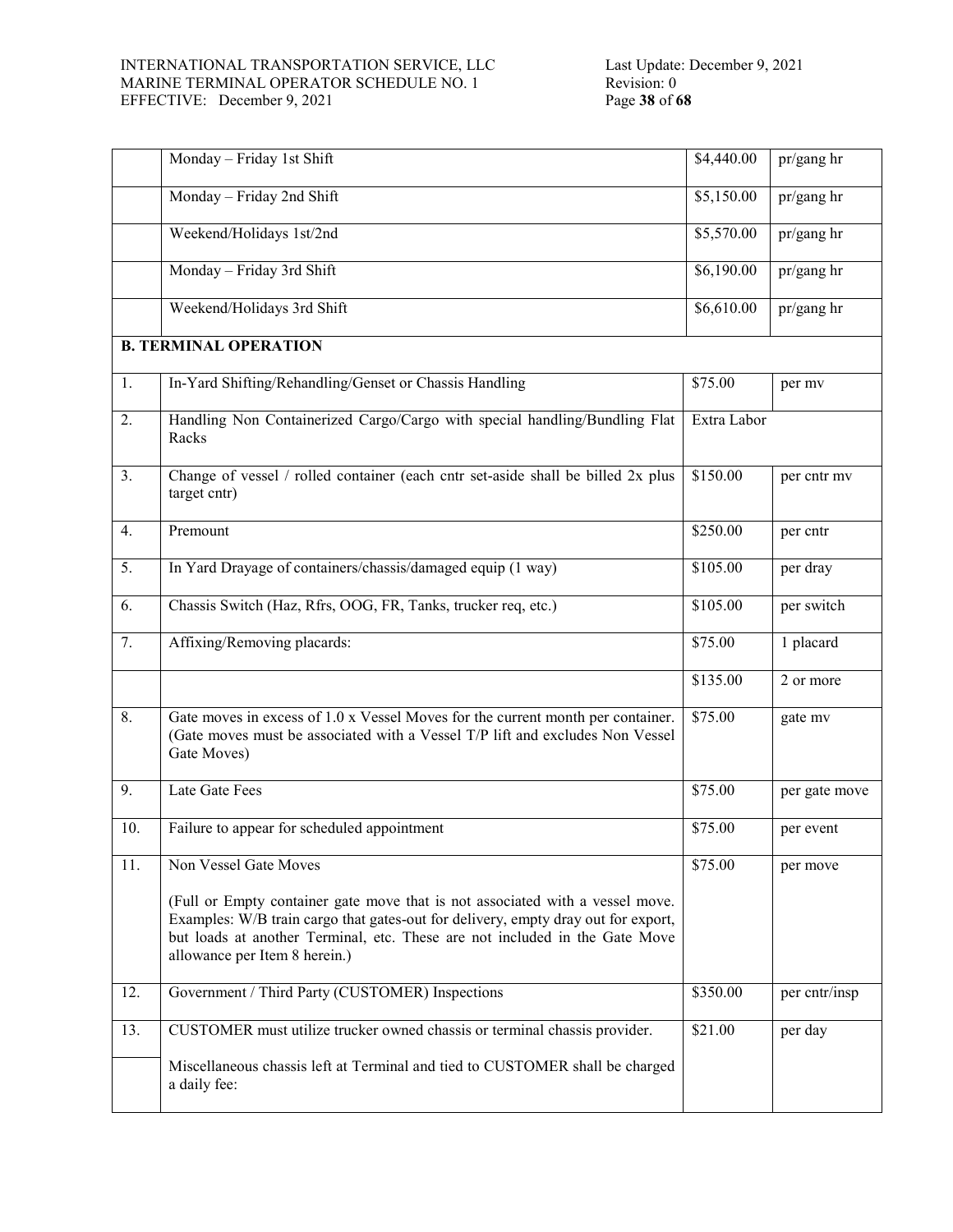#### INTERNATIONAL TRANSPORTATION SERVICE, LLC MARINE TERMINAL OPERATOR SCHEDULE NO. 1 EFFECTIVE: December 9, 2021

| $\overline{14}$ . |               | Refrigerated Container (additional)(see attached Schedule of Rates): |                                                                                           |                       |             |  |
|-------------------|---------------|----------------------------------------------------------------------|-------------------------------------------------------------------------------------------|-----------------------|-------------|--|
|                   | A)            | Plug/Unplug in the yard (min 2 events)                               |                                                                                           |                       | per event   |  |
|                   |               | Plug/unplug on the vessel (min 1 event)                              |                                                                                           | \$75.00               | per event   |  |
|                   | B)            | Monitoring and Electricity                                           |                                                                                           | \$85.00               | per day     |  |
|                   | $\mathcal{C}$ | <b>Genset Fueling</b>                                                |                                                                                           |                       | Extra Labor |  |
| 15.               | Storage       |                                                                      |                                                                                           |                       |             |  |
|                   | A)            | <b>Empty Container Allowance:</b>                                    | Daily allowance billed monthly is 1.0 x the FULL discharge/load per<br>previous 3 months. |                       |             |  |
|                   |               | Daily penalty for excess TEU empty containers:                       |                                                                                           | \$5.00                | per TEU day |  |
|                   | B)            | Genset allowance:<br>10 gensets per Carrier per day                  |                                                                                           |                       |             |  |
|                   |               | Daily penalty for excess gensets:                                    |                                                                                           | \$25.00               | per day     |  |
|                   | $\mathcal{C}$ | <b>Bundled Chassis</b>                                               |                                                                                           | \$25.00               | per day     |  |
|                   | D)            | Transhipment daily Storage:                                          |                                                                                           | Port Tariff           |             |  |
|                   | E)            | Import/Export daily Storage:                                         |                                                                                           | Port Tariff           |             |  |
|                   | F)            | Good order chassis                                                   |                                                                                           | \$5.00                |             |  |
|                   | G)            | Bad order chassis                                                    |                                                                                           | \$10.00               |             |  |
|                   | H)            | Damage equipment (after 14 days of notification)                     |                                                                                           | \$10.00               | per day     |  |
|                   | I             | <b>Extended Dwell Time Congestion Fee</b>                            |                                                                                           | Per Section $33.1(B)$ |             |  |
| 16.               |               | Services not listed:                                                 |                                                                                           | Extra Labor           |             |  |
| 17.               |               | Extra Labor:                                                         | Actual mn-hrs at mn-hr rates + equip. rental rates + materials + $20\%$                   |                       |             |  |

# **C. MAN-HOUR RATES:**

| 1 <sup>st</sup> Shift        | \$180.00 | per hour |
|------------------------------|----------|----------|
| $2nd$ Shift                  | \$207.00 | per hour |
| $3rd$ Shift                  | \$270.00 | per hour |
| 1st/2 <sup>nd</sup> Shift OT | \$234.00 | per hour |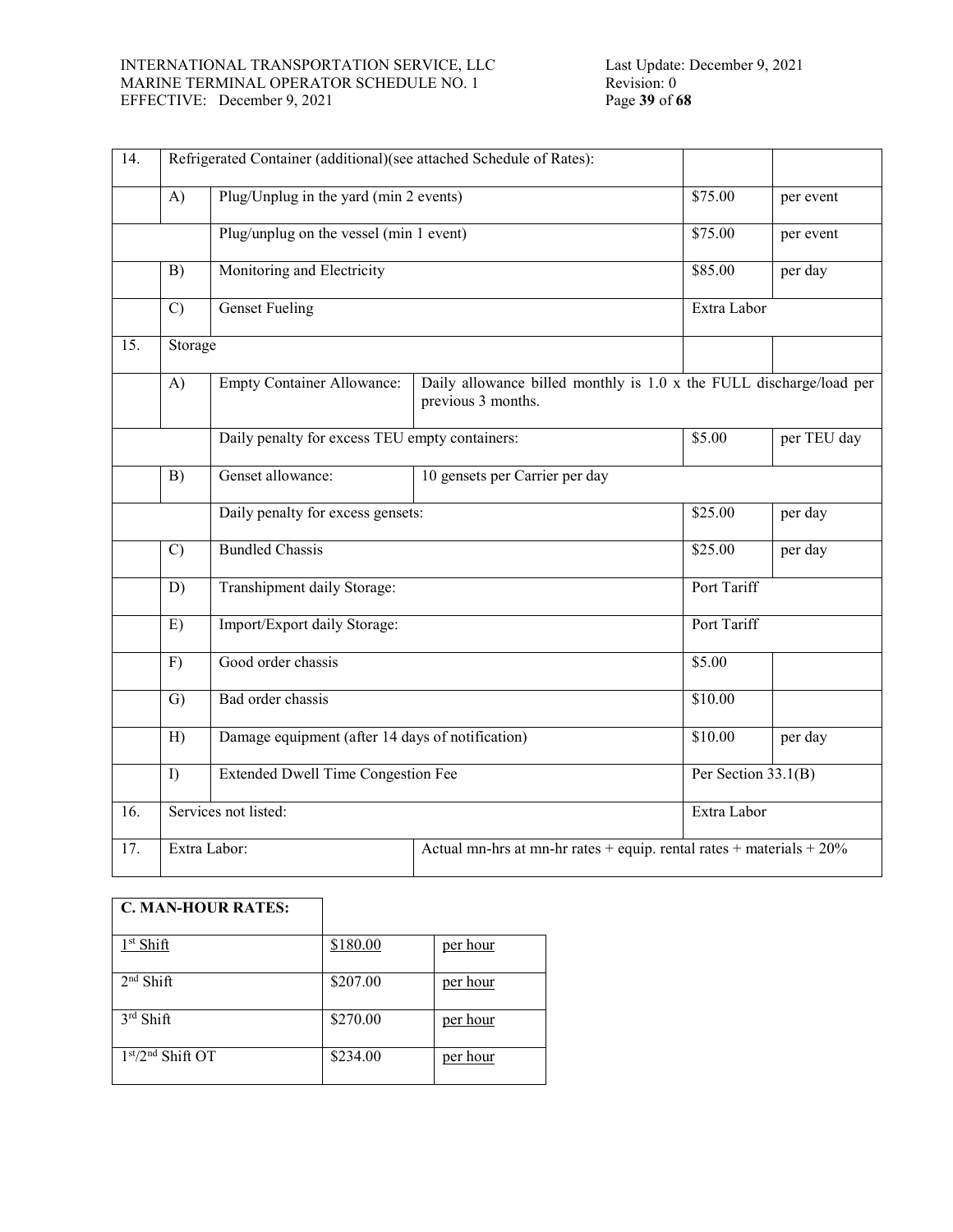#### INTERNATIONAL TRANSPORTATION SERVICE, LLC MARINE TERMINAL OPERATOR SCHEDULE NO. 1 EFFECTIVE: December 9, 2021 Page 40 of 68

Last Update: December 9, 2021 Revision: 0

 $3<sup>rd</sup> Shift OT$  \$297.00 per hour

| D. EQUIPMENT RENTAL RATES (EXTRA LABOR ITEMS ONLY) |             |          |
|----------------------------------------------------|-------------|----------|
| Yard hustler (Tractor)                             | \$45.00     | per hour |
| Tophandler                                         | \$220.00    | per hour |
| Forklift (capacity over $> 15,000$ )               | \$150.00    | per hour |
| Forklift (capacity up to $\leq 15,000$ )           | \$100.00    | per hour |
| Transtainer/Rubber-Tire Gantry Crane               | \$300.00    | per hour |
| Yard Chassis (Bomb Cart)                           | \$15.00     | per hour |
| Gantry Crane (STS)                                 | Port Tariff |          |

| E. RECAP OF ITEMS INCLUDED AND NOT INCLUDED IN THE CONTAINER THROUGH-PUT RATE |                |  |  |
|-------------------------------------------------------------------------------|----------------|--|--|
| <b>STEVEDORING OPERATIONS</b>                                                 | Included       |  |  |
| STEVEDORING COSTS:                                                            |                |  |  |
| Longshore and Clerks Straight Time Labor                                      | Yes            |  |  |
| Man Hour Assessments                                                          | Yes            |  |  |
| <b>Insurance and Taxes</b>                                                    | Yes            |  |  |
| Lap Hours                                                                     | Yes            |  |  |
| <b>Equipment Including Gantry Cranes</b>                                      | Yes            |  |  |
| Supervision                                                                   | Yes            |  |  |
| Fuel and Electricity (Terminal Equipment Only, excl Shorepower/AMP)           | Yes            |  |  |
| Overtime Differentials:                                                       |                |  |  |
| 2nd Shift                                                                     | Yes            |  |  |
| 1st/2nd Shift OT                                                              | Yes            |  |  |
| 3rd Shift / 3rd Shift OT                                                      | N <sub>o</sub> |  |  |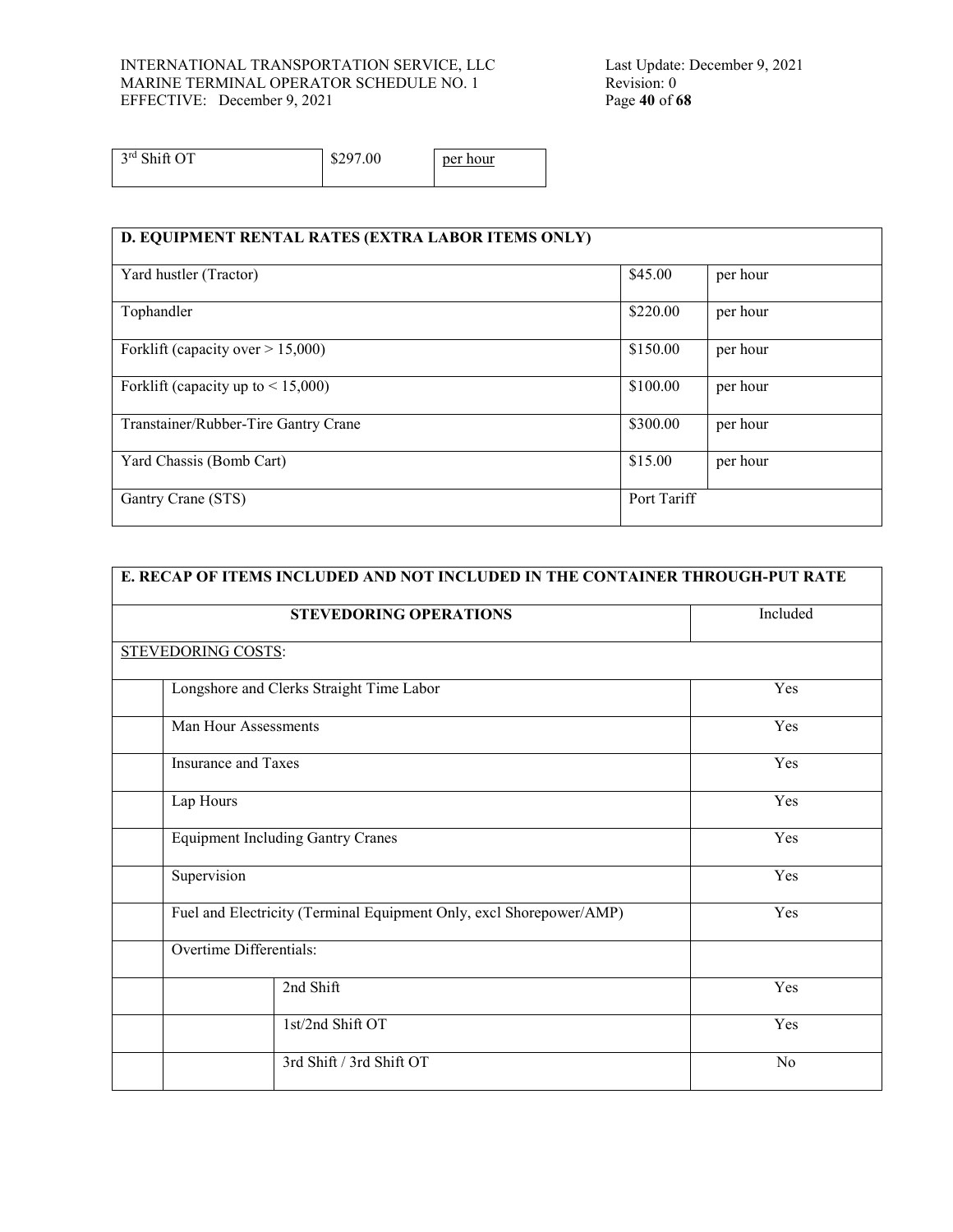#### INTERNATIONAL TRANSPORTATION SERVICE, LLC MARINE TERMINAL OPERATOR SCHEDULE NO. 1 EFFECTIVE: December 9, 2021 Page **41** of **68**

| Standby/Detention/Deadtime                                                 | No        |
|----------------------------------------------------------------------------|-----------|
| Minimum Time (No work provided - NWP)                                      | No        |
| PMA Tonnage Assessments (CUSTOMER pays PMA direct)                         | No        |
| STEVEDORING ACTIVITIES:                                                    |           |
| Handling of ISO Containers                                                 | Yes       |
| Lashing and Unlashing Containers                                           | Yes       |
| <b>Initial Covering and Uncovering</b>                                     | Yes       |
| Stacking in Container Yard                                                 | Yes       |
| Boom Up/Down                                                               | Yes(1)    |
| Transport to/from Vessel                                                   | Yes       |
| Handling OH/OW cntrs providing cntrs can be lifted with fitted extension   | No        |
| <b>Line Handling</b>                                                       | No        |
| Handling Damaged Cargo                                                     | No        |
| Handling Breakbulk Cargo                                                   | No        |
| <b>OTHER STEVEDORING COSTS:</b>                                            |           |
| Wharfage                                                                   | Yes(2)    |
| Dockage                                                                    | No(3)     |
| M&R related repairs                                                        | $\rm No$  |
| Traffic Mitigation Fee (TMF)                                               | No $(12)$ |
| RECAP OF ITEMS INCLUDED AND NOT INCLUDED IN THE CONTAINER THROUGH-PUT RATE |           |
| <b>TERMINAL OPERATIONS</b>                                                 | Included  |
| <b>TERMINAL COSTS:</b>                                                     |           |
| Longshore and Clerks Straight Time Labor                                   | Yes       |
| Man Hour Assessments                                                       | Yes       |
| <b>Insurance and Taxes</b>                                                 | Yes       |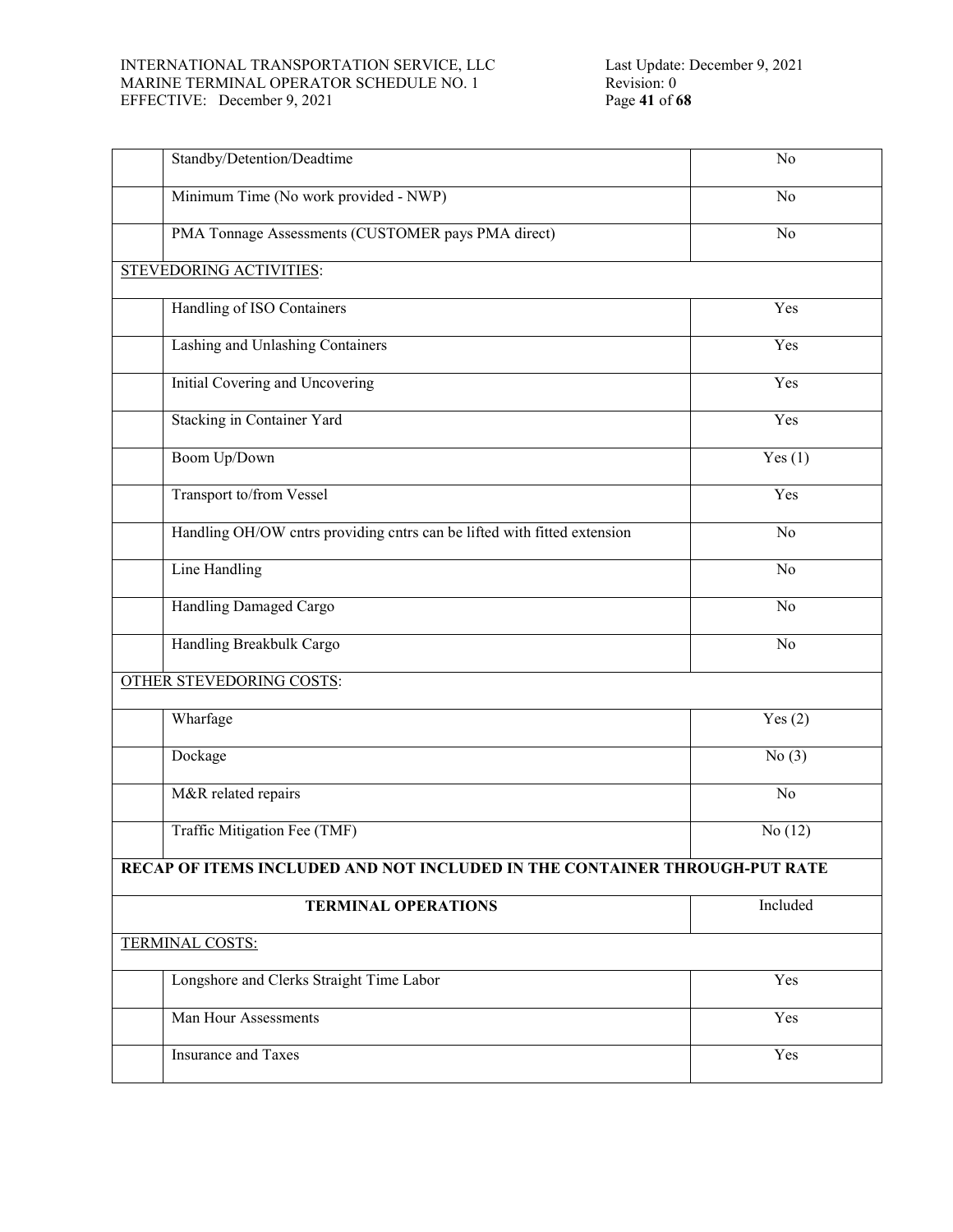#### INTERNATIONAL TRANSPORTATION SERVICE, LLC MARINE TERMINAL OPERATOR SCHEDULE NO. 1 EFFECTIVE: December 9, 2021 Page **42** of **68**

| Lap Hours                         |                                                                         | Yes            |
|-----------------------------------|-------------------------------------------------------------------------|----------------|
| Equipment (Terminal)              |                                                                         | Yes            |
| Vanning and Devanning             |                                                                         | No             |
|                                   | Reefer Services, Maintenance & Repairs                                  | No             |
|                                   | Mechanics Inspection of Equipment                                       | N <sub>o</sub> |
|                                   | Receiving and Delivery of Non-Containerized Cargo                       | $\overline{N}$ |
|                                   | Maintenance and Repair Services                                         | No $(4)$       |
|                                   | Overtime Receiving and Delivery                                         | No             |
|                                   | Terminal Utilities Excluding Reefer / Shorepower Electricity            | Yes            |
|                                   |                                                                         |                |
| <b>TERMINAL ACTIVITIES:</b>       |                                                                         |                |
| Receive & Deliver                 |                                                                         | Yes $(6)$      |
|                                   | Gate Move Allowance: 1.0 x vessel mvs per current month, billed monthly | Yes(13)        |
|                                   | Mounting/Dismounting from Road Transport (excl OOG, non cntr, damaged)  | Yes            |
| <b>Stacking in Container Yard</b> |                                                                         | Yes            |
| Rehandling in Yard                |                                                                         | No             |
|                                   | Container grounding/mounting requests                                   | No(7)          |
| Flips/Switches                    |                                                                         | No(8)          |
| Chassis Storage                   |                                                                         | No $(9)$       |
| Security                          |                                                                         | Yes            |
| <b>Equipment Storage</b>          | Yes $(9)$                                                               |                |
| Roadability                       | No                                                                      |                |
| Computer Services Including:      |                                                                         | Yes            |
|                                   | <b>Inventory Reporting</b>                                              |                |
|                                   | Interchange Documentation as agreed between lines and the<br>contractor |                |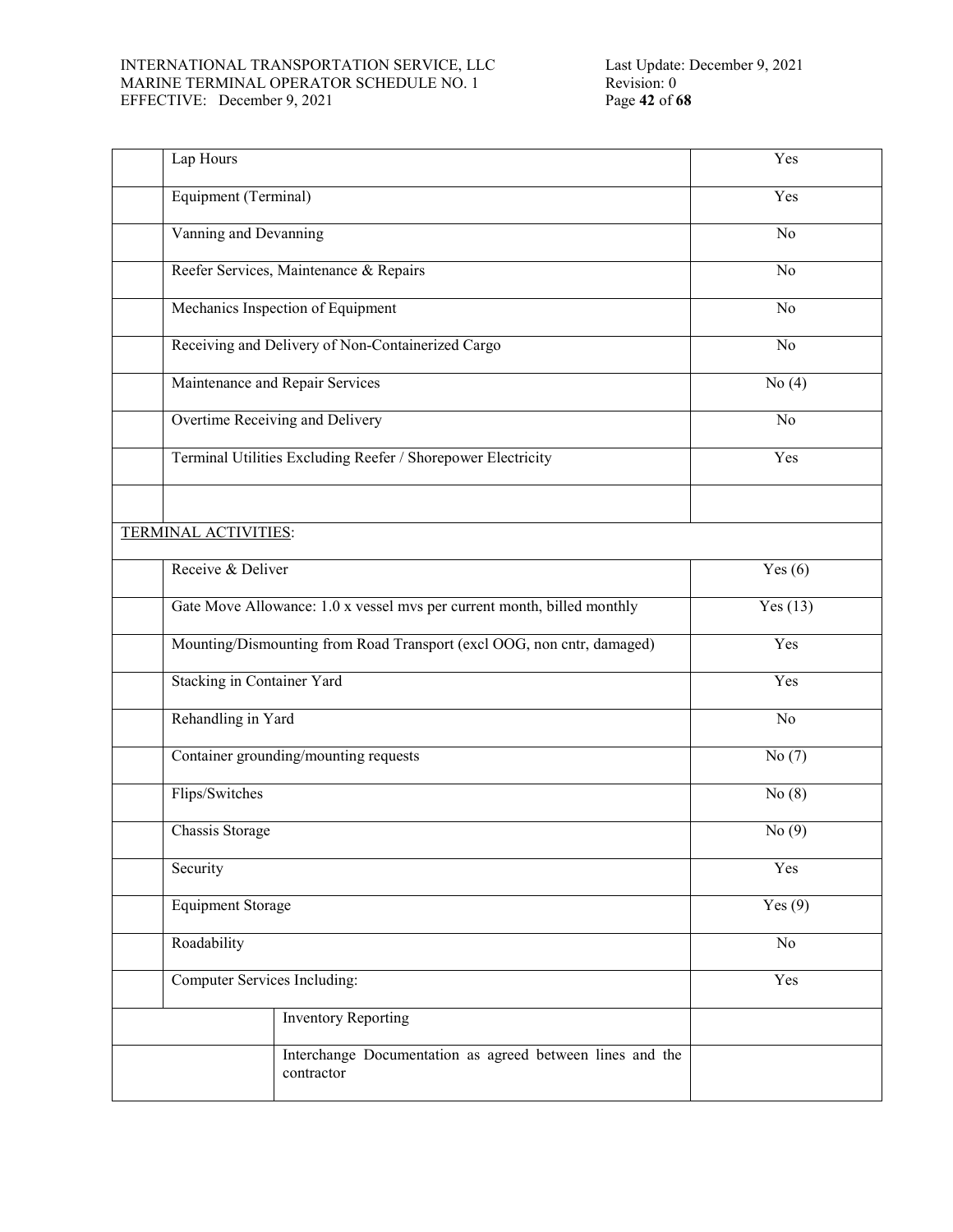#### INTERNATIONAL TRANSPORTATION SERVICE, LLC MARINE TERMINAL OPERATOR SCHEDULE NO. 1 EFFECTIVE: December 9, 2021 Page **43** of **68**

|        |                       | EDI Interchange of Booking,                                                                                                                                                                                                                                                                                                                                     |                |
|--------|-----------------------|-----------------------------------------------------------------------------------------------------------------------------------------------------------------------------------------------------------------------------------------------------------------------------------------------------------------------------------------------------------------|----------------|
|        |                       | ACE, Stowage and Equipment Information                                                                                                                                                                                                                                                                                                                          |                |
|        | <b>OTHER CHARGES:</b> |                                                                                                                                                                                                                                                                                                                                                                 |                |
|        | Demurrage / Storage   |                                                                                                                                                                                                                                                                                                                                                                 | No $(9)(10)$   |
|        |                       | Government / CUSTOMER Inspections                                                                                                                                                                                                                                                                                                                               | No(11)         |
|        |                       | Storage generally (import/export, empty, gensets, damage equipment, etc.)                                                                                                                                                                                                                                                                                       | No(4)(9)       |
|        |                       | Train (see attached contract and rate schedule)                                                                                                                                                                                                                                                                                                                 | No $(4)(5)$    |
|        |                       | Shorepower (see attached contract and rate schedule)                                                                                                                                                                                                                                                                                                            | No $(4)(5)$    |
|        |                       | Overstay Containers (expenses and charges for specific Services provided to<br>Overstay Containers shall be calculated in accordance with Rates for such<br>Service items when specified herein, but for the purpose of this Overstay<br>Container item, such Rates shall not be included in a container through-put Rate)                                      | N <sub>o</sub> |
|        |                       | Extended Dwell Time Congestion Fee                                                                                                                                                                                                                                                                                                                              | No             |
|        |                       | RECAP OF ITEMS INCLUDED AND NOT INCLUDED IN THE CONTAINER THROUGH-PUT RATE<br>(Notes)                                                                                                                                                                                                                                                                           |                |
| NOTES: |                       |                                                                                                                                                                                                                                                                                                                                                                 |                |
|        | (1)                   | Subject to maximum of 2 up/down per shift, per crane.                                                                                                                                                                                                                                                                                                           |                |
|        | (2)                   | Wharfage for breakbulk Cargo/ non containerized Cargo is not included in the throughput.<br>Cargo/Wharfage data submitted by Carrier to Port.                                                                                                                                                                                                                   |                |
|        | (3)                   | Dockage charged per the Port Tariff.                                                                                                                                                                                                                                                                                                                            |                |
|        | (4)                   | Per separate Schedule of Rates                                                                                                                                                                                                                                                                                                                                  |                |
|        | (5)                   | Per separate Contract                                                                                                                                                                                                                                                                                                                                           |                |
|        | (6)                   | Receiving and delivery gates will be in operation from 0800 to 1200 and from 1300 to 1700<br>(1800 if Terminal gates are extended to 1800 at OPERATOR'S option) on first shift Monday<br>through Friday. Cost of overtime gate billed at Extra Labor to be shared by participating<br>CUSTOMERS based on percentage of gate moves handled during overtime gate. |                |
|        | (7)                   | Container grounding or mounting at the request of the Carrier are billable items.                                                                                                                                                                                                                                                                               |                |
|        | (8)                   | Flips - Flip charges for wheeled Cargo i.e., OOG, Haz Mat, Reefer, Flat Racks, Tanks and<br>Trucker requested switches i.e., flip on to Carrier leased chassis or trucker owned chassis are<br>billable. Terminal operator will distinguish invoices for the flips performed. Flips that occur<br>due to Terminal operator convenience shall not be billable.   |                |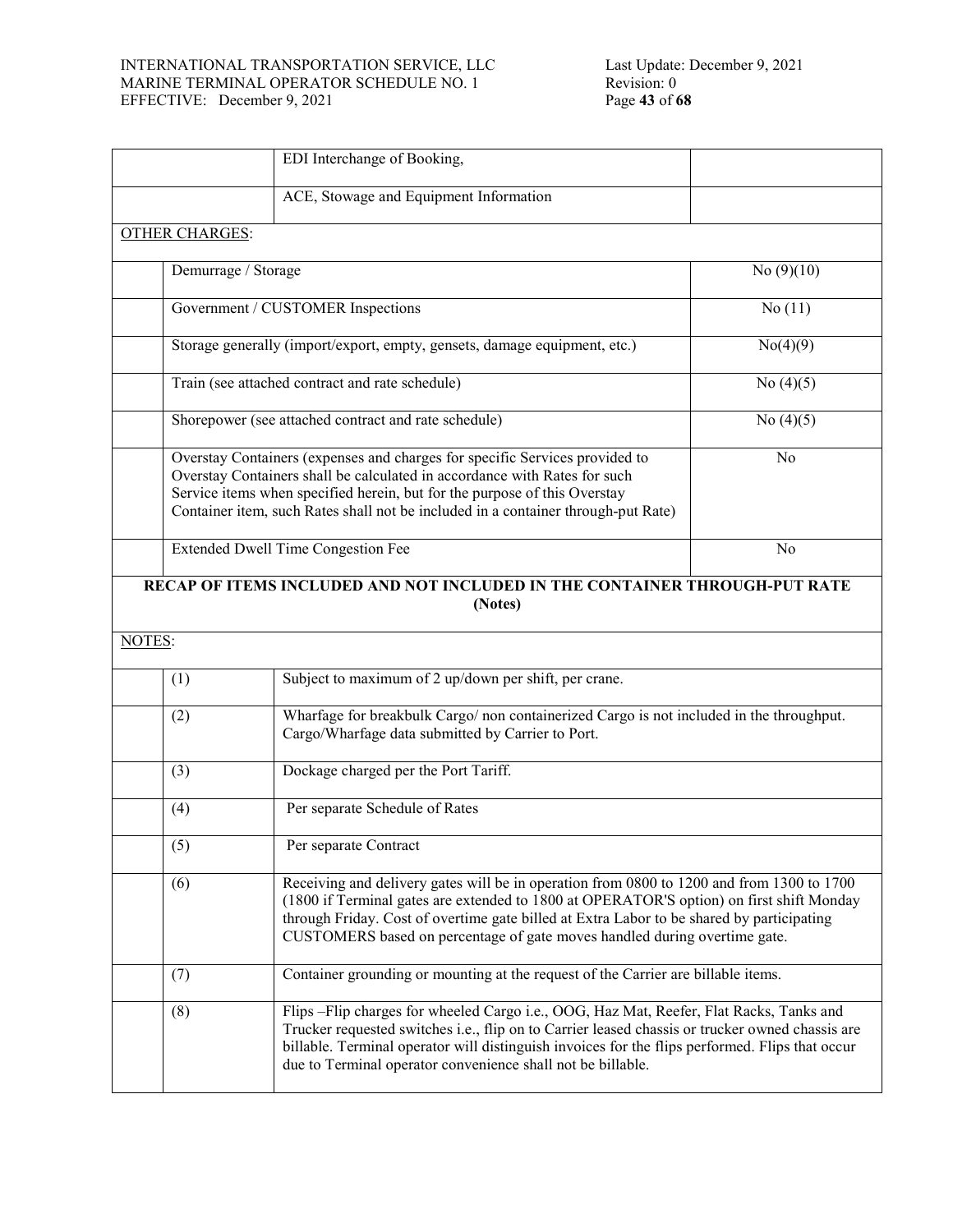| (9)  | Regardless of booking status, all empties are included in the empty storage allowance formula.                                                                                                                                                                                                                                                                                                                                                                  |  |
|------|-----------------------------------------------------------------------------------------------------------------------------------------------------------------------------------------------------------------------------------------------------------------------------------------------------------------------------------------------------------------------------------------------------------------------------------------------------------------|--|
|      | OPERATOR will invoice each individual carrier for excess Storage days used above the<br>allowance on a monthly basis at the end of each calendar month.                                                                                                                                                                                                                                                                                                         |  |
|      | Good order chassis, excess Gensets, damaged Containers and damaged Carrier owned/leased<br>chassis subject to Storage fees. Damaged equipment remaining on Terminal in excess of 14<br>days after Carrier notified shall be charged per                                                                                                                                                                                                                         |  |
| (10) | Demurrage shall be collected by OPERATOR. OPERATOR shall forward CUSTOMER'S<br>Port demurrage fees collected by OPERATOR, less Wharf Demurrage fees, pursuant to the<br>Port of Long Beach Tariff, less 10% of the CUSTOMER'S Port demurrage fees. If<br>CUSTOMER waives/extends/guarantees Free Time or demurrage, and for waiver/refunds<br>relating to Overcapacity Discharge Containers pursuant to Section 4.4(I), CUSTOMER still<br>owes Wharf Demurrage. |  |
|      | Rail demurrage is applicable and shall be billed per the Port Tariff.                                                                                                                                                                                                                                                                                                                                                                                           |  |
| (11) | All Government inspection fees are based on straight time (ST). Any additional Government<br>costs i.e., Overtime or additional manning due to non ST hours including any<br>equipment/material fees, billed to OPERATOR shall be for the account of the CUSTOMER.<br>If Government inspected container drays out prior to Customs notifying the OPERATOR,<br>CUSTOMER remains responsible for Government Inspection fees.                                      |  |
| (12) | PierPass Schedule: Marine Terminal Schedule No. 1 NAMING CERTAIN RULES,<br>REGULATIONS AND RATES ON CARGO MOVING IN CONTAINERS issued by the<br>West Coast MTO Agreement on behalf of its marine terminal operator members under<br>authority of Federal Maritime Commission Agreement No. 201143. SEE:<br>https://www.pierpass-tmf.org/                                                                                                                        |  |
| (13) | Gate Move Allowance must be associated with a vessel T/P lift. Allowance excludes Non<br>Vessel Gate move.                                                                                                                                                                                                                                                                                                                                                      |  |

# **30. REPAIR AND MAINTENANCE OF EQUIPMENT**

| 1. | <b>Hourly Labor Rates</b>                                               |                                    |          |  |      |                              |  |              |
|----|-------------------------------------------------------------------------|------------------------------------|----------|--|------|------------------------------|--|--------------|
|    |                                                                         | 1st Shift + 2nd Shift + 1st/2nd OT |          |  |      |                              |  |              |
|    | a.                                                                      | (Hr)                               |          |  |      |                              |  | \$<br>175.00 |
|    |                                                                         |                                    | $.25$ Hr |  |      |                              |  | \$<br>43.75  |
|    |                                                                         |                                    | .50 Hr   |  |      |                              |  | \$<br>87.50  |
|    |                                                                         |                                    | .75 Hr   |  |      |                              |  | \$<br>131.25 |
|    | $\mathbf{b}$ .                                                          | 3rd Shift                          |          |  | 1.67 | <b>Basis</b>                 |  | \$<br>292.25 |
|    | c.                                                                      | 3rd Shift OT                       |          |  | 1.88 | <b>Basis</b>                 |  | \$<br>329.00 |
| 2. | <b>Roadability Fee (additional)</b>                                     |                                    |          |  |      |                              |  | \$<br>26.25  |
| 3. | <b>Chassis Flat Rates (Carrier Owned/Leased/Legally</b><br>responsible) |                                    |          |  |      |                              |  |              |
|    | a.                                                                      | Chassis / B.I.T.                   |          |  |      | (Annual Maint. Insp. - 1 Hr) |  | \$<br>175.00 |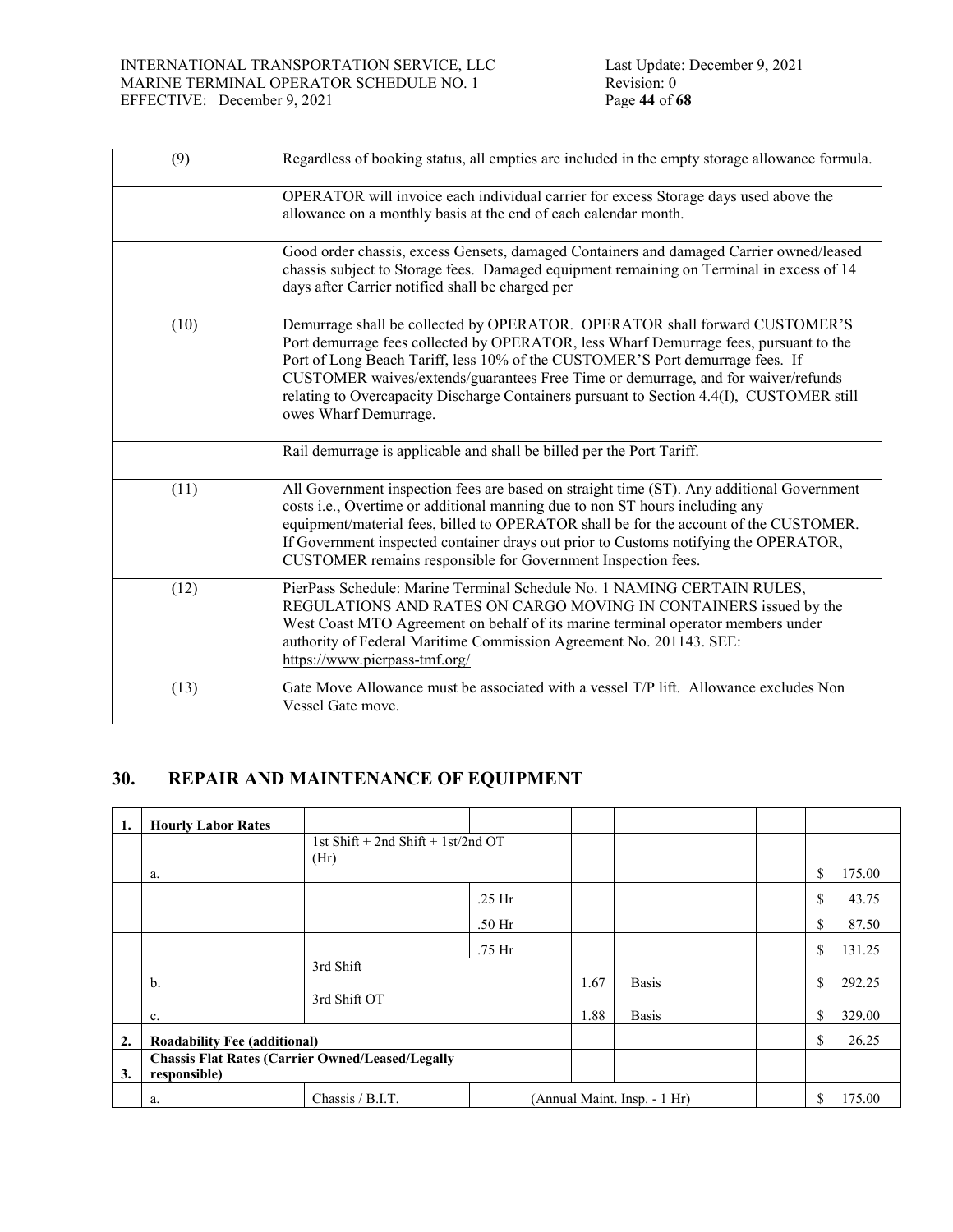#### INTERNATIONAL TRANSPORTATION SERVICE, LLC MARINE TERMINAL OPERATOR SCHEDULE NO. 1 EFFECTIVE: December 9, 2021 Page **45** of **68**

# Last Update: December 9, 2021 Revision: 0

|    | b.                                                          | Chassis / B.I.T.                         |                                                                                                                                              | (Ea. 90 days incl. monitoring<br>adjustments) |                       |                 |                                                        | \$          | 131.25 |                  |
|----|-------------------------------------------------------------|------------------------------------------|----------------------------------------------------------------------------------------------------------------------------------------------|-----------------------------------------------|-----------------------|-----------------|--------------------------------------------------------|-------------|--------|------------------|
|    |                                                             |                                          |                                                                                                                                              |                                               |                       |                 |                                                        |             |        |                  |
| 4. | <b>Tire Flat Rates</b>                                      | Pre-mounted tires and rims - outer       |                                                                                                                                              |                                               |                       |                 |                                                        |             |        |                  |
|    | a.                                                          |                                          |                                                                                                                                              |                                               |                       | .25 Hr          |                                                        |             | \$     | 43.75            |
|    | b.                                                          | Pre-mounted tires and rims - inner       |                                                                                                                                              |                                               |                       | .50 Hr          |                                                        |             | \$     | 87.50            |
| 5. | <b>Container Flat Rates</b>                                 |                                          |                                                                                                                                              |                                               |                       |                 |                                                        |             |        |                  |
|    |                                                             | Sweep out only                           |                                                                                                                                              |                                               |                       |                 |                                                        |             |        |                  |
|    | a.                                                          | Wash out, water only                     |                                                                                                                                              |                                               |                       | .25 Hr          |                                                        |             | \$     | 43.75            |
|    | b.                                                          |                                          |                                                                                                                                              |                                               |                       | .50 Hr          |                                                        |             | \$     | 87.50            |
|    | c.                                                          | Wash out w/ soap and chemicals           |                                                                                                                                              |                                               |                       | .75 Hr          | $+$ materials:                                         | \$<br>30.00 | S.     | 161.25           |
|    |                                                             | Steam clean with chemicals               |                                                                                                                                              |                                               |                       |                 |                                                        | \$          |        |                  |
|    | d.                                                          | Removal of dangerous cargo               |                                                                                                                                              |                                               |                       | 1 <sub>hr</sub> | $+$ materials:                                         | 45.00       | \$     | 220.00           |
|    | e.                                                          | placards                                 |                                                                                                                                              |                                               |                       | .50 Hr          |                                                        |             | \$     | 87.50            |
|    | f.                                                          | Survey Charge                            |                                                                                                                                              |                                               |                       |                 |                                                        |             |        | Extra Labor      |
| 6. | <b>Reefer Flat Rates</b>                                    |                                          |                                                                                                                                              |                                               |                       |                 |                                                        |             |        |                  |
|    | a.                                                          | Reefer Pre-Trip                          |                                                                                                                                              |                                               |                       | $1.5$ Hr        |                                                        |             | \$     | 262.50           |
|    | b.                                                          | Reefer Digital Downloads                 |                                                                                                                                              |                                               |                       | .75 Hr          |                                                        |             | \$     | 131.25           |
|    | c.                                                          | Pre Cool (per request from LINE)         |                                                                                                                                              |                                               |                       | .75 Hr          |                                                        |             | \$     | 131.25           |
|    | d.                                                          | Genset mount/dismount clip on            |                                                                                                                                              |                                               |                       | .75 Hr          |                                                        |             | \$     | 131.25           |
|    | e.                                                          | Genset mount/dismount to/from<br>chassis |                                                                                                                                              |                                               |                       | .75 Hr          |                                                        |             | \$     | 131.25           |
|    |                                                             | Genset bellymount hook-up and            |                                                                                                                                              |                                               |                       |                 |                                                        |             |        |                  |
|    | f.                                                          | start<br>Genset bellymount disconnect &  |                                                                                                                                              |                                               |                       | .75 Hr          |                                                        |             | \$     | 131.25           |
|    | g.                                                          | roll up cable                            |                                                                                                                                              |                                               |                       | .50 Hr          |                                                        |             | \$     | 87.50            |
|    | h.                                                          | Halide Testing                           |                                                                                                                                              | Pass                                          |                       |                 |                                                        |             | \$     | 360.00           |
|    |                                                             |                                          |                                                                                                                                              | No Pass                                       |                       |                 |                                                        |             | \$     | 864.00           |
|    |                                                             |                                          |                                                                                                                                              | Pass' reefers                                 | Daily storage for 'No |                 |                                                        |             | S.     | 15.00            |
|    |                                                             | Diesel cost (fueling gensets)            |                                                                                                                                              |                                               |                       |                 |                                                        |             |        | Fuel Mkt Value + |
|    | <sup>1</sup><br>Estimates rejected and/or no work completed |                                          |                                                                                                                                              |                                               |                       | .25 Hr          | plus                                                   |             | 14%    |                  |
| 7. |                                                             |                                          |                                                                                                                                              |                                               |                       | .50 Hr          | per request                                            |             | \$     | 87.50            |
| 8. | Photos (by written request, max 2 photos)                   |                                          |                                                                                                                                              |                                               |                       | .50 Hr          | per request                                            |             | \$     | 87.50            |
|    |                                                             |                                          |                                                                                                                                              |                                               |                       |                 |                                                        |             |        |                  |
|    | NOTE: 1                                                     |                                          | Flat rate jobs during overtime hours will be invoice at the overtime rate.                                                                   |                                               |                       |                 |                                                        |             |        |                  |
|    | <b>NOTE 2:</b>                                              |                                          |                                                                                                                                              |                                               |                       |                 |                                                        |             |        |                  |
|    | <b>NOTE: 2</b>                                              |                                          | CUSTOMER authorizes CONTRACTOR to automatically repair Reefer<br>live loads to ensure Vessel loading and/or to avoid compromising cargo.     |                                               |                       |                 |                                                        |             |        |                  |
|    |                                                             |                                          | Photos are not required.                                                                                                                     |                                               |                       |                 |                                                        |             |        |                  |
|    | <b>NOTE 3:</b>                                              |                                          |                                                                                                                                              |                                               |                       |                 |                                                        |             |        |                  |
|    |                                                             |                                          |                                                                                                                                              |                                               |                       |                 | CUSTOMER authorizes CONTRACTOR to automatically repair |             |        |                  |
|    |                                                             |                                          | damages up to \$400.00 per incident. Excluding Note 2 above, damages<br>above and beyond \$400.00 shall require authorization from CUSTOMER. |                                               |                       |                 |                                                        |             |        |                  |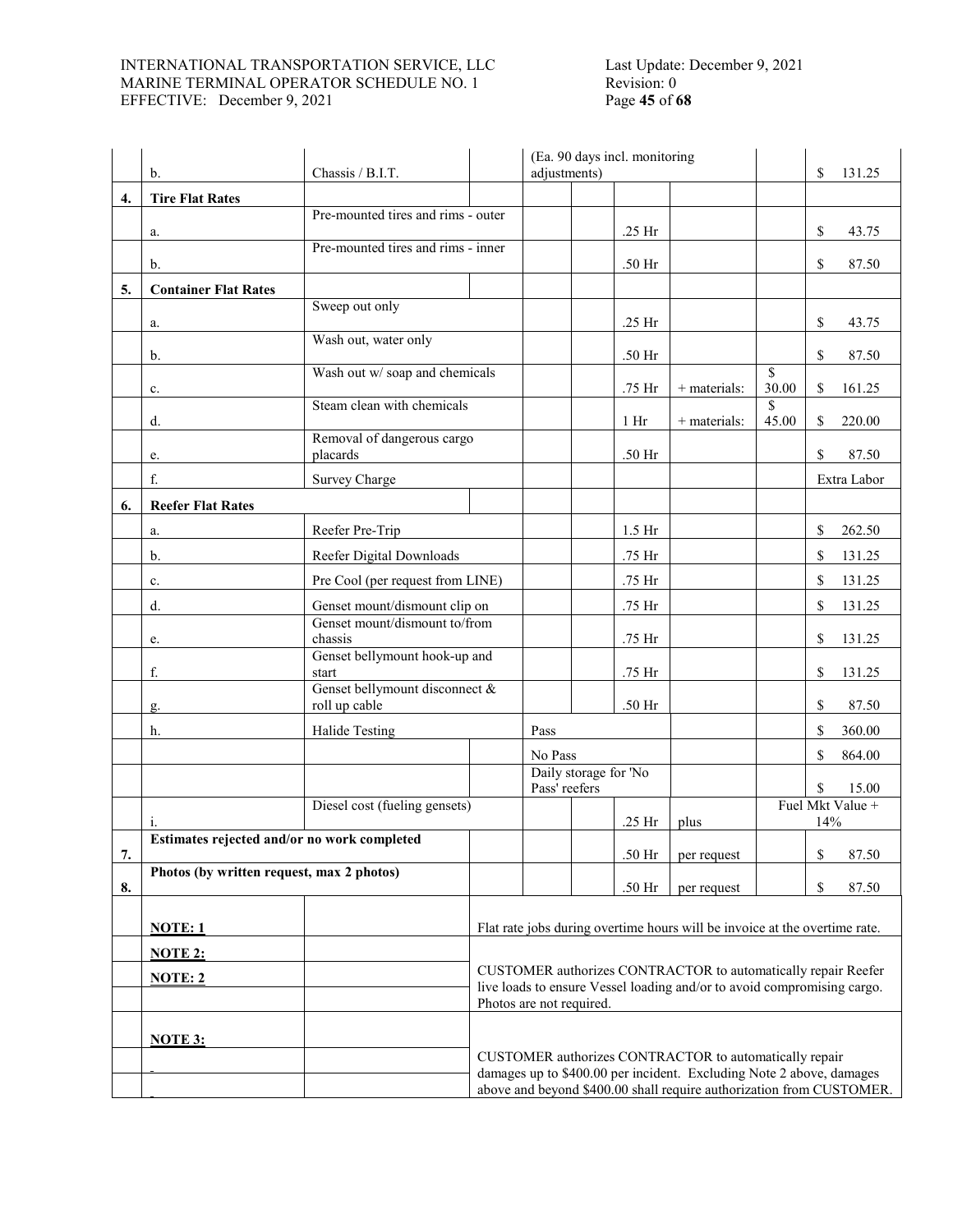### **31. CONTAINER STACK TRAIN SERVICE**

### **1.0 OPERATOR'S SERVICES AND OBLIGATIONS**

### 1.1 GENERAL

#### OPERATOR shall:

- A. Provide and perform rail services and related terminal services, for dedicated trains operated or controlled by CUSTOMERS, at the Terminal located in the Port of Long Beach for I.S.O. standard containers. The number of trains, the number of railcars per train and the standard weekly schedule for the trains of CUSTOMERS shall be subject to mutual agreement between CUSTOMERS and OPERATOR of which the handling volumes shall be directly applicable to CUSTOMERS' cargo calling at the Terminal.
- B. Perform its services in an efficient, economical, and workmanlike manner.
- C. Provide rail tracks and adequate yard space, as mutually agreed, for efficient rail and directly-related terminal operations.
- D. Provide all necessary employees, labor, supervision, normal existing security watchman services, and necessary container handling equipment based on I.S.O. standard containers.
- E. Maintain the Terminal facility and equipment in sound and operational condition.
- F. Perform rail and directly-associated services on 1st and 2nd shifts in accordance with the ILWU/PMA Collective Bargaining Agreement, with the customs and practices of the Port.

Rail services on 3<sup>rd</sup> shifts will be considered only on an emergency basis and shall be subject to provision at the sole discretion of OPERATOR. 3rd Shift work shall be billed as Extra Labor per the Schedule of Rates.

### 1.2 RAIL SERVICES

### OPERATOR will:

A. Assign rail tracks within the Terminal, as available, for rail cars that are owned, leased or otherwise controlled by CUSTOMER or CUSTOMERS' third party intermodal vendor.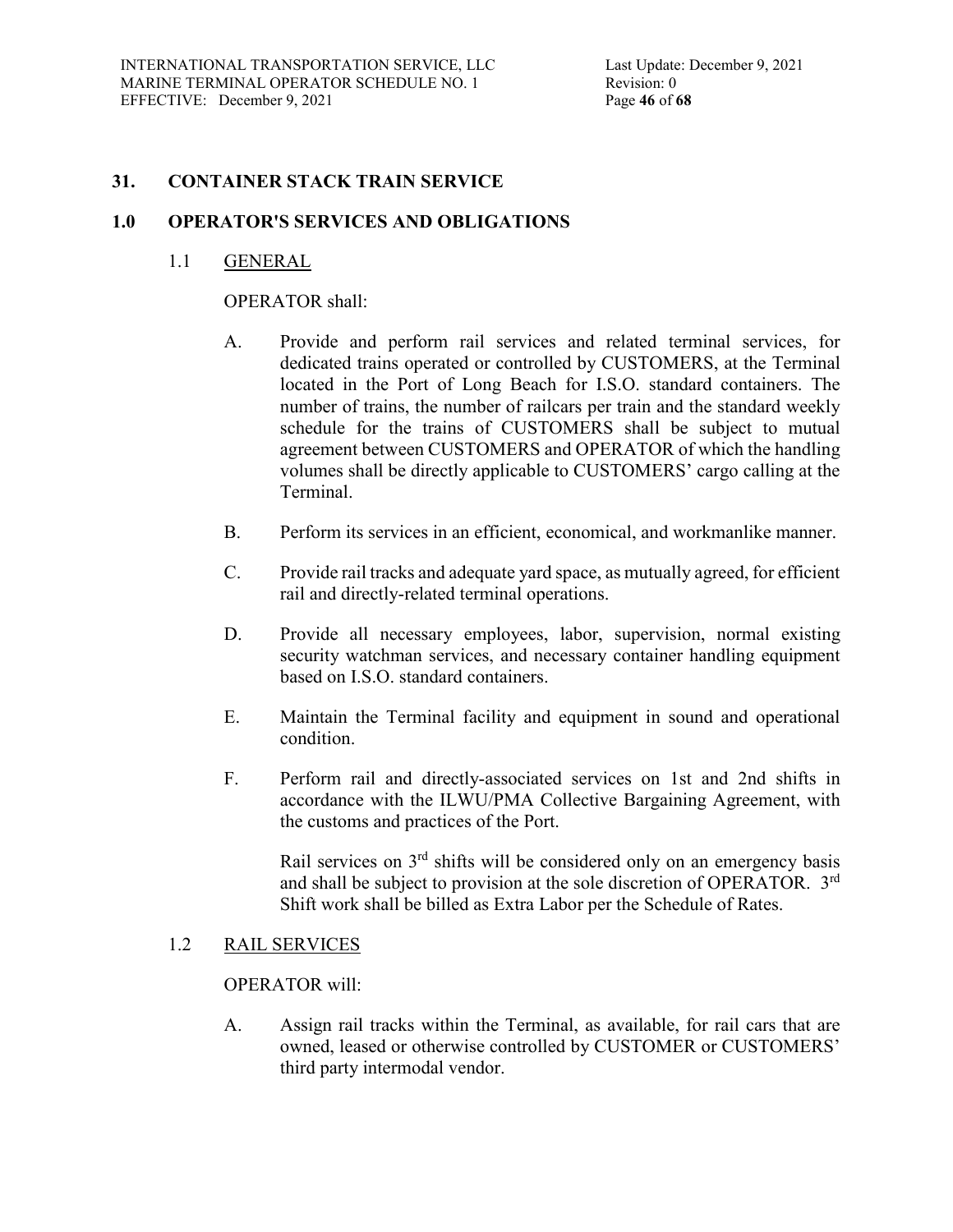- B. Provide train stowage planning and the discharging/loading sequencing of containers from/to railcars in accordance with westbound car plans and in accordance with any special pre-stow instructions, as furnished by CUSTOMERS, for eastbound car plans.
	- 1. OPERATOR will advise CUSTOMERS of containers deemed not likely to load the train by virtue of either vessel stowage position or loading sequence, if applicable.
	- 2. OPERATOR will provide CUSTOMERS with a copy of the train pre-stow no later than one (1) hour after the commencement of TRAIN loading operations.
	- 3. OPERATOR will provide CUSTOMERS with all "FINAL" train car plans no later than one (1) hour prior to the completion of train operations.
- C. Coordinate with railroad or third party intermodal vendor the movement, scheduling and disposition of E/B and W/B DST cars, as well as car inspections and Bad Order disposition of cars, subject to instruction received from CUSTOMER regarding the requirements of CUSTOMER with each such regard.
- D. Dray full or empty containers within the Terminal and load them onto rail cars per the pre-stowed eastbound car plans.

Discharge full or empty containers from rail cars and dray them directly to pre-designated areas or rows within the Terminal.

- E. Fit inter-box connectors ("IBC") where required and collect IBC's into gear boxes, as provided on rail cars, when required.
- F. Check and tally the movement of containers on and off rail cars and note damages, where possible, based upon visual inspections.
- G. Check seals on full train containers when loading onto or discharging from rail cars (without affecting production) to ensure that the seal is intact. OPERATOR shall not be responsible solely on the basis of missing or breached seals that are not detected at the time of discharge from or loading on rail cars. Seal numbers will not be recorded, but notations as noticed will be made if seals are not intact. In such cases, new standard seals will be applied and the new seal numbers will be recorded.
- H. Make its best effort to complete loading or discharging operations within the standard schedule or time frame.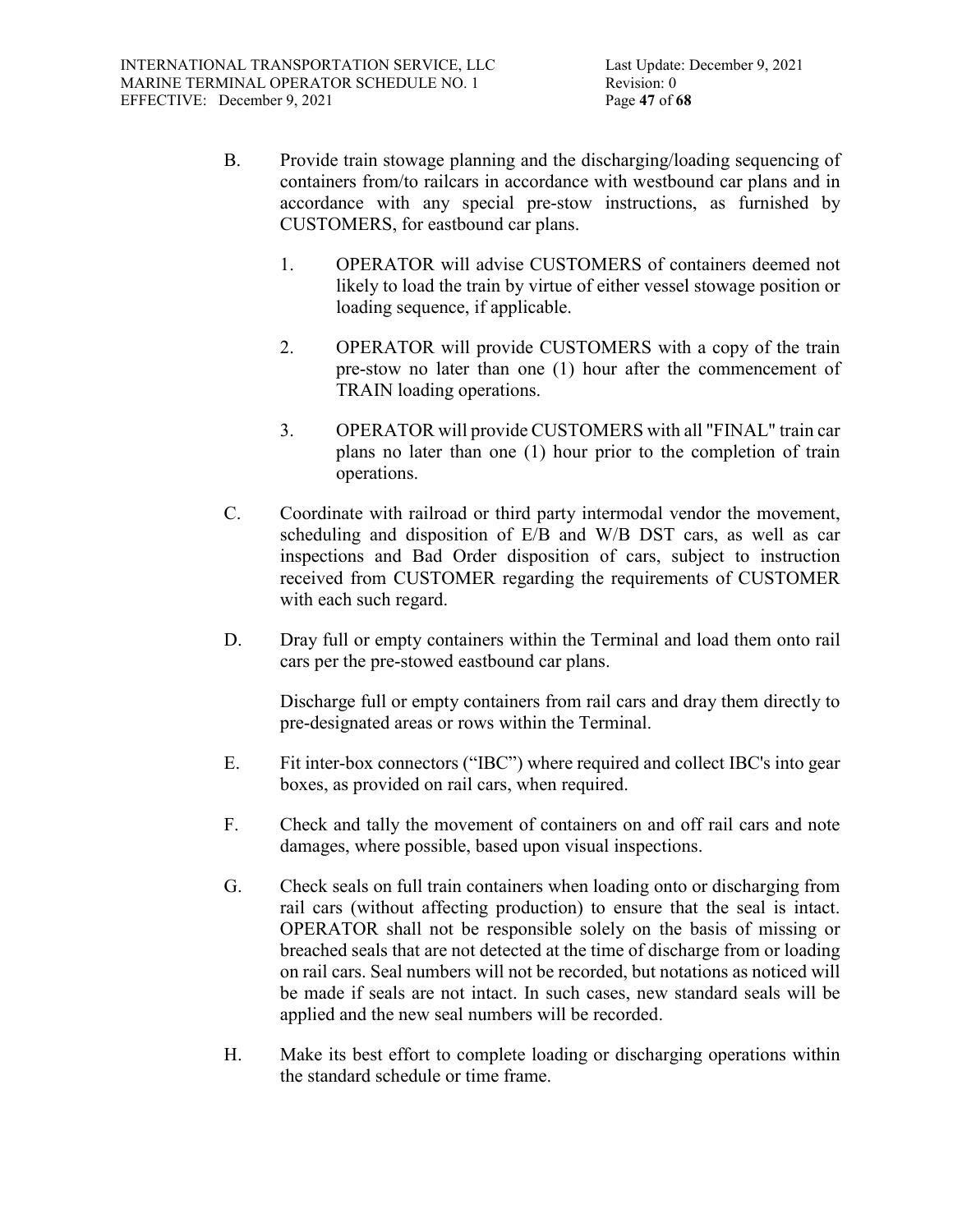- I. Check the labeling on dangerous or hazardous cargo containers against the documentation provided by CUSTOMERS, if applicable.
- J. Copies of the records of all rail cars handled, containers/chassis received or delivered, of cursory visual inspections for damages, of "seal intact" status exceptions and hazardous or dangerous cargo container labeling exceptions shall be supplied to CUSTOMER immediately upon completion of each shift of train operations.

# 1.3 LABOR ASSIGNMENT

- A. OPERATOR shall decide the number of labor units or personnel to use in the most economical manner to meet CUSTOMER'S train schedule, subject to and considerate of conditions set forth within Section 31, Article 1.1.A. herein above.
- B. Given Section 31, Article 1.3.A. above, OPERATOR will arrange labor for the next  $1<sup>st</sup>$  or  $2<sup>nd</sup>$  shift succeeding the train's ETA at Terminal and any time lost by labor not working the train by reason of its failure to arrive at the ETA shall be for the account of CUSTOMERS. Deadtime or guarantee time at the end of scheduled  $1<sup>st</sup>$  or  $2<sup>nd</sup>$  shifts shall be for account of CUSTOMERS.

CUSTOMERS agree to remove empty cars unloaded at the Terminal and full cars loaded at the Terminal, such that subsequent car movements for other trains may promptly occur, whether or not CUSTOMERS' normallycontracted railroad is available for such movement.

- C. If requested by CUSTOMERS, and if agreeable with OPERATOR, OPERATOR will order labor for the train pre-determined to arrive after the beginning of the applicable work shift, providing CUSTOMERS are responsible for labor standby time and deadtime after completion of rail services, if completed either on the original working shift, on an extension of that shift or on a subsequent working shift.
- D. OPERATOR shall not be responsible for the shortage of (or delays caused by the shortage of) labor or the inability to obtain labor through reasonable efforts.

# 1.4 RECEIVING AND RELEASE OF THE TRAIN

A. OPERATOR will receive rail cars from CUSTOMERS upon completion of the switching-in and spotting at Terminal by CUSTOMERS' contracted railroad.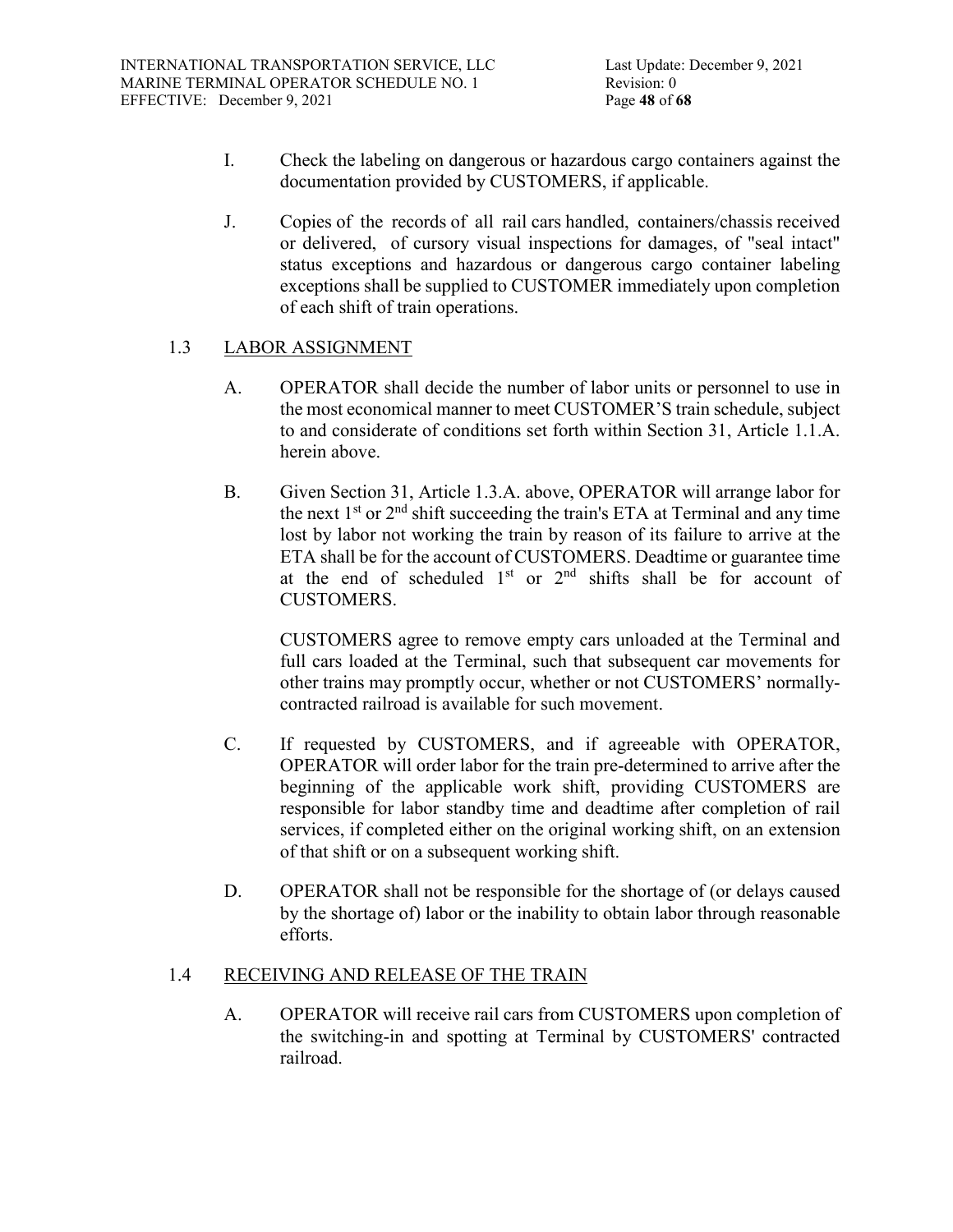The initial switching-in of rail cars shall be made by CUSTOMERS' contracted railroad and such rail cars shall be spotted per the requirements of OPERATOR. Operational delays resulting from failure of railroad to properly spot cars shall be for the account of CUSTOMER, provided the special conditions set forth within Section 31, Article 1.3.B. and 1.3.C. are not achieved.

- 1. Additional switching and spotting within the Terminal, as required for setting-up proper hubbing orders for eastbound movements, shall be made by the OPERATOR at its operational convenience.
- 2. OPERATOR will separate known or identified bad order railcars from the hubbing arrangement for immediate removal from Terminal by CUSTOMER or its contracted railroad. Any Port Tariff demurrage shall be for account of CUSTOMER.
- B. Rail cars will be released to CUSTOMER as spotted at the Terminal (upon completion of loading or discharging) for the making-up of the train and switching-out by CUSTOMERS' contracted railroad.
- C. CUSTOMER shall be responsible to coordinate all train communications and movements with its contracted railroad, the PHL and the OPERATOR. OPERATOR may assist with coordination of certain activities directly with the contracted railroad given proper instruction and authorization to do so from CUSTOMER.
	- 1. Any rail car inspections or maintenance required by CUSTOMER or its contracted railroad shall be accomplished by CUSTOMER without affecting train operations or productivity of OPERATOR. Any operational delays of OPERATOR, as generated by rail car inspections or repairs, shall be for the account of CUSTOMER, again provided the special conditions set forth within Section 31, Article 1.3.B. and 1.3.C. are not achieved.
	- 2. CUSTOMER shall make arrangements to remove any bad order cars not available for use during the immediate on-going train operation.
	- 3. All costs resulting from any delays in the movement of CUSTOMER'S trains (at the times specified and required by OPERATOR) by CUSTOMER'S contracted railroad, causing labor standby at the Terminal or causing delays to other trains handled by OPERATOR at the Terminal, shall be for the account of CUSTOMER.
- D. OPERATOR shall not be responsible for delays in the completion of CUSTOMER'S trains later than each train's mutually-agreed weekly completion schedule, if such delays were caused or contributed by late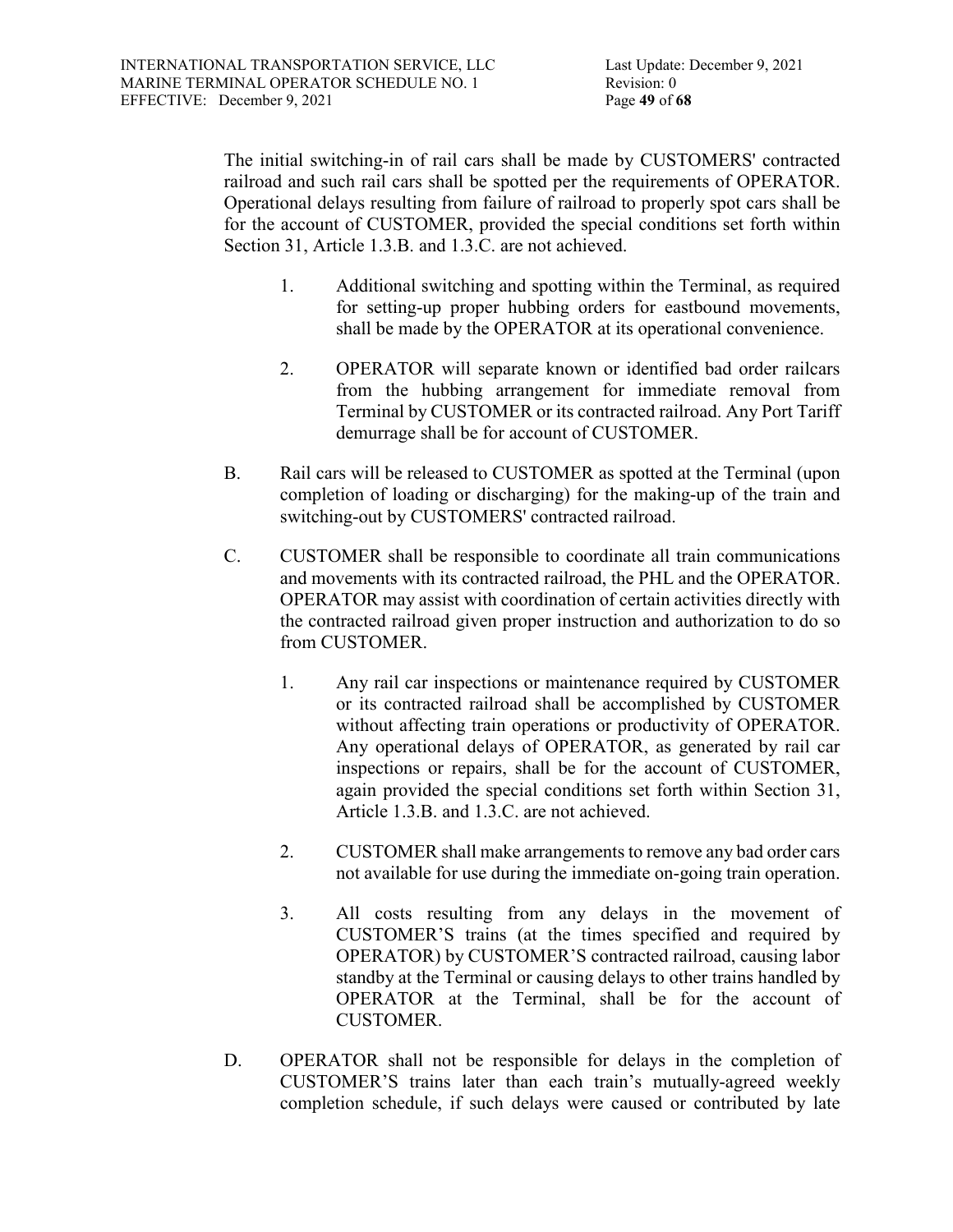vessel arrival, delay in the departure of a preceding train, lack of availability of empty cars for CUSTOMER'S train, late arrival of CUSTOMER'S train or empty cars, late availability of containers for loading to CUSTOMER'S train, compliance with governmental or regulatory inspections, late availability of labor, no labor available, health and safety of personnel at the Terminal, concerted labor efforts or activities, civil commotion, natural disasters or inclement weather.

# 1.5 DOCUMENTATION

OPERATOR will prepare and process those documents required by CUSTOMERS (in a form agreed upon between CUSTOMER and OPERATOR) and furnish them to CUSTOMERS.

### 1.6 STORAGE OF CONTAINERS AND CHASSIS

Any storage of containers and chassis designated for the train shall be subject to the conditions set forth in the Container Stevedoring and Service Agreement between CUSTOMERS and OPERATOR, where applicable. Notwithstanding this Section 1.6, the Extended Dwell Time Congestion Fee is applicable in accordance to its terms for containers designated for the train unless a different treatment is expressly and separately provided in a Container Stevedoring and Service Agreement.

# **2.0 CUSTOMER'S OBLIGATIONS**

- 2.1 CUSTOMERS shall provide OPERATOR with all necessary information and instructions (to allow OPERATOR to provide efficient services) such as:
	- A. GENERAL:
		- 1. CUSTOMERS shall advise OPERATOR of its train schedules and ETA well in advance and notify OPERATOR of any changes as they occur in sufficient time in order that OPERATOR can properly plan yard and track assignments, as well as labor arrangements.

CUSTOMERS shall notify OPERATOR of each container candidate to be discharged from each applicable vessel calling the Terminal at least 48 hours prior to commencement of vessel's discharge operations.

Any containers on governmental hold or not released for loading to trains on-dock shall be pre-advised by CUSTOMERS to OPERATOR, of which such containers may be separated upon discharge from the vessel into a pending DST decking bay or remain wheeled, at the sole discretion of the OPERATOR.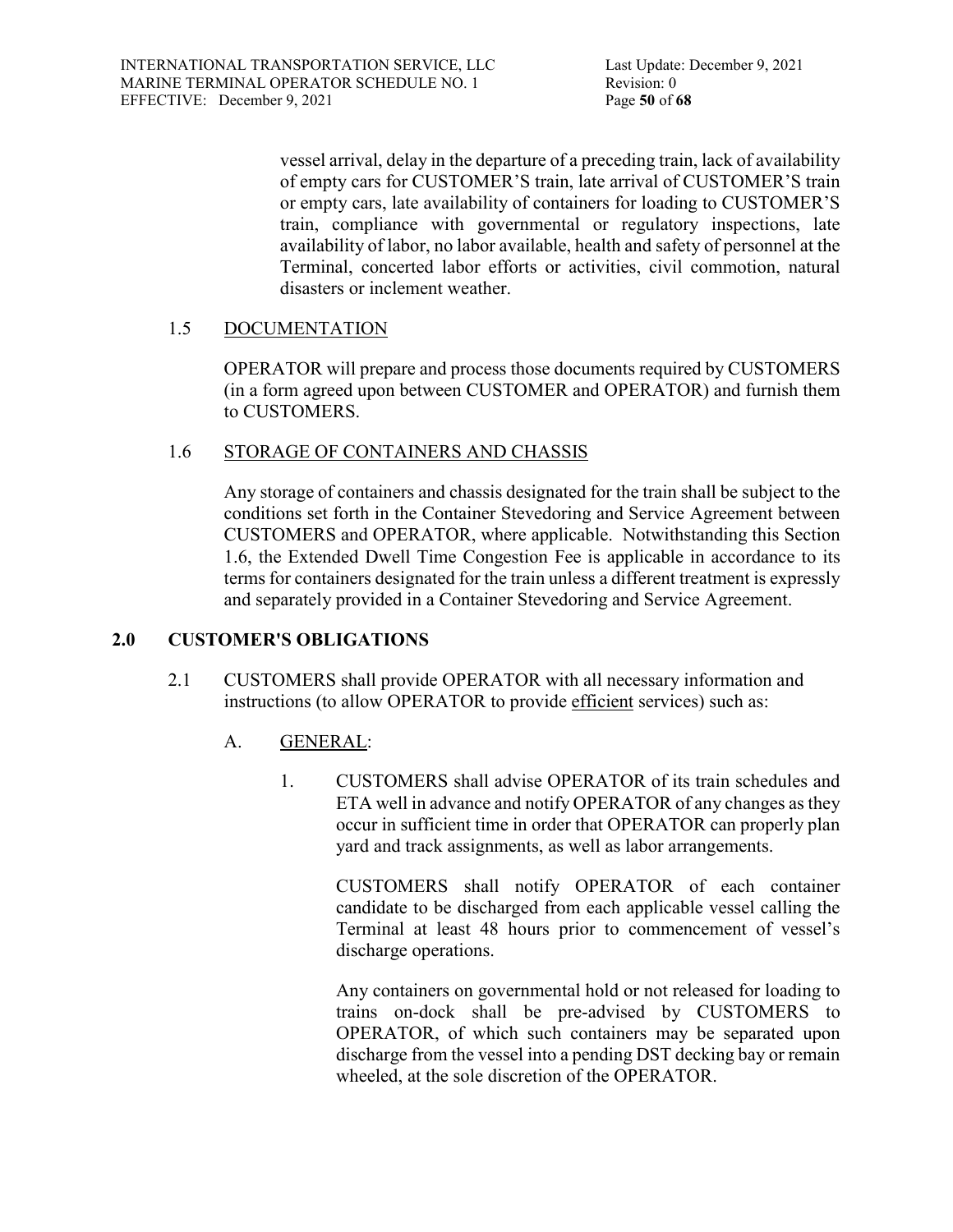Last Update: December 9, 2021 Revision: 0

CUSTOMERS, and no other designated party, shall notify OPERATOR of the "released" status of any such containers originally discharged as "hold" or "not released" for loading.

CUSTOMERS shall have the responsibility of authorizing and authority to authorize OPERATOR to cut or eliminate containers from planned train loading operations at the Terminal.

- 2. In the event that CUSTOMERS have specifically-designated containers and/or chassis for use with its container stack train service only, CUSTOMERS shall provide OPERATOR, in writing, with a list of numbers, types and sizes of those containers and chassis.
	- a. CUSTOMERS shall supply all chassis in sufficient quantities by size for the on-dock train loading and discharging operations.
	- b. Chassis supplied by CUSTOMERS shall be in good order and shall be made available for use by OPERATOR. Any bad order chassis shall be subject to terminal fees as described in Section 31, Article 1.6 herein and CUSTOMERS are responsible for immediately draying bad order containers/chassis off dock.
	- c. CUSTOMERS shall be responsible for all costs regardless of equipment ownership related to designated train containers and/or chassis for use with its container stack train. Such cost will include, but not limited to, container/chassis flips, storage fees, yard costs and gate charges.
- 3. CUSTOMERS shall notify OPERATOR in sufficient time, and in writing, whenever extra labor is required such that labor may be properly arranged per normal ILWU-PMA labor ordering windows.
- 4. CUSTOMERS shall notify OPERATOR of CUSTOMERS' policies on train car loading, hubbing or weight distributions, if different from standard handling practice or from registry information on car capacities and limitations.
- 5. CUSTOMERS shall supply sufficient IBC's for the efficient operations of loading trains.
- B. WESTBOUND DATA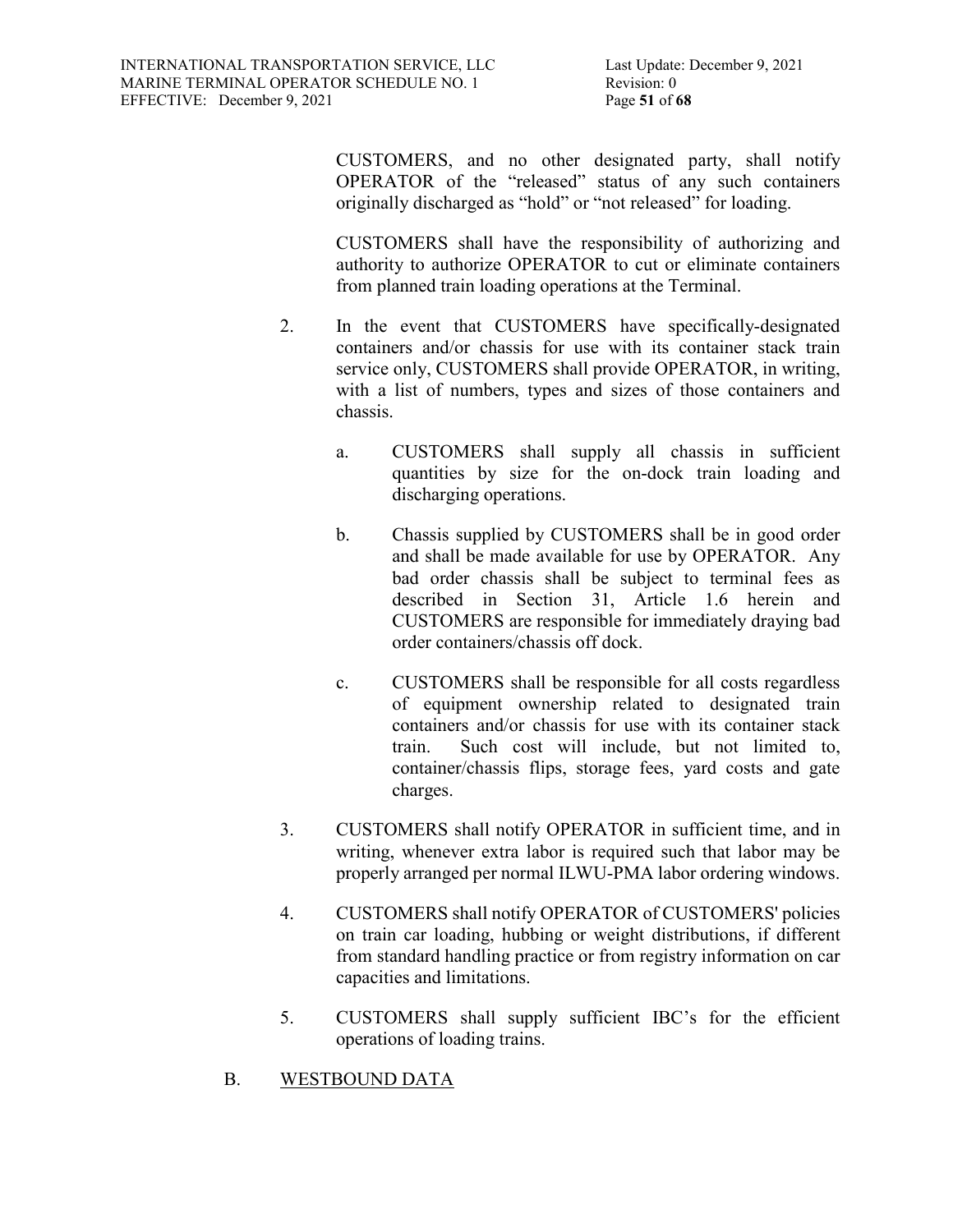- 1. Railcar numbers and types.
- 2. Car plans for each train and hubbed order on arrival.
- 3. Container data by:
	- a. Number, size, type, height, seal number, and gross weight.
	- b. Export vessel and destination.
	- c. Hazardous information.
	- d. Special handling instructions.
	- e. Details of awkward containers.
- 4. Data contained within Items #1 through #3 above, shall be transmitted by CUSTOMERS to OPERATOR (or provided on diskette with format to be agreed) no later than 24 hours prior to the applicable labor shift start time for each train operation.
- 5. CUSTOMERS shall follow the International Convention for the Safety of Life at Sea ("SOLAS") Ch VI/2 VGM regulations that require shippers to provide via EDI a signed VGM document to the Terminal. OPERATOR shall assume CUSTOMERS and Shipper have made arrangements for the shipper to provide a shipper-signed VGM for each container delivered to the Terminal facility for loading. In no event will cargo arriving by rail without a SOLAS compliant VGM be received by the Terminal or loaded to a vessel.

# C. EASTBOUND DATA

- 1. Container Data By:
	- a. Number, size, type, height, seal number and gross weight.
	- b. Train loading hub or destination per container.
	- c. Hazardous and reefer information.
	- d. Special handling instructions.
	- e. Details of awkward containers.
- 2. Data contained in Section 31, Article 2.1.C.1 shall be transmitted by CUSTOMERS to OPERATOR (or provided on diskette with format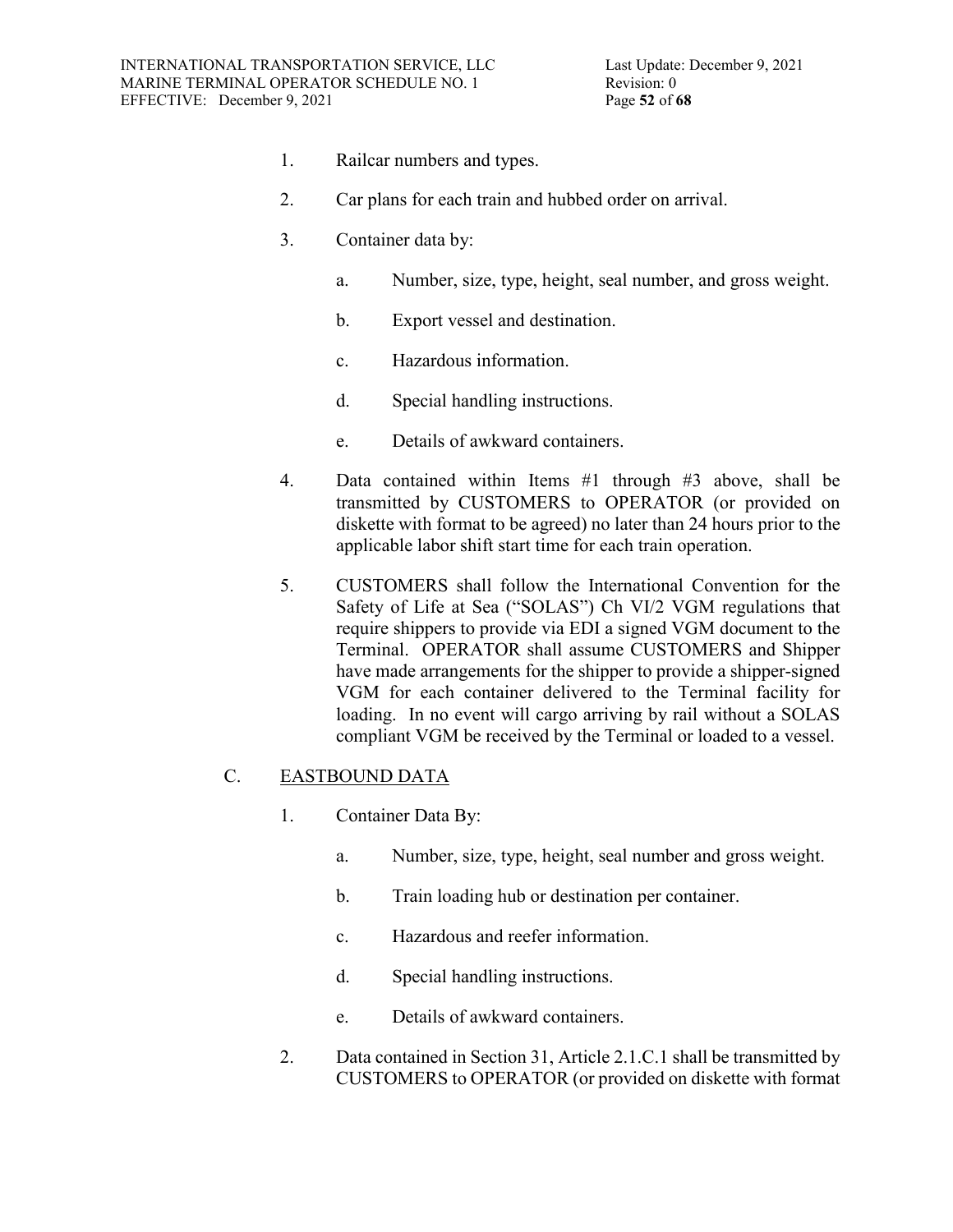to be agreed) no later than 24 hours prior to the applicable labor shift start time for each train operation.

# **3.0 EXTRA WORK AND OVERTIME WORK**

Additional expenses incurred for performing any extra work and overtime ordered by CUSTOMER shall be paid by CUSTOMER on the basis of extra labor rates plus rental of equipment and cost of material used and markup, unless otherwise stipulated in this Schedule including its Schedule of Rates or unless mutually agreed upon by both parties.

Extra labor charges shall be determined by the applicable labor unit (either gang unit or individual labor basis) cost per hour (as noted in the Schedule of Rates) per applicable working shift plus 20% plus cost of equipment rental and cost of materials, if applicable.

# **4.0 COMPENSATION**

# 4.1. PAYMENT

CUSTOMERS shall compensate OPERATOR for the performance of the services described herein in accordance with this Schedule and the Schedule(s) of Rates attached hereto and will reimburse OPERATOR for charges paid on their behalf.

Payment shall be made in U.S. funds, via wire transfer with advance notice of invoice details, not later than thirty (30) days after receiving the undisputed invoice. Invoices shall be forwarded to CUSTOMERS via electronic mail. If a CUSTOMER disputes any invoices, then CUSTOMER shall notify, in writing, OPERATOR within 15 days after receiving such invoices. While disputed item is under review, CUSTOMER shall continue to pay the undisputed balance within the 30 day terms. In the event that any payment against any undisputed invoice occurs after 30 days, CUSTOMERS agree to pay interest of outstanding sums at prevailing bank prime interest rates. Port of Long Beach Tariff items, if applicable, are the responsibility of and are to be settled by CUSTOMER upon presentation of invoices by OPERATOR.

OPERATOR, at its own discretion, may temporarily discontinue or cut-off certain services including withholding demurrage refunds to the CUSTOMER based on the age of unpaid invoices. OPERATOR shall be forced to exercise these options if OPERATOR has forwarded multiple invoice copies to the appropriate CUSTOMER personnel or CUSTOMER has not disputed invoices in writing with specific details or balance remains over 30 days for three (3) consecutive months.

# 4.2. RATES

A. The lift charges specified in the Schedule of Rates shall, unless otherwise provided, cover: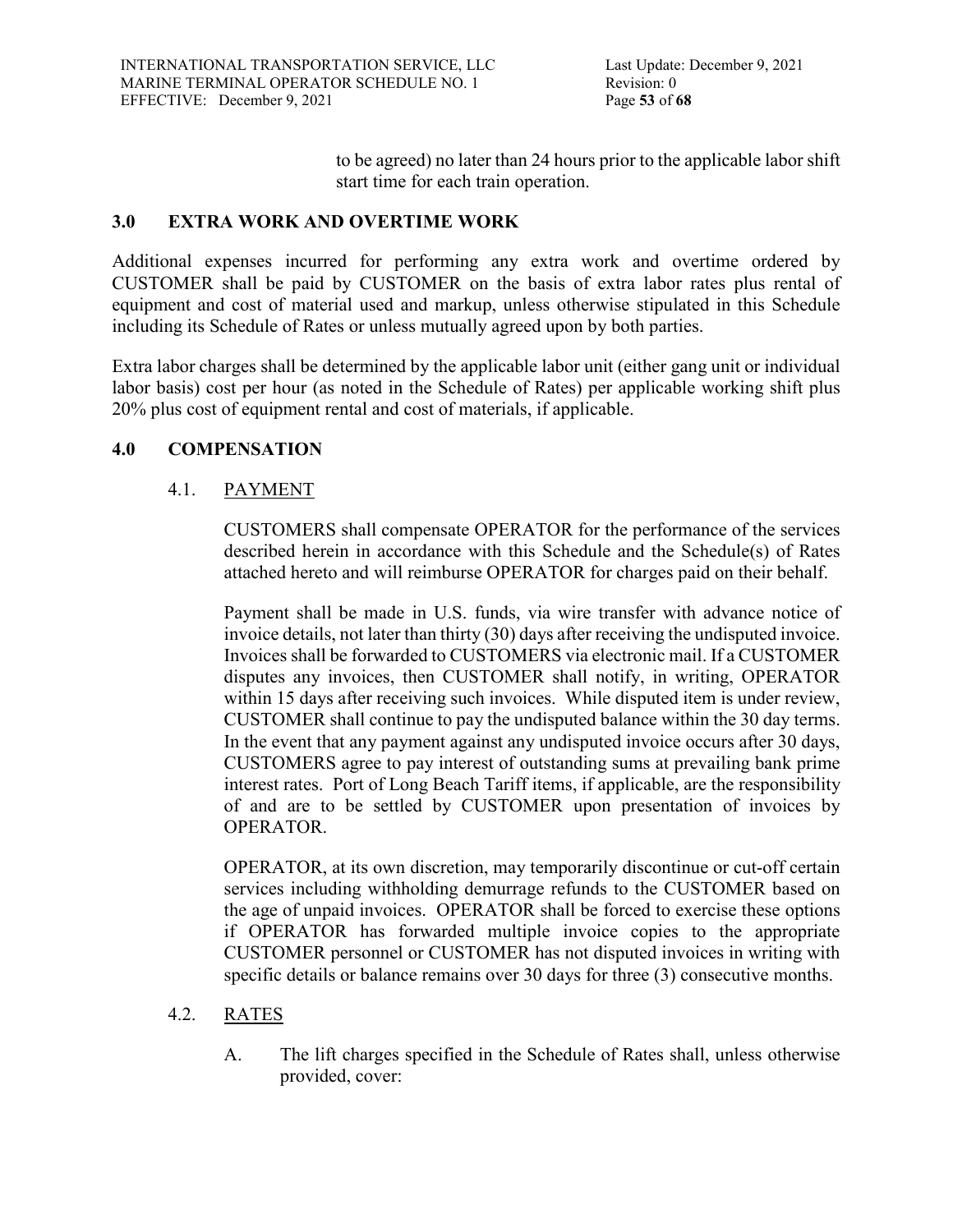- 1. The cost of labor, supervision, and equipment for normal rail services during  $1^{st}$ ,  $2^{nd}$ , and  $1^{st}/2^{nd}$  OT shifts, seven days (7) days a week (exclusive of overtime, holidays and weekends) in accordance with the ILWU/PMA collective bargaining agreement.
- 2. Detentions caused by specific actions or fault of OPERATOR.
- B. The following items are not included within the Lift Charges in the Schedule of Rates:
	- 1. Any delays to OPERATOR'S operations generated by late vessel arrivals, late spotting of empty railcars, late train arrivals or late train departures, failure of CUSTOMERS to advise OPERATOR for timely labor cancellation of labor ordered, unavailability of containers for loading to the train, compliance with governmental or regulatory inspections, concerted labor efforts or inclement weather are subject to standby and/or overtime charges and are for CUSTOMERS' account.
	- 2. Train services performed on  $3<sup>rd</sup>$  shifts.
	- 3. Handling damaged containers requiring jury rigging, as well as noncontainerized cargo to be billed as per Section 31, Article 3.0.
	- 4. Rehandling of containers due to CUSTOMERS' change of instruction:
		- a. Containers once loaded, but discharged for rolling over to the next train, to another railcar on the same train, or for local delivery etc. to count as two (2) moves.
		- b. Containers once loaded, but shifted to another spot on the same rail car to count as two  $(2)$  moves.
	- 5. Any additional charges assessed as cargo penalties to be billed at actual cost.
	- 6. Extra work, not otherwise mentioned herein, to be billed as per Section 31, Article 3.0.
	- 7. Labor standby and deadtime or guarantee time, if caused through no specific action or fault of OPERATOR.
	- 8. Materials, if furnished, such as lumber, shoring materials, IBC's, etc. for rail services, to be invoiced to the CUSTOMERS at actual cost.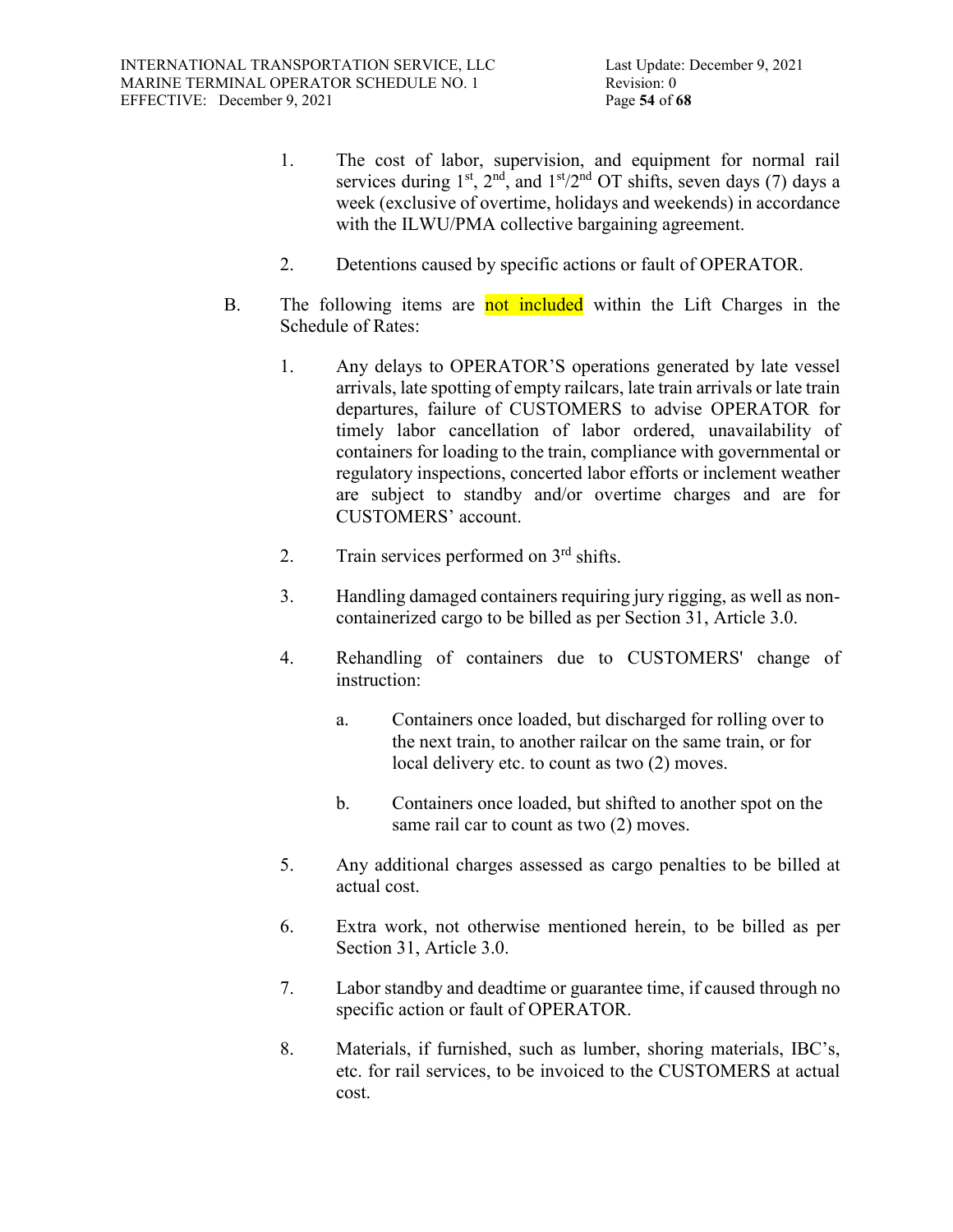- 9. Port of Long Beach fees, wharfage or demurrage applicable to containers, as handled to/from railcars at the Terminal.
- 10. Any charges in this Schedule identified as not included in a combined rate, including the Lift Charge and the Container Through-Put Rate in Section 29.
- 11. Excess Dwell Time Congestion Fees.

# 4.3. REVISION OF RATES

All rates for services specified are based on and subject to the employment of longshore and other labor under the provisions of the agreements currently in effect with the unions involved and other labor and non-labor cost factors. In the event of an increase or decrease in wage scale, inclusive of PMA assessments or changes affecting working contracts or conditions, OPERATOR shall promptly advise CUSTOMERS of such changes and the rates applicable shall, as a consequence, be revised from time to time by mutual agreement taking into consideration not only such changes, but also changes in non-labor cost factors. However, such revision shall not be unreasonably withheld.

# **5.0 SAFETY**

- 5.1 Prior to commencing, during and until the completion of its work, OPERATOR shall be allowed to inspect and determine the safety of all work areas and of all gear and equipment which will be utilized by OPERATOR'S operators.
- 5.2 CUSTOMERS shall immediately notify OPERATOR and OPERATOR shall immediately notify CUSTOMERS of any property damaged and of any illness, injury or death of any person which occurs during OPERATOR'S and/or CUSTOMERS' operations and each shall cooperate fully with the other in developing full and complete information about the facts and circumstances of the occurrence and the nature and extent of the damages or injuries which resulted therefrom.

| Lift Charges: |                                                     |  |     |        |                       |  |
|---------------|-----------------------------------------------------|--|-----|--------|-----------------------|--|
|               |                                                     |  |     |        |                       |  |
| a.            | 1 <sup>st</sup> Shift ST (Weekdays, Excl. Holidays) |  | Ф   | 165.00 | per container<br>move |  |
| b.            | 2 <sup>nd</sup> Shift ST (Weekdays, Excl. Holidays) |  | S   | 222.75 | per container<br>move |  |
| c.            | $1st/2nd$ OT Shifts (Weekends/Holiday)              |  | \$. | 247.50 | per container<br>move |  |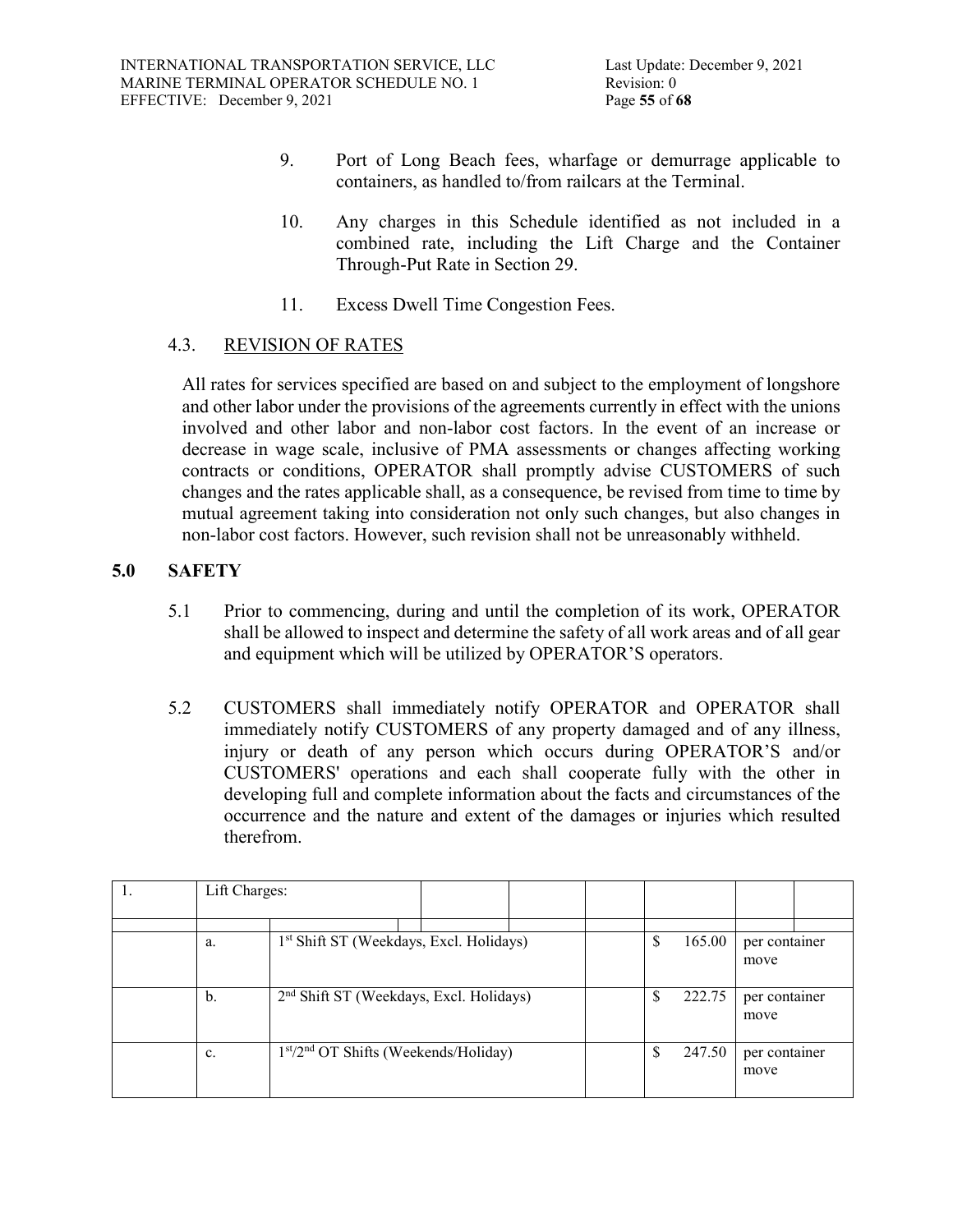#### INTERNATIONAL TRANSPORTATION SERVICE, LLC MARINE TERMINAL OPERATOR SCHEDULE NO. 1 EFFECTIVE: December 9, 2021 Page **56** of **68**

|    | handled.                                                                                                                                                                                                                                                                                                                                                                                 | A 25% surcharge will be assessed against the applicable lift charge rate, as may be applicable to all<br>containers that require handling on other than DST car platforms and against all TOFC containers |                            |  |  |                |                      |  |  |
|----|------------------------------------------------------------------------------------------------------------------------------------------------------------------------------------------------------------------------------------------------------------------------------------------------------------------------------------------------------------------------------------------|-----------------------------------------------------------------------------------------------------------------------------------------------------------------------------------------------------------|----------------------------|--|--|----------------|----------------------|--|--|
| 2. |                                                                                                                                                                                                                                                                                                                                                                                          | Standby, Detention, and Deadtime Charges:                                                                                                                                                                 |                            |  |  |                |                      |  |  |
|    |                                                                                                                                                                                                                                                                                                                                                                                          |                                                                                                                                                                                                           |                            |  |  |                |                      |  |  |
|    |                                                                                                                                                                                                                                                                                                                                                                                          | Labor Charges:                                                                                                                                                                                            | <sup>1st</sup> Shift       |  |  | \$3,157.50     | per unit per<br>hour |  |  |
|    |                                                                                                                                                                                                                                                                                                                                                                                          |                                                                                                                                                                                                           | <sup>2nd</sup> Shift       |  |  | \$3.491.25     | per unit per<br>hour |  |  |
|    |                                                                                                                                                                                                                                                                                                                                                                                          |                                                                                                                                                                                                           | $1st / 2nd Shift Overtime$ |  |  | 4,196.25<br>\$ | per unit per<br>hour |  |  |
| 3. |                                                                                                                                                                                                                                                                                                                                                                                          | Eastbound Demurrage                                                                                                                                                                                       |                            |  |  | Port Tariff    |                      |  |  |
| 4. | Extra Labor:                                                                                                                                                                                                                                                                                                                                                                             |                                                                                                                                                                                                           |                            |  |  |                |                      |  |  |
|    | If agreed by OPERATOR, charges for additional labor requested and authorized by CUSTOMER for<br>CUSTOMER'S account shall be based upon the manhour rates per labor category plus equipment<br>rental charges plus cost of materials plus 20% as contained within the most current Schedule of Rates<br>of the Container Stevedoring and Service Agreement between CUSTOMER and OPERATOR. |                                                                                                                                                                                                           |                            |  |  |                |                      |  |  |

# **32. SHORE POWER SERVICES**

# **1.0 OPERATOR'S SERVICES AND OBLIGATIONS**

# 1.1 GENERAL

OPERATOR shall:

- A. Provide and perform Shore Power Services as described below in Section 32, Article 1.2 (hereinafter "SPS") and other related terminal services as needed, for vessels operated or controlled by CUSTOMER at Terminal.
- B. Perform its SPS in an efficient, economical, and workmanlike manner.
- C. Provide access to Shore Power Outlets ("SPOs") and electrical power as made available and as supplied by the local utility provider, as mutually agreed between the parties hereto from time to time, for efficient terminal operations.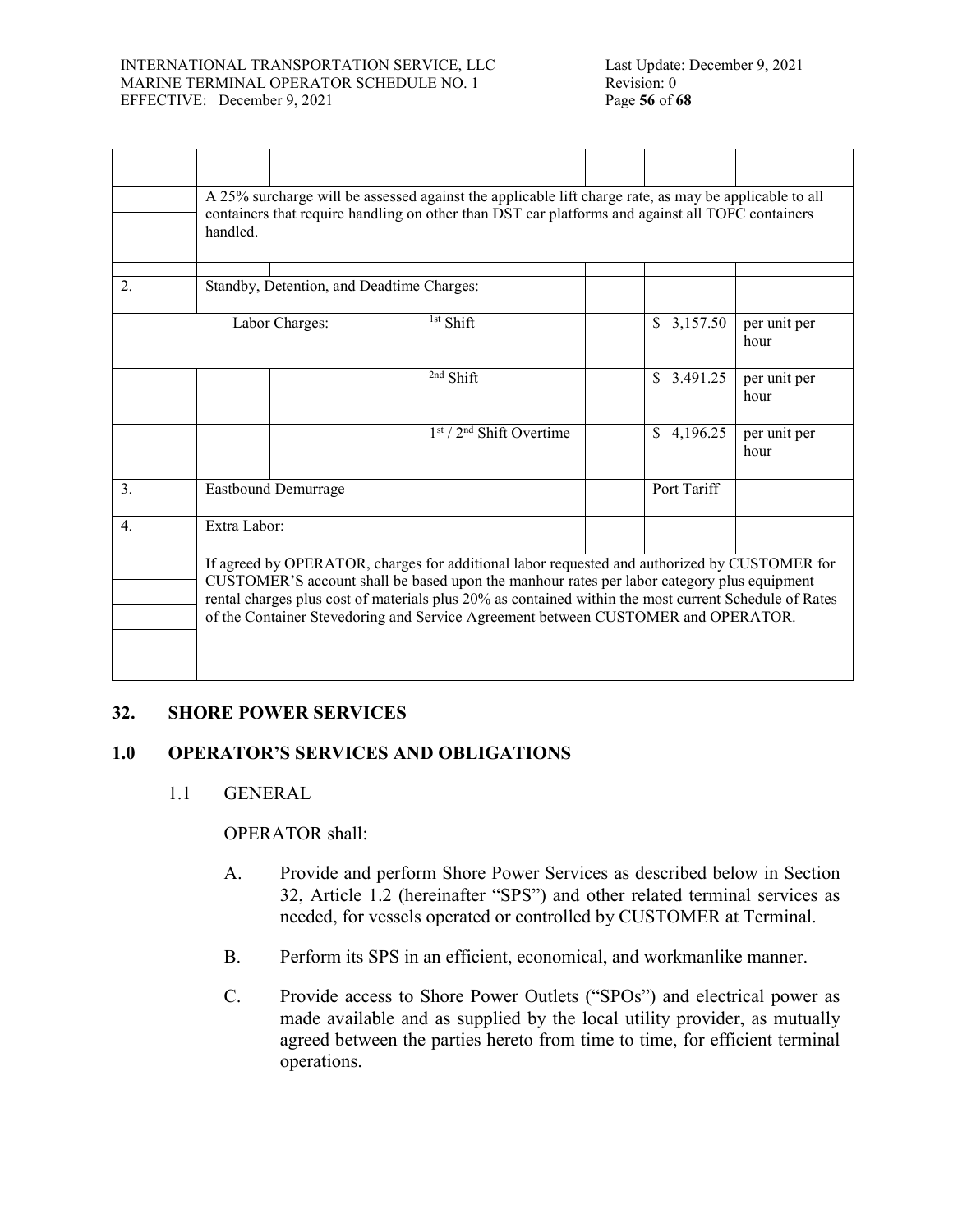- D. Provide all necessary employees and/or labor, supervision, and land-based equipment to the best of OPERATOR'S ability to assist CUSTOMER in its use of land-based SPOs and Vessel Circuit Breakers ("VCBs").
- E. Maintain the Terminal's SPOs and VCBs in sound and operational condition.
- F. Be available to perform SPS 24 hours per day and 7 days per week in accordance with the IAM Collective Bargaining Agreement and, if applicable, the ILWU/PMA Collective Bargaining Agreement within the customs and practices of the Port at rates set forth in the Schedule of Rates.
- G. If CUSTOMER requires and OPERATOR agrees in a separate writing, provide adequate space to store CUSTOMER'S owned/leased mobile Shore Power container that houses the necessary CUSTOMER owned and maintained transformer and cable management system ("SPC") and the Carrier owned/dedicated SPC roadworthy chassis at rates set forth in the Schedule of Rates.
- H. Comply with vessel commissioning requirements as set forth and required from time to time by the Port, Air Quality Management District ("AQMD") and California Air Resources Board ("CARB") and any other authority having jurisdiction therefor as applicable.

# 1.2 SHORE POWER SERVICES

Shore Power Services that OPERATOR shall perform may include, but not be limited to, the following:

- A. When required, dray SPC on Carrier owned/dedicated roadworthy chassis and load SPC to vessel dedicated position utilizing necessary shoreside labor and equipment.
- B. B. Prior to connection and/or activation.
	- 1. Confirm that the circuit breakers VCB are open.
	- 2. Confirm that either end of single ship side cable is disconnected.
	- 3. Confirm Shore Power is receiving Panel No Alarm.
	- 4. Confirm Earthing switch is closed.
	- 5. Lash & secure vessel side cables to designated points.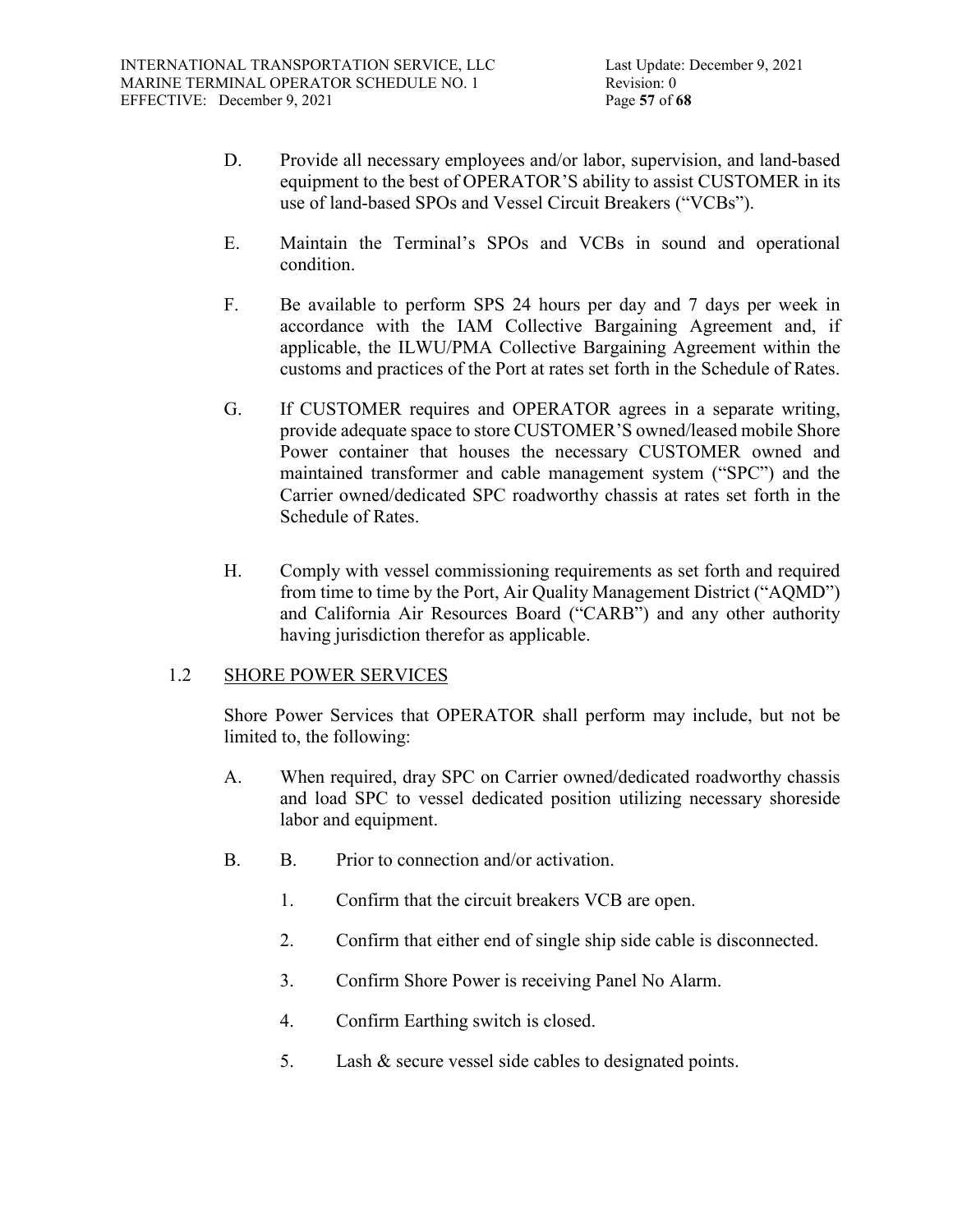- 6. Completion of the multi-step Kirk Key process to connect two (2) vessel side cables to receptacles at land side SPO.
- 7. Communicate and confirm that the auto tension function of cable reel is activated.
- 8. Open E-Stop device.
- 9. Rack-in circuit breaker at SPO.
- 10. Close E-Stop device.
- 11. Confirm loop switch is Single or Double.
- 12. Communicate and confirm with crew that the ship is ready to receive electrical power.
- 13. Open Earthing Switch at the SPO.
- 14. Read and record the SOP POWER LOGIC meter (GWh).
- 15. Close the circuit breakers at substation than SPO.
- 16. Record the time when breaker is closed.
- 17. Record the voltage of SOP POWER LOGIC.
- 18. Confirm Phase sequence is clockwise.
- 19. Confirm Ship side VCB is closed.
- C. Prior to deactivation and/or disconnection:
	- 1. Communicate and confirm with vessel crew that the ship is ready to de-energize Shore Power.
	- 2. Confirm "VCB" is open and report to substation.
	- 3. Open the circuit breaker at SPO.
	- 4. Record time when breaker is opened.
	- 5. Confirm breaker is opened Green Lump.
	- 6. Read and record SOP Power Logic meter (GWh).
	- 7. Open circuit breaker.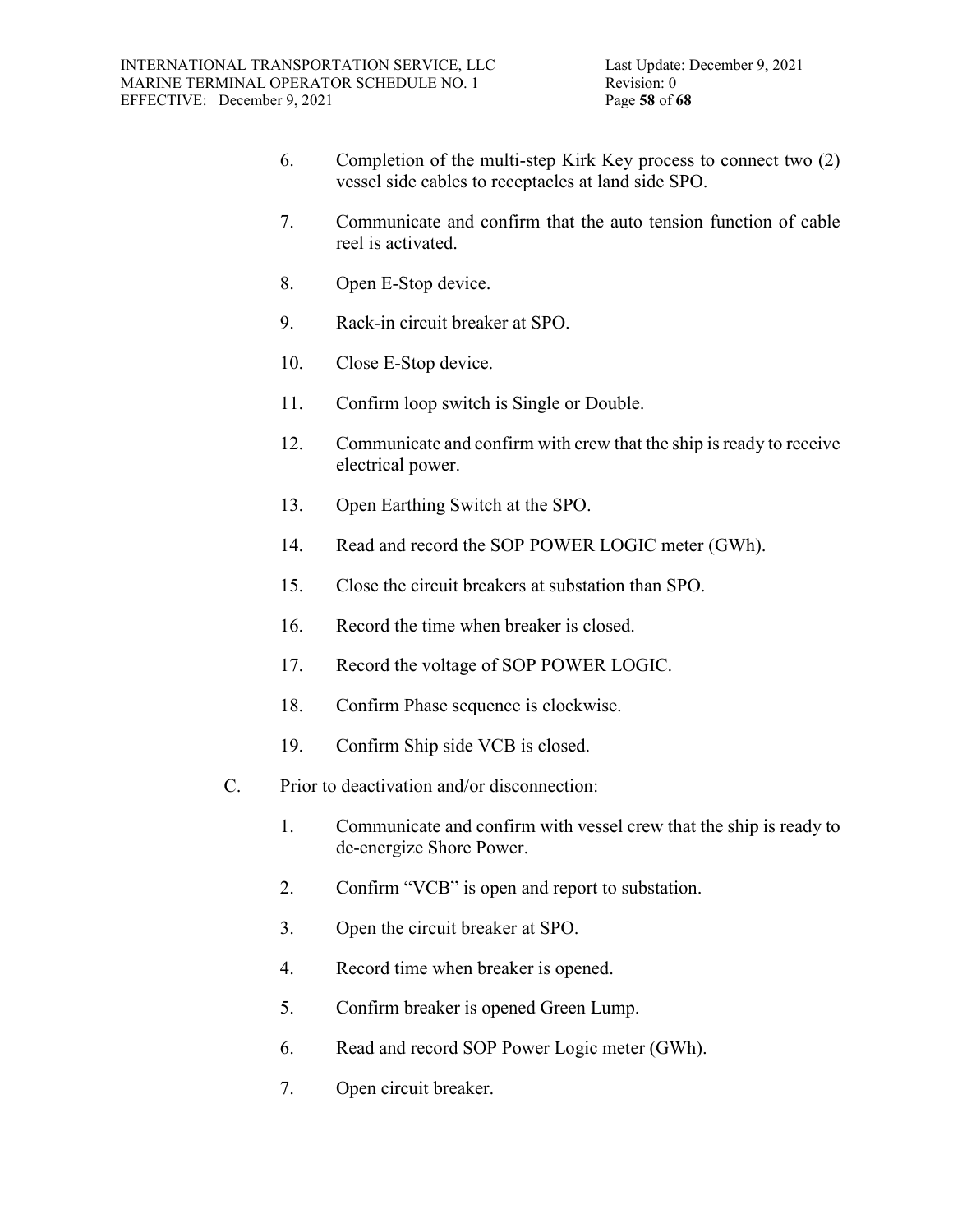- 8. Rack-out circuit breaker at SPO.
- 9. Open lid on SPO Box;
- 10. Close the Earthing switch at SPO;
- 11. Confirm ship side Earth switch is closed;
- 12. Communicate and confirm that the auto tension function of cable reel is de-activated at vessel side;
- 13. Confirm that either end of single ship side cable is disconnected;
- 14. Disconnect the two (2) shore side cables from berth receptacles;
- 15. Unlash the vessel side cables from designated points; and
- 16. Close the two (2) covers of berth receptacles and lock at the SPO.
- D. If required, utilize necessary shoreside labor and equipment to discharge SPC to CUSTOMER owned/dedicated roadworthy chassis for storage on Terminal.
- E. If stored SPC requires plugging/unplugging, OPERATOR shall connect SPC to existing reefer connection to maintain on-going power to SPC. CUSTOMER shall be responsible for plugging/unplugging and daily power and preparation fees per the Schedule of Rates.

# 1.3 OBLIGATIONS

### OPERATOR shall:

- A. Comply with CARB terminal requirements imposed upon terminal operators within the state regulations for and 'Airborne Toxic Control Measure for Auxiliary Diesel Engines Operated on Ocean-Going Vessels At-Berth in a California Port' pursuant to section 93118.3, title 17, chapter 1, subchapter 7.5, California Code of Regulations (CCR), as amended, or other regulations promulgated from time to time by CARB or any other governmental authority having jurisdiction over the subject matter hereof.
- B. Observe and record the date, time and reading of the Shore Power utility meter located within the substation at the Terminal.
- C. Notify CUSTOMER when: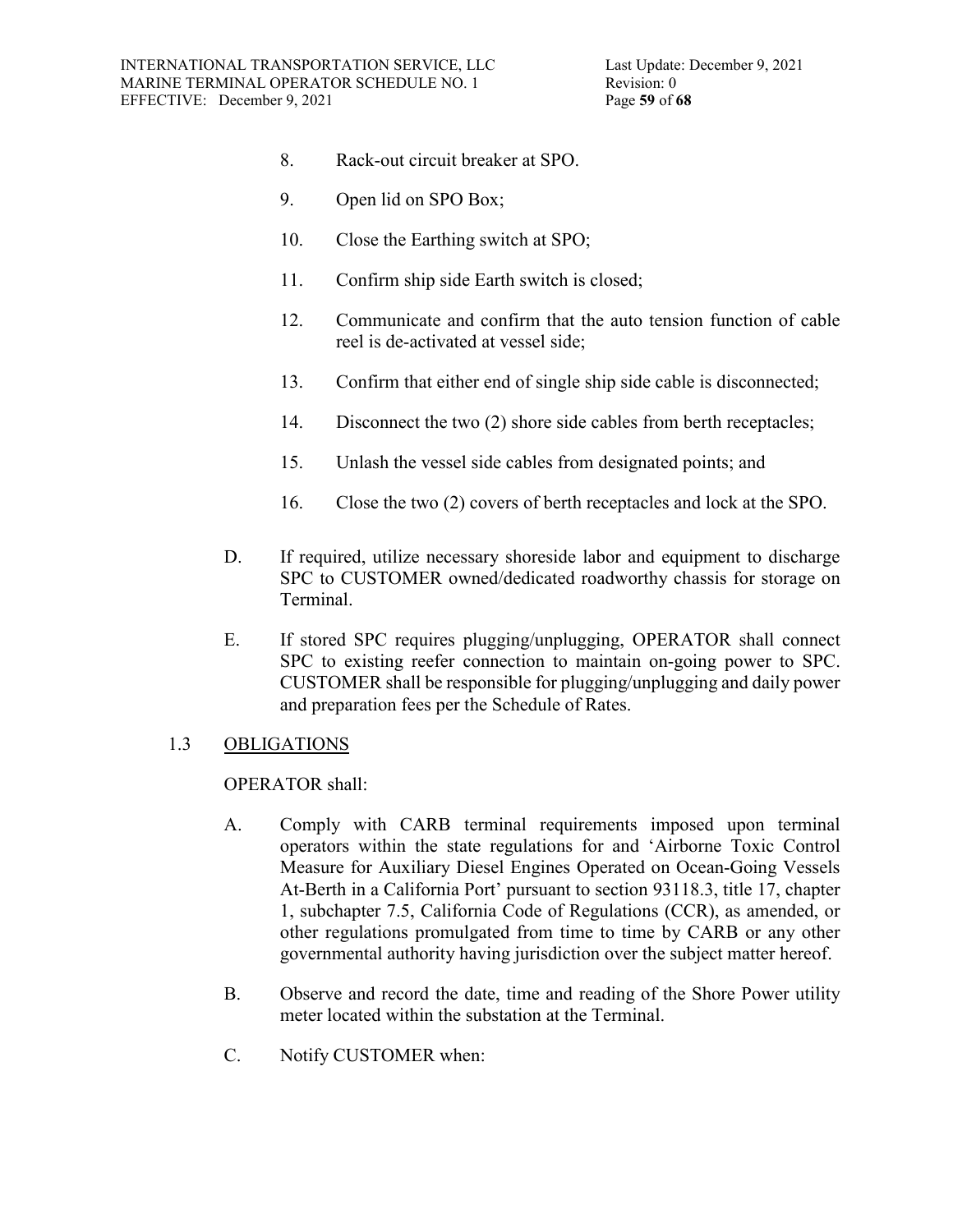- 1. Any items listed in Section 32, Articles 1.2.A. thru 1.2.D. are malfunctioning or cannot be completed.
- 2. There is any apparent malfunction of the utility equipment which feeds the Shore Power infrastructure.
- D. Comply with Port Tariff regarding the billing of electricity and associated fees to CUSTOMER.
- E. Have ultimate authority to initiate SPS upon vessel arrival.

# 1.4 LABOR ASSIGNMENT

Unless otherwise agreed, OPERATOR shall decide the number of personnel to use in the most economical manner to meet CUSTOMER'S Shore Power requirements.

# 1.5 DOCUMENTATION

- A. OPERATOR will prepare documents and reports associated with the regulations described within Section 32, Article 1.3.A. herein above.
- B. OPERATOR shall provide necessary documentation as required by CUSTOMER to settle associated Shore Power expenses.

# **2.0 CUSTOMER'S OBLIGATIONS**

- 2.1. CUSTOMER shall:
	- A. Comply with CARB vessel reporting requirements, schedules, targets, etc. as described within the state regulations for and 'Airborne Toxic Control Measure for Auxiliary Diesel Engines Operated on Ocean-Going Vessels At-Berth in a California Port' pursuant to section 93118.3, title 17, chapter 1, subchapter 7.5, CCR, as amended, or other regulations promulgated from time to time by CARB or any other governmental authority having jurisdiction over the subject matter hereof.
	- B. Make every effort to coordinate the necessary CUSTOMER employees, crew members, agents, vendors, etc. to comply with Section 32, Article 2.1.A. herein.
	- C. Be responsible for lining up vessel along berth and in line with the SPO marker. Any delays or costs associated with CUSTOMER'S inability to properly line up vessel with the SPO shall be for the account of the CUSTOMER.
	- D. Maintain a dedicated SPC position on vessel that must be void of any cargo or container prior to berth arrival.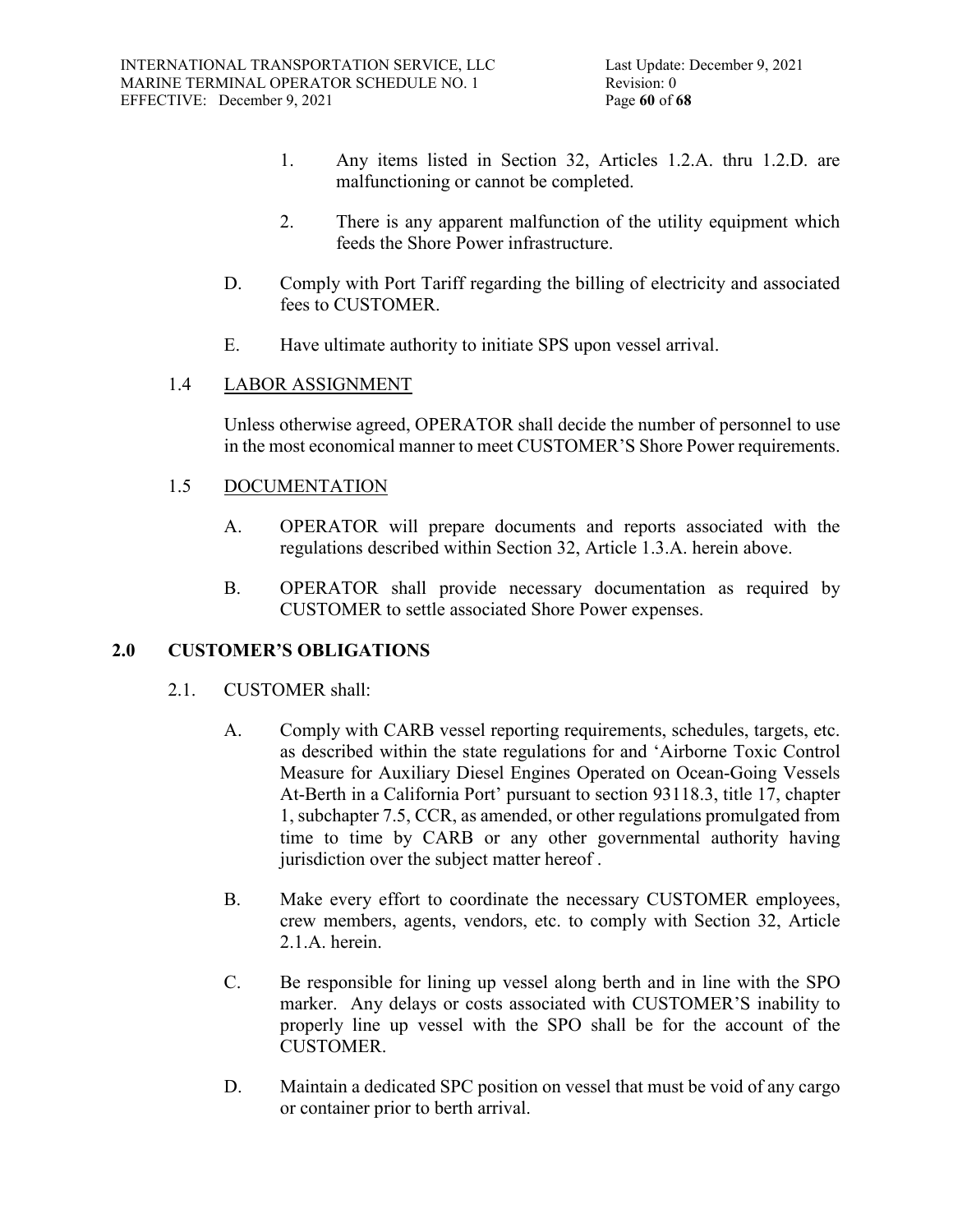- E. Regularly train ship's crew on CUSTOMER'S Shore Power procedures and obligations.
- F. Provide SPC a dedicated roadworthy chassis. Both of which shall be stored on Terminal per OPERATOR'S discretion and subject to fees on the Schedule of Rates.
- G. In the event the SPC requires power during storage, configure SPC plug to meet Terminal's refrigerated (reefer) outlet standards. CUSTOMER shall be responsible for daily fees.
- H. Upon loading of SPC,
	- 1. Provide to OPERATOR shore side personnel de-energized vessel Shore Power cables upon completion of vessel mooring.
	- 2. Supply sufficient cable length to allow vessel Shore Power cables to be safely connected by OPERATOR and remain connected to landside SPO for the duration of the visit.
	- 3. Allow OPERATOR to board each vessel in order to properly complete conditions set forth within Section 32, Articles 1.2.B. and 1.2.C. herein above.
	- 4. Assure that energizing and/or de-energizing of Shore Power is coordinated with OPERATOR in order to maintain the safety of all persons and equipment involved.
- I. Assume financial responsibility for and reimburse OPERATOR on demand for any costs attributable to any operational delays resulting from failure of vessel personnel, employees, agents, vendors, subcontractors and/or vessel equipment to act or to provide service when required and any fines, penalties or assessments howsoever imposed upon OPERATOR for any such delays.
- J. Comply with vessel commissioning requirements as set forth and required from time to time by the Port, AQMD and CARB and any other authority having jurisdiction therefor.
- K. Advise OPERATOR of vessel ETA well in advance of vessel arrival and notify OPERATOR of any changes within sufficient time such that OPERATOR can properly arrange for labor and prepare wharf-side Shore Power equipment.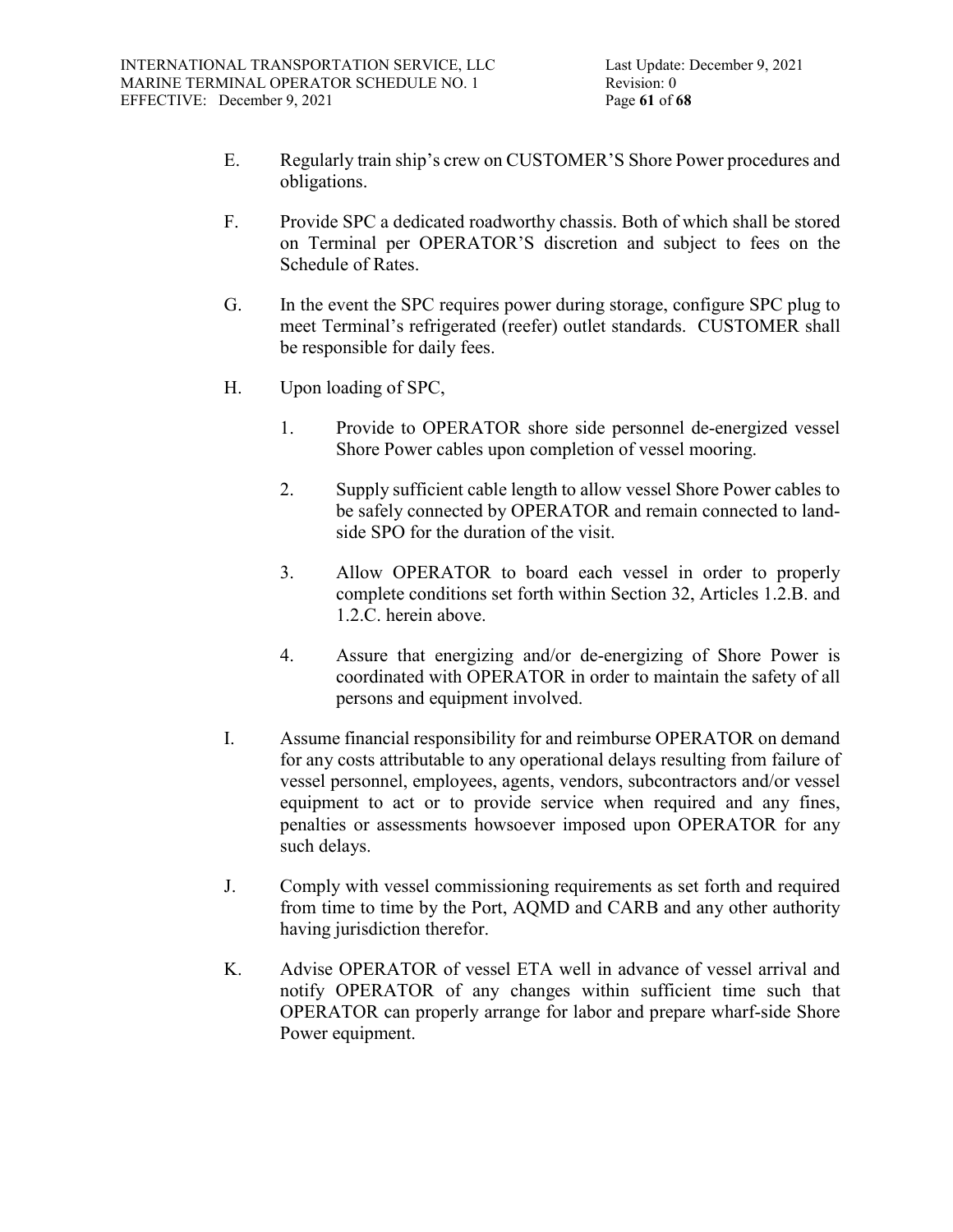- L. Notify OPERATOR of CUSTOMER'S Shore Power procedures and requirements, if different from the standard handling practices described in Appendix "A".
- M. Designate as an Emergency Event, as defined in subsection (c)(14)(B) or  $(c)(14)(C)$  of 93118.3, title 17, chapter 1, subchapter 7.5, CCR, as amended , within CUSTOMER'S log book, any instance whereby SPS are not feasible due to inclement weather or the like. If CARB determines such event does not qualify as an "Emergency Event", then any fines and/or penalties derived from such event will be for the account of CUSTOMER.
- N. Have the ultimate authority to terminate SPS in order to secure the safety of the vessel crew and its assets.

# 2.2. DOCUMENTATION

CUSTOMER will prepare documents and reports required by CARB as applicable to the regulation described within Section 32, Article 2.1.A herein above.

# 2.3. EXCEPTIONS

Any and all exceptions to limits on hours of operation shall apply and are incorporated herein to this Schedule as referenced in section 93118.3, title 17, chapter 1, subchapter 7.5., CCR, as amended, or other regulations promulgated from time to time by CARB or any other governmental authority having jurisdiction over the subject matter hereof shall also apply and relieve OPERATOR from any obligation hereunder to connect such Shore Power.

# **3.0 MAINTENANCE AND REPAIR OF SHORE POWER CONTAINER**

CUSTOMER shall be solely responsible for the maintenance and repair (" $M&R$ ") of the CUSTOMER SPC housed at Terminal. CUSTOMER shall dray the SPC off dock for all M&R related activities related thereto. OPERATOR assumes no responsibility for the condition, loss or damage of and safekeeping of the Shore Power container, chassis or SPC beyond providing storage space therefor. CUSTOMER shall be solely responsible for any action such as fines and/or penalties by the Port, CARB, AQMD, etc. imposed upon CUSTOMER or OPERATOR in the event that M&R work prevents CUSTOMER Shore Power qualified ships from connecting to Shore Power at the Terminal and/or meeting any targets.

# **4.0 EXTRA WORK AND OVERTIME WORK**

Additional expenses incurred for performing any extra work and overtime otherwise required or ordered by CUSTOMER shall be paid by CUSTOMER on the basis of extra labor rates plus rental of equipment and cost of material used and mark up, unless otherwise stipulated in this Schedule inclusive of its Schedule of Rates or unless mutually agreed upon by both Parties.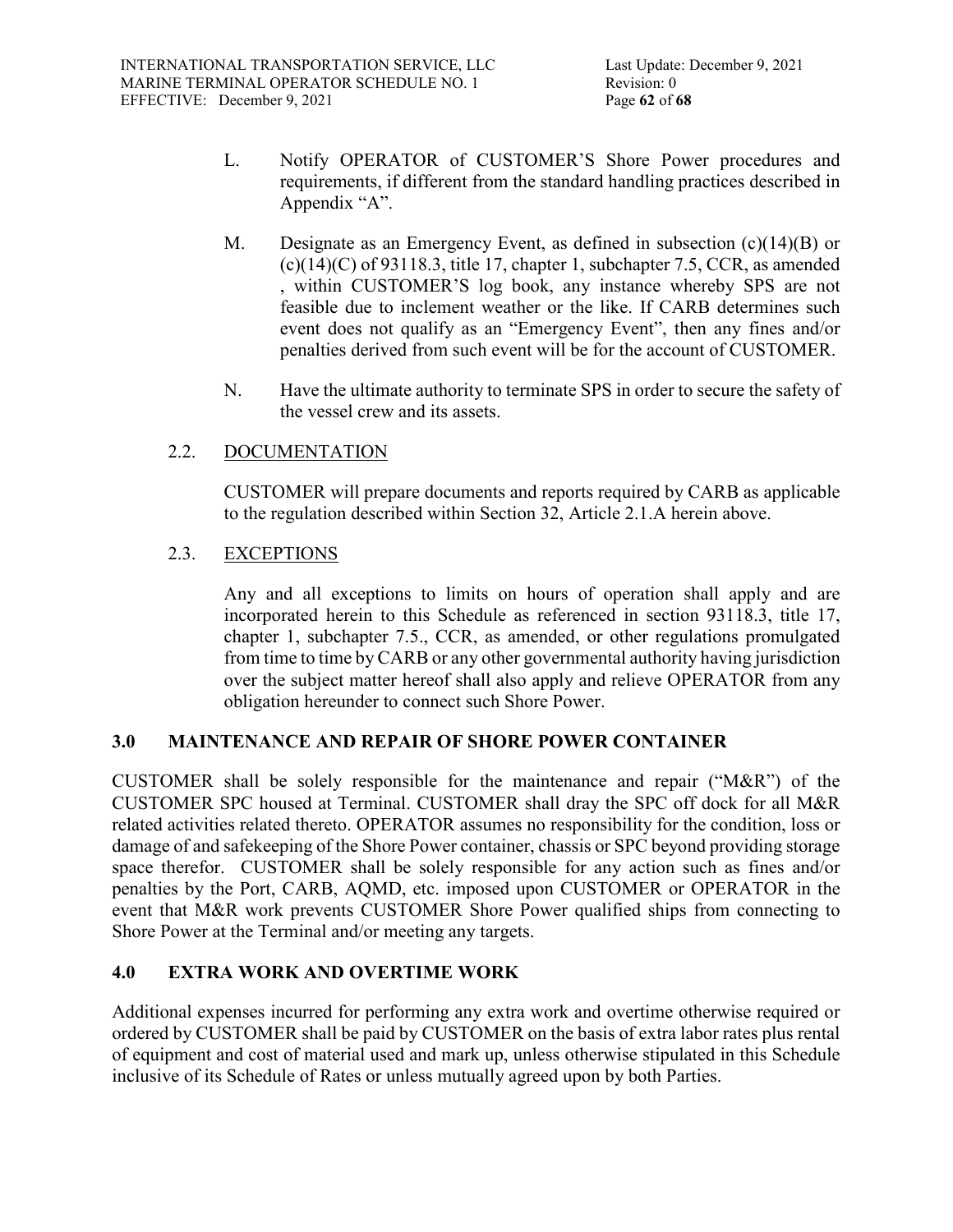Extra labor charges shall be determined by the applicable Man-Hour Billing Rates (as noted in the Schedule of Rates) per applicable working shift plus cost of equipment rental, cost of materials, if applicable, and mark up.

# **5.0 COMPENSATION**

# 5.1 PAYMENT

CUSTOMERS shall compensate OPERATOR for the performance of the services described herein in accordance with this Schedule and the Schedule(s) of Rates attached hereto and will reimburse OPERATOR for charges paid on their behalf.

Payment shall be made in U.S. funds, via wire transfer with advance notice of invoice details, not later than thirty (30) days after receiving the undisputed invoice. Invoices shall be forwarded to CUSTOMERS via electronic mail. If a CUSTOMER disputes any invoices, then CUSTOMER shall notify, in writing, OPERATOR within 15 days after receiving such invoices. While disputed item is under review, CUSTOMER shall continue to pay the undisputed balance within the 30 day terms. In the event that any payment against any undisputed invoice occurs after 30 days, CUSTOMERS agree to pay interest of outstanding sums at prevailing bank prime interest rates. Port Tariff items, if applicable, are the responsibility of and are to be settled by CUSTOMER upon presentation of invoices by OPERATOR.

OPERATOR, at its own discretion, may temporarily discontinue or cut-off certain services including withholding demurrage refunds to the CUSTOMER based on the age of unpaid invoices. OPERATOR shall be forced to exercise these options if OPERATOR has forwarded multiple invoice copies to the appropriate CUSTOMER personnel or CUSTOMER has not disputed invoices in writing with specific details or balance remains over 30 days for three (3) consecutive months.

CUSTOMER expressly acknowledges that the SPS rendered under this Schedule, including any services provided by any subcontractor of OPERATOR, are provided upon the credit of the vessels served and OPERATOR specifically reserves the right to claim and assert a maritime lien or other liens that may exist under law (or which are set forth elsewhere in the Port Tariff) and/or that may be applied against any vessel owned, chartered or sub-chartered or managed by CUSTOMER and any component of such vessel (including cargo containers) or cargo for all SPS provided under this Schedule for or on behalf of CUSTOMER or its customers and/or vendors.

# 5.2 RATES

A. The Loading/Connect Fee and Disconnect/Discharge Fee rates specified in the Schedule of Rates shall, unless otherwise provided, be inclusive of: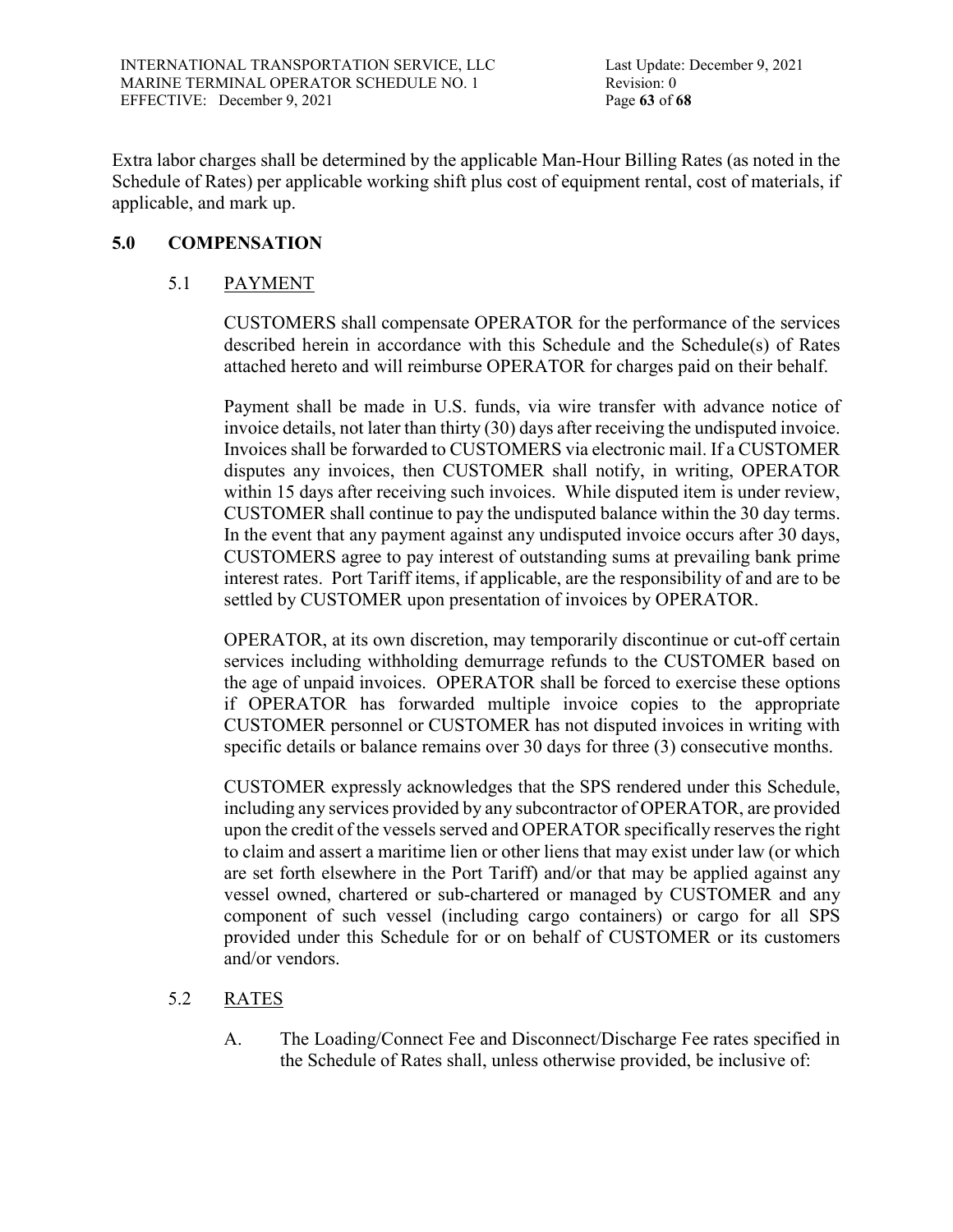- 1. The cost of stevedoring labor, mechanic labor, supervision, equipment rental and mechanic certifications for normal services performed to load, connect, disconnect and discharge/unload SPC.
- 2. Detentions caused by specific actions or fault of OPERATOR.
- B. The following items are not included within the Loading/Connect Fee and Disconnect/Discharge Fee specified in the Schedule of Rates:
	- 1. The cost of supplying electrical power to CUSTOMER'S vessels including, but not limited to: delivery charges, generation charges, city and state taxes, and added facility fees as invoiced to OPERATOR by the local utility company, the Port of Long Beach, City of Long Beach or other municipal entity or its vendor(s) shall be for the account of CUSTOMER or CUSTOMERS as applicable, as reasonably determined by OPERATOR.

The total monthly cost of electricity and all associated fees, taxes and charges of any kind as invoiced to OPERATOR by the local utility company shall be for the account of CUSTOMER or CUSTOMERS as applicable, as reasonably determined by OPERATOR.

- 2. Any delays to OPERATOR'S operations generated by late vessel arrivals, delays caused by the CUSTOMER'S SPC/cable management system or vessel's inability to line up to the SPO marker, failure of CUSTOMER to advise OPERATOR for timely cancellation of labor ordered, and CUSTOMER'S compliance with governmental or regulatory inspections are for the account of CUSTOMER or CUSTOMERS as applicable, as reasonably determined by OPERATOR. Labor disputes caused through the actions or fault of CUSTOMER are subject to Extra Labor charges and are for CUSTOMER'S account as applicable, as reasonably determined by OPERATOR..
- 3. Extra work, not otherwise mentioned herein, to be billed to CUSTOMER, as applicable, as reasonably determined by OPERATOR, as per the Schedule of Rates.
- 4. Materials, if furnished, such as lumber, shoring materials, etc. for SPS to be invoiced to the CUSTOMER or CUSTOMERS as applicable, as reasonably determined by OPERATOR, at actual cost.

# 5.3 REVISION OF RATES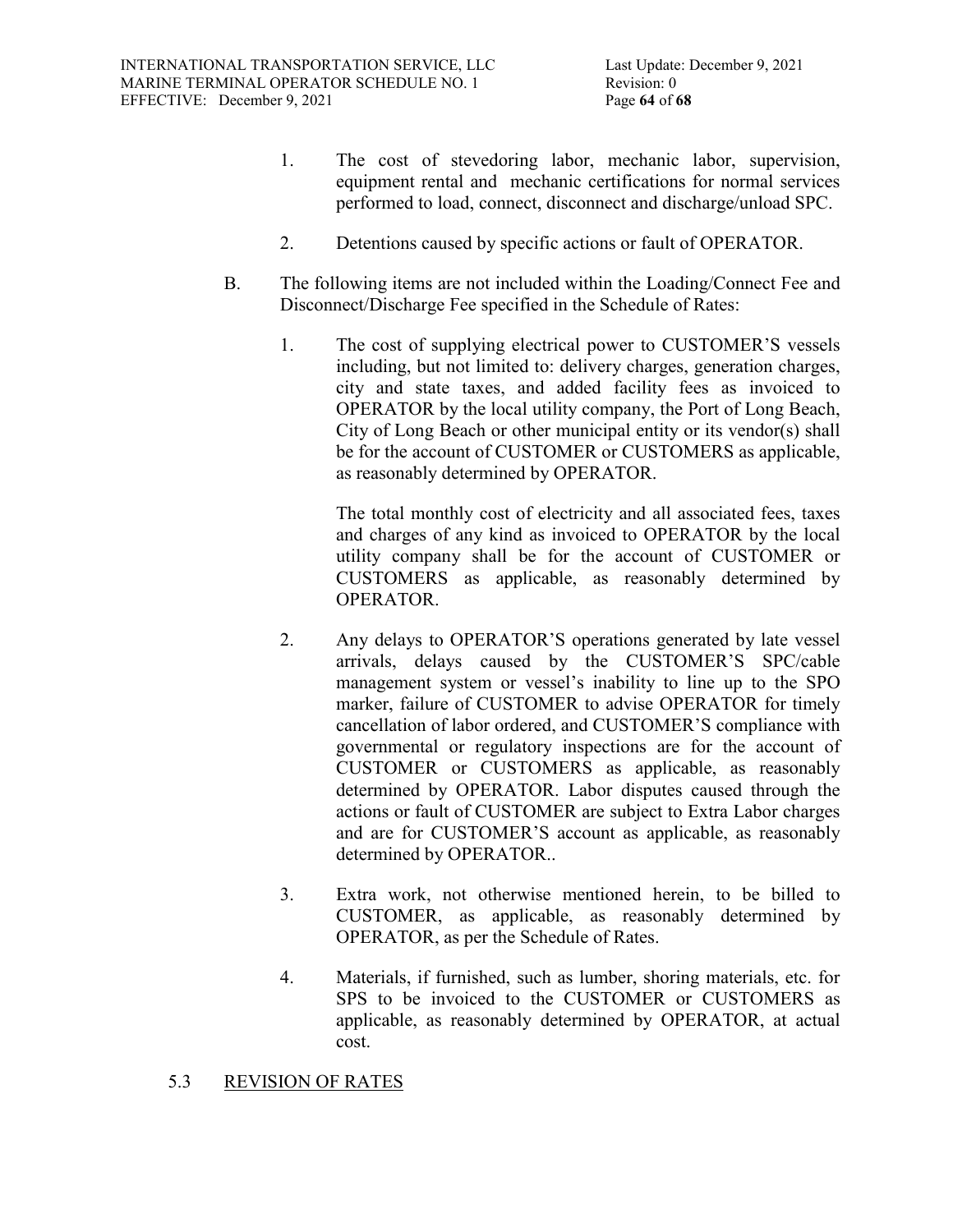All rates for SPS specified are based on and subject to the employment of IAM mechanic labor and other labor under the provisions of the agreements currently in effect with the Unions involved, as well as other labor and non-labor cost factors. In the event of an increase or decrease in wage scale, inclusive of IAM and PMA/ILWU assessments or changes affecting working contracts or conditions, OPERATOR shall promptly advise CUSTOMER of such changes and the rates applicable shall, as a consequence, be revised from time to time by mutual agreement taking into consideration not only such changes, but also changes in nonlabor cost factors. However, approval by CUSTOMER of such revision shall not be unreasonably withheld.

# **6.0 SAFETY**

- 6.1 Prior to commencing, during and until the completion of its work, OPERATOR shall be allowed to inspect and determine the safety of all work areas and of all gear and equipment which will be utilized by OPERATOR'S operators.
- 6.2 CUSTOMER shall immediately notify OPERATOR and OPERATOR shall immediately notify CUSTOMER of any property damaged and of any illness, injury or death of any person which occurs during OPERATOR'S and/or CUSTOMER'S operations and each shall cooperate fully with the other in developing full and complete information about the facts and circumstances of the occurrence and the nature and extent of the damages or injuries which resulted therefrom.

|   | SPC Loading/Connect/Disconnect/Discharge Fee (SPC stored at Terminal) |                                               |            |             |           |  |  |  |  |
|---|-----------------------------------------------------------------------|-----------------------------------------------|------------|-------------|-----------|--|--|--|--|
|   |                                                                       | ILWU/ IAM/ Mgmt<br>(includes)<br>Equipment)   | labor and  | \$4,800.00  | per call  |  |  |  |  |
| 2 | SPC Connect/Disconnect (Cable reel or SPC permanently on vessel)      |                                               |            |             |           |  |  |  |  |
|   |                                                                       | (includes IAM/ Mgmt labor and<br>Equipment)   | \$4,000.00 | per call    |           |  |  |  |  |
| 3 | SPC Temporary Power Disconnect/Re-connect (by request only)           |                                               |            |             |           |  |  |  |  |
|   |                                                                       | (Cables remain connected, but power shutdown) | \$1,000.00 | per event   |           |  |  |  |  |
| 4 | SPC Storage (SPC & Chassis)                                           |                                               |            | \$<br>24.00 | per day   |  |  |  |  |
|   | a.                                                                    | Plugging/unplugging of stored SPC             |            | \$<br>75.00 | per event |  |  |  |  |
|   | $b$                                                                   | SPC Container Power and Preparation<br>Fee    | S<br>80.00 | per day     |           |  |  |  |  |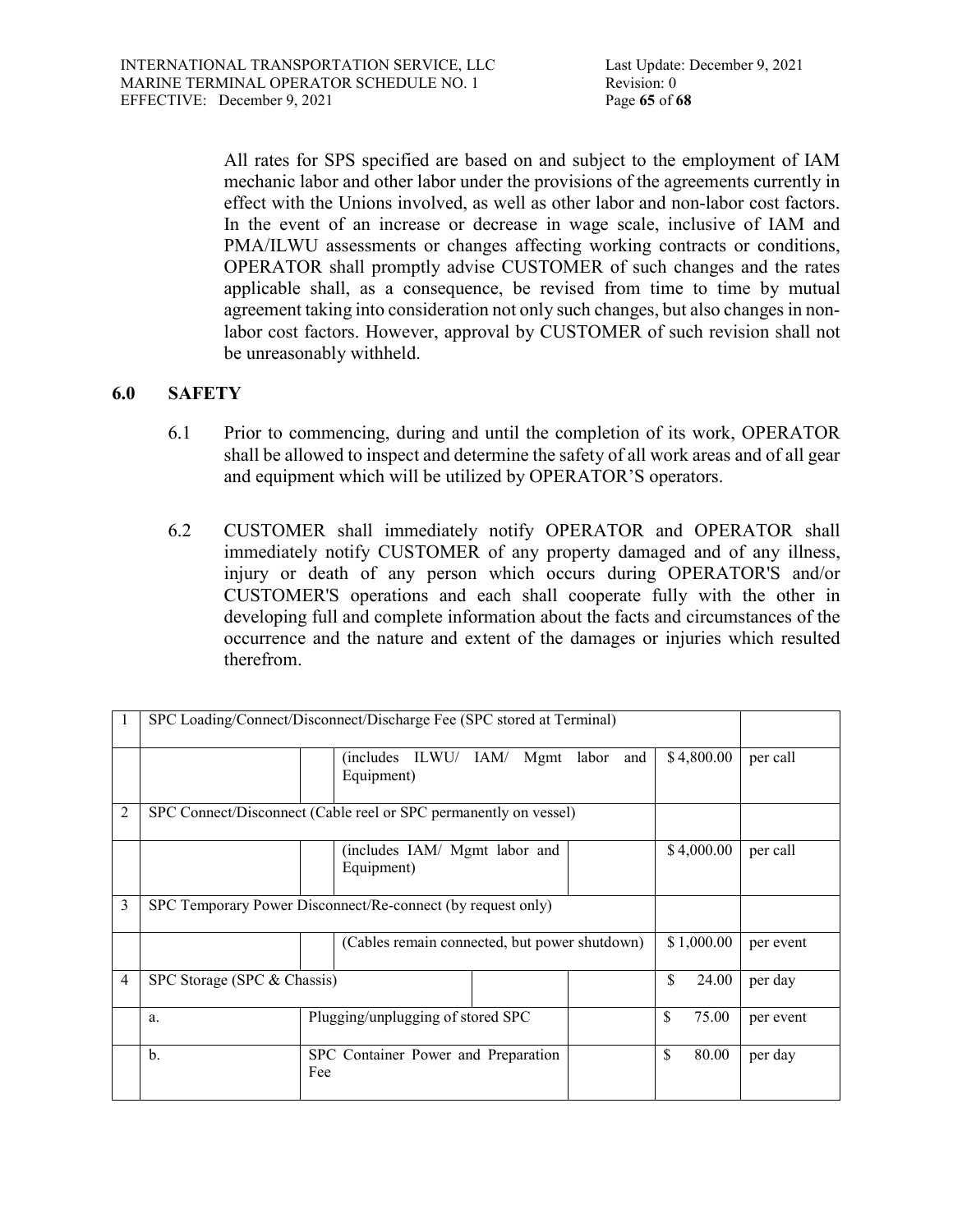#### INTERNATIONAL TRANSPORTATION SERVICE, LLC MARINE TERMINAL OPERATOR SCHEDULE NO. 1 EFFECTIVE: December 9, 2021 Page **66** of **68**

|   |                                                                                                                                                                                        | $\mathbf{i}$ .                                             |  | Daily power usage while SPC is stored at<br>Terminal           |    |                           |                                 |               |                                                                                                                         |              |  |
|---|----------------------------------------------------------------------------------------------------------------------------------------------------------------------------------------|------------------------------------------------------------|--|----------------------------------------------------------------|----|---------------------------|---------------------------------|---------------|-------------------------------------------------------------------------------------------------------------------------|--------------|--|
|   |                                                                                                                                                                                        | $\overline{ii}$ .                                          |  | Availability and maintenance of reefer receptacle              |    |                           |                                 |               |                                                                                                                         |              |  |
|   |                                                                                                                                                                                        | $\overline{\text{iii}}$ .                                  |  | Coiling/Uncoiling of reefer cable                              |    |                           |                                 |               |                                                                                                                         |              |  |
|   |                                                                                                                                                                                        | iv.                                                        |  | Locking/Unlocking<br>Kingpin                                   | of | chassis                   |                                 |               |                                                                                                                         |              |  |
| 5 |                                                                                                                                                                                        | Electricity Pass Thru Fees (per Port of Long Beach Tariff) |  |                                                                |    |                           |                                 |               | Electricity fees plus all<br>other related shorepower                                                                   |              |  |
|   |                                                                                                                                                                                        |                                                            |  |                                                                |    |                           |                                 | fees          |                                                                                                                         |              |  |
| 6 | Maintenance and Repair of Shorepower Container shall be the responsibility of CUSTOMER and all repairs<br>must be drayed off dock on CUSTOMER owned/dedicated road worthy SPC chassis. |                                                            |  |                                                                |    |                           |                                 |               |                                                                                                                         |              |  |
| 7 | Lining up vessel at berth arrival to OPERATOR'S SPO marker (Carrier's request)                                                                                                         |                                                            |  |                                                                |    |                           |                                 |               |                                                                                                                         |              |  |
|   |                                                                                                                                                                                        |                                                            |  |                                                                |    |                           |                                 | \$            | 325.00                                                                                                                  | per arrival  |  |
| 8 | Extra Labor:                                                                                                                                                                           |                                                            |  |                                                                |    |                           |                                 |               | Actual time used at total<br>Man-Hour Billing Rates<br>plus equipment rental rates<br>and cost of materials plus<br>20% |              |  |
|   | a.                                                                                                                                                                                     | cost):                                                     |  | Shorepower Mechanic Man-Hour Billing Rates (including overhead |    |                           |                                 |               |                                                                                                                         |              |  |
|   |                                                                                                                                                                                        |                                                            |  |                                                                |    | 1st/2 <sup>nd</sup> Shift | 1st/2 <sup>nd</sup><br>Shift OT |               | $3rd$ Shift                                                                                                             | 3rd Shift OT |  |
|   |                                                                                                                                                                                        |                                                            |  | Shorepower<br>Mechanic                                         | \$ | 175.00                    | \$175.00                        | <sup>\$</sup> | 292.25                                                                                                                  | 329.00<br>\$ |  |
|   | b.                                                                                                                                                                                     | <b>ILWU</b>                                                |  | Man-Hour<br><b>Billing Rates</b>                               |    |                           |                                 |               |                                                                                                                         |              |  |
|   | 1 <sup>st</sup> Shift                                                                                                                                                                  |                                                            |  |                                                                |    |                           |                                 | \$            | 180.00                                                                                                                  | per hour     |  |
|   | $2nd$ Shift                                                                                                                                                                            |                                                            |  |                                                                |    |                           |                                 |               | $\sqrt{$}$ 207.00                                                                                                       | per hour     |  |
|   | 3rd Shift                                                                                                                                                                              |                                                            |  |                                                                |    |                           |                                 |               | $\sqrt{$}$ 270.00                                                                                                       | per hour     |  |
|   | 1st/2nd Shift OT                                                                                                                                                                       |                                                            |  |                                                                |    |                           |                                 |               | \$234.00                                                                                                                | per hour     |  |
|   | 3rd Shift OT                                                                                                                                                                           |                                                            |  |                                                                |    |                           |                                 |               | \$297.00                                                                                                                | per hour     |  |
|   |                                                                                                                                                                                        |                                                            |  |                                                                |    |                           |                                 |               |                                                                                                                         |              |  |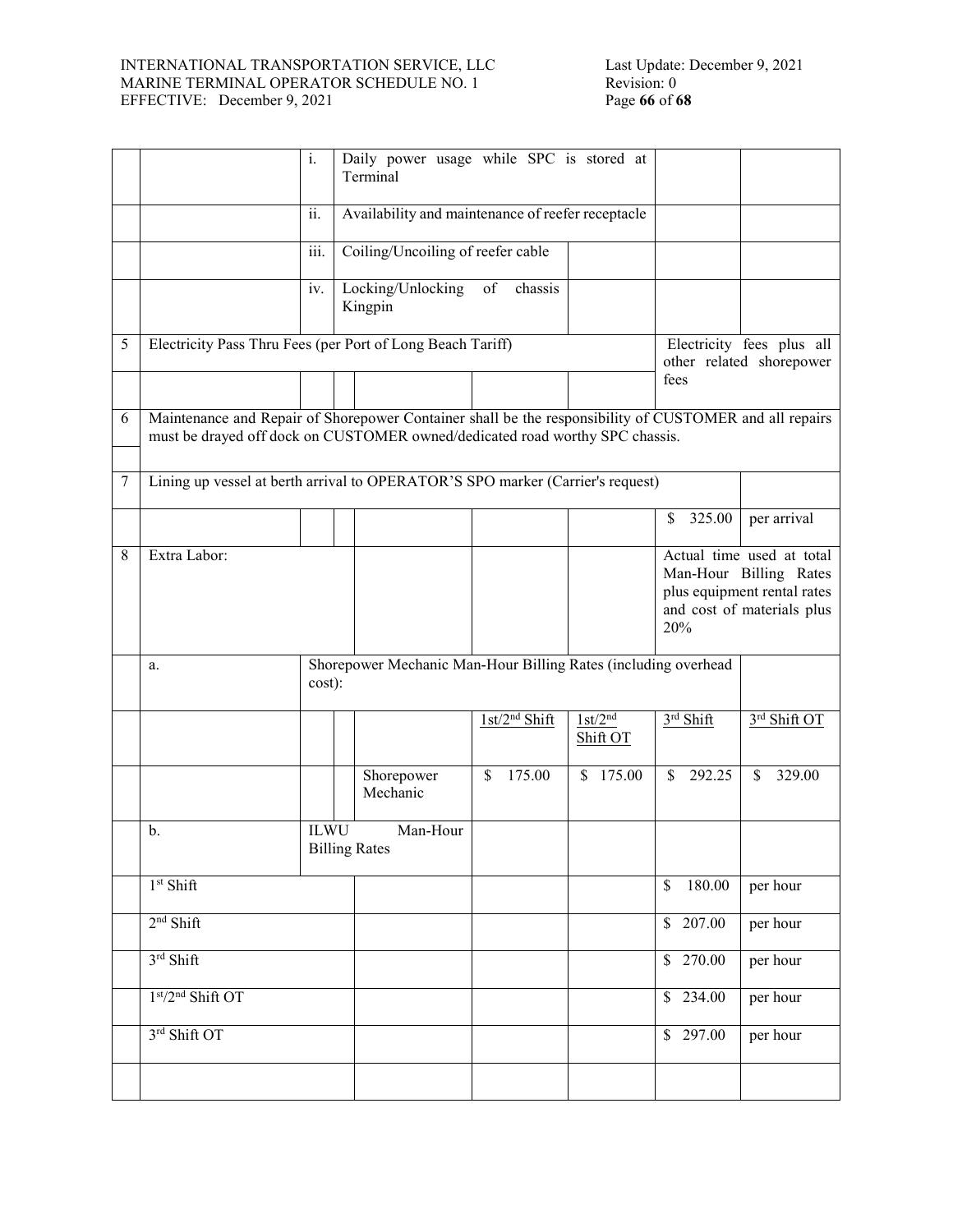#### INTERNATIONAL TRANSPORTATION SERVICE, LLC MARINE TERMINAL OPERATOR SCHEDULE NO. 1 EFFECTIVE: December 9, 2021 Page **67** of **68**

| 9 | <b>Equipment Rental Rates:</b>        |  |              |          |
|---|---------------------------------------|--|--------------|----------|
|   | Yard hustler (Tractor)                |  | \$<br>45.00  | per hour |
|   | Tophandler                            |  | \$220.00     | per hour |
|   | Forklift (cap over ><br>15,000        |  | \$<br>150.00 | per hour |
|   | Forklift (cap up to $\leq$<br>15,000) |  | 100.00<br>\$ | per hour |
|   | Transtainer (RTG)                     |  | \$<br>300.00 | per hour |
|   | Yard Chassis (Bomb<br>Cart)           |  | \$<br>15.00  | per hour |
|   | Gantry Crane (STS)                    |  | Port Tariff  |          |

# **33. TEMPORARY STORAGE CHARGES**

# 33.1 EXTENDED DWELL TIME CONGESTION FEE

- A. In order to recover increased operating and storage costs incurred as a result of congestion caused by containers left on the terminal for extended periods of time, the following fees will apply to all loaded import containers at the rates, and for the temporary effective period, set forth in this Section 33.1 (the " Extended Dwell Time Congestion Fee").
- B. Extended Dwell Time Congestion Fee shall apply and be assessed against each loaded import container on the terminal after the expiration of free time as follows:
	- 1. \$48 per day commencing on the first day after expiration of free time, for up to five days (e.g., days 1-5 after free time);
	- 2. \$72 per day thereafter, for up to five additional days (e.g., days 6-10 after free time);
	- 3. \$96 per day thereafter, for up to five additional days (e.g., days 11- 15 after free time), and
	- 4. \$165 per day for any days thereafter (e.g., all day from day 16 and after).